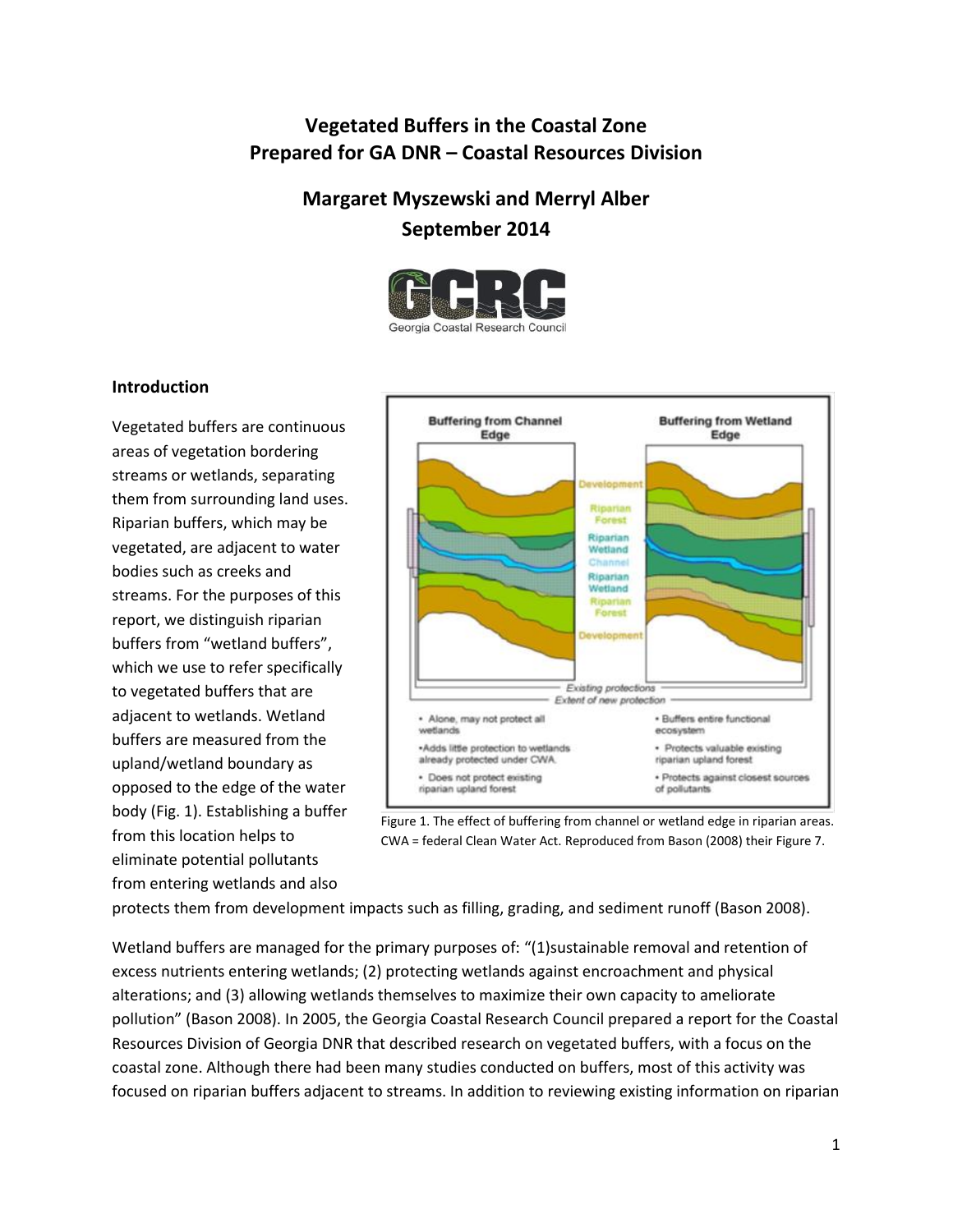buffers, GCRC's previous report also described studies that evaluated runoff to coastal systems. Since that time, there has been additional research on these topics including a few reports that address the use of buffers adjacent to wetlands. However, there have still been no studies that we are aware of that have directly evaluated the use of buffers adjacent to tidal wetlands such as salt marshes.

This updated report contains a summary of recent research on wetland buffers that is relevant to estuarine ecosystems. Part One describes the functions of vegetated buffers adjacent to wetlands. Part Two provides updated information on studies conducted on vegetated buffers (primarily riparian buffers) related to water quality maintenance and habitat protection. These areas are relevant to this report because the manner in which buffers protect and maintain these functions is similar whether the buffers are adjacent to streams or wetlands. Part Two also presents recent research about marsh migration and the role wetland buffers could play in protecting marsh functions. Part Three summarizes new research on the effect of upland land use on coastal systems, which suggests that intertidal marshes alone are not necessarily sufficient to protect water quality. Part Four discusses examples of the application of wetland buffers in other states. At the end of the document are conclusions and a bibliography.

## **Part One – Functions of Vegetated Buffers Adjacent to Wetlands**

Wetland buffers maintain and protect the porous vegetated connections between wetlands and upland areas while preserving wetland ecological functions. In addition to protecting wetlands, these buffers perform many of the same beneficial services as the wetland itself. In marshes, this includes: slowing and spreading out stormwater runoff; filtering sediment, nutrients and pollutants; stabilizing the shoreline and preventing erosion; providing wildlife habitat; and moderating flooding from storm surges. Buffers adjacent to tidal marshes also provide potential migration space for areas affected by sea level rise (i.e., coastal squeeze) (Adamus 2007, Bason 2008).

### *Water quality protection*

Improving and maintaining water quality is one of the most important functions of wetland buffers. Where a vegetated buffer adjoins a wetland, it provides an opportunity for the buffer to filter out any pollutants it receives, thus reducing the odds that the wetland itself will become a source of pollution. Vegetated buffers protect and maintain the water quality of adjacent wetlands by removing sediment, nutrients, toxic substances, and pathogens from incoming runoff (Adamus 2007). Removal efficiency is affected by a variety of physical characteristics of the buffer. For example, buffers with moderately coarse soils and shallow slopes slow down water flow, allowing time and space for runoff to infiltrate and move through the soil rather than remain on the surface. Buffer vegetation (particularly the root zone), the soil itself, and their associated microorganisms can all remove contaminants from runoff before it passes into the adjacent wetland (Adamus 2007, Sheldon et al. 2005).

### *Habitat protection*

Wetland buffers protect and preserve wildlife habitat by providing an ecological transition area between upland and wetland habitats. This can include critical habitat (e.g., breeding and nesting sites) necessary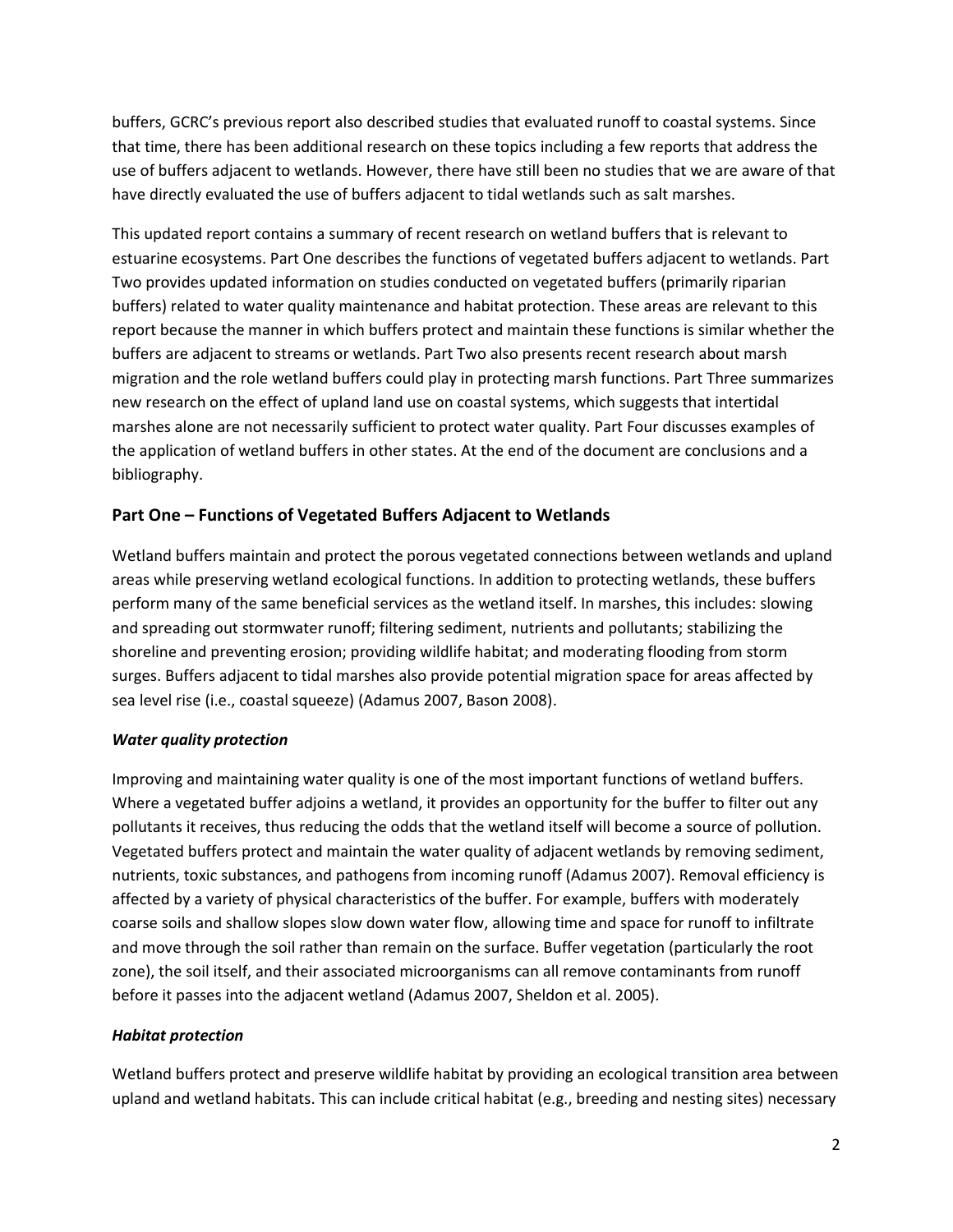for many wildlife species that also use and/or require wetlands. For example, forested wetland buffers are a source of woody debris and organic matter that act as a food source and moderate the water temperature of adjacent wetlands, thus supporting temperature sensitive species such as fish and amphibians (Sheldon et al. 2005). The intrusion of noise, light, domestic animal predators such as cats and dogs as well as direct human disturbance can have a significant adverse impact on wildlife use of wetlands, including disruption in the feeding, sleeping, and reproductive habits of certain species (McMillan 2000).

#### *Marsh migration space*

Salt marshes are extremely productive intertidal wetland habitats that provide many ecosystem functions, including storm surge attenuation, organic carbon storage, water filtration, habitat provisioning and the support of landscape biodiversity. They also provide food and nursery grounds for a variety of organisms including oysters, crabs, shrimp and fish (Fig. 2). Regulations that are in place to protect marshes also serve to protect and preserve these functions. However, marshes are affected by



Figure 2.Ecosystem services provided by salt marshes Source: Kate Wade, Coastal Biodiversity & Ecosystem Service Sustainability**;** [synergy.st-andrews.ac.uk](http://www.google.com/url?sa=i&rct=j&q=&esrc=s&source=images&cd=&cad=rja&uact=8&docid=nKsPlWFrE4_g2M&tbnid=-nOgRmRoQ7584M:&ved=0CAQQjB0&url=http%3A%2F%2Fsynergy.st-andrews.ac.uk%2Fcbess%2Fmanagment%2Fphd-students%2Fkate-wade%2F&ei=iOcNVILQC9W_ggTvzoKwAQ&psig=AFQjCNF6N5mWEY9LLXADWFgVZr0-bN48uw&ust=1410283701115494)

sea level rise. The additional flooding caused by an increase in sea level can drown the vegetation at the seaward edge, converting it to open water. At the same time, the higher water level floods additional areas that were formerly high ground. If there are no barriers (e.g. sea walls), the upland edge converts to marsh vegetation and the entire area moves inland. If there is no area available for this migration to occur the marsh is lost due to a decrease in the intertidal area, a phenomenon known as "coastal squeeze". Coastal marshes are particularly susceptible to this loss because they have gradual slopes, so a small change in the vertical dimension due to sea level rise translates to a relatively larger change in the horizontal dimension.

## **Part Two – Recent Research on the Effectiveness of Buffers**

In our literature search we found very few papers focused on wetland buffers and none on wetland

buffers in tidal areas. However, we did find several recent reviews of studies relevant to vegetated buffers. Although the location of the studies included in these reviews was not always specified, we assume they were generally conducted on riparian rather than wetland buffers. As indicated above, the manner in which buffers protect and maintain water quality and habitat functions is similar whether the buffers are adjacent to streams or wetlands. These studies are therefore summarized here as an update to our earlier report.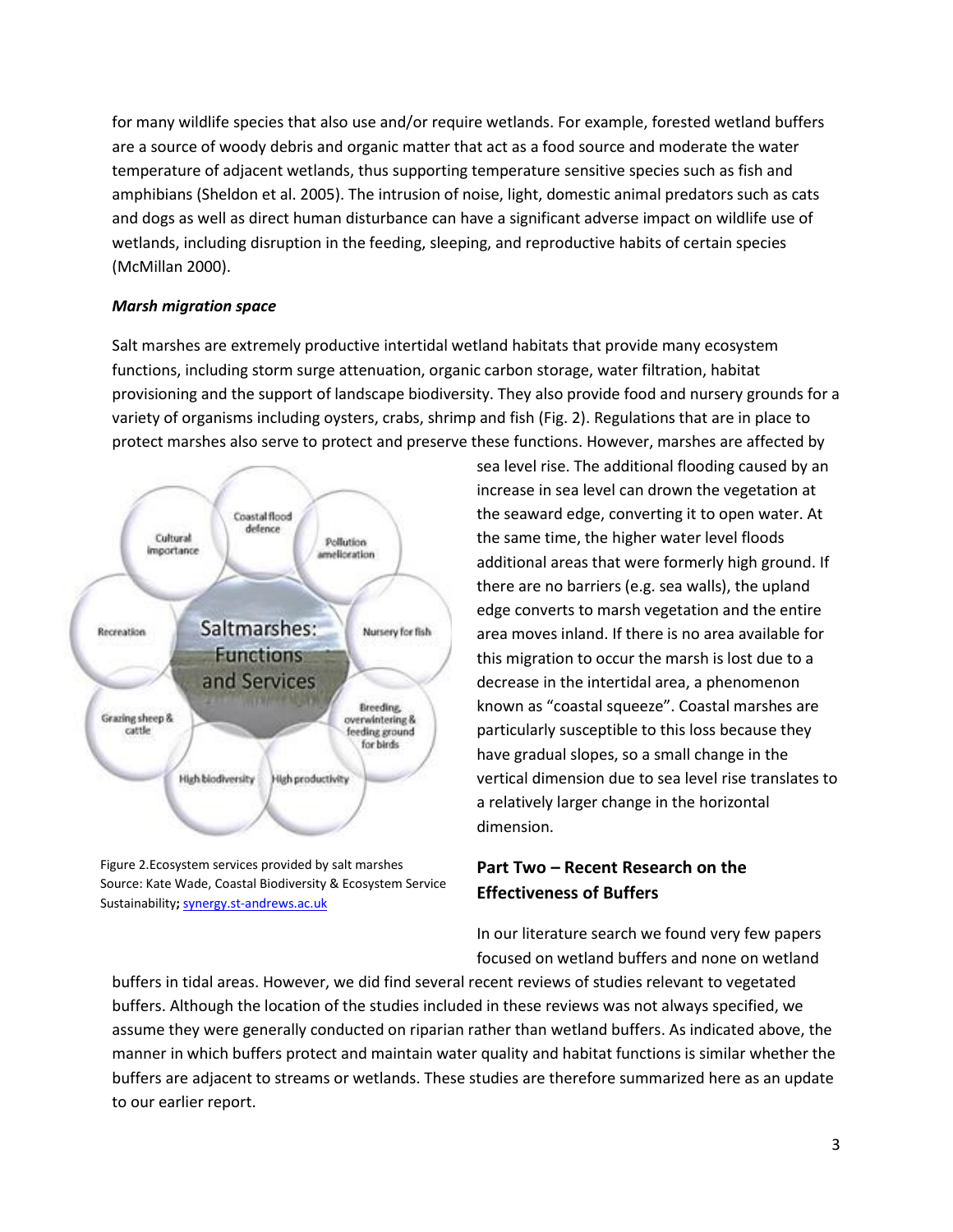### *Water quality protection*

Buffer effectiveness is influenced by a variety of factors including buffer width, soil characteristics, and vegetation type. Below we summarize the findings from three meta-analyses. Mayer et al. (2007) conducted a literature review of 45 papers that evaluated a total of 89 buffer sites. Bason (2008) analyzed the results from 17 studies of Atlantic coastal plain buffers, including a subset of the papers included in Mayer et al. (2007). The meta-analysis by Zhang et al. (2010) was specifically focused on riparian buffers in agricultural settings and synthesized data from 73 studies.

### Width

Width is a key factor that is evaluated when determining buffer effectiveness at protecting water quality. A wide buffer provides more space and time for nutrients (i.e., nitrogen, phosphorus) and contaminants (i.e., sediments, pesticides) from runoff to be captured. There is not one optimal width for a wetland buffer. Instead, widths are dependent on specific buffer functions along with local conditions such as topography (Adamus 2007). For example, a report prepared by the Environmental Law Institute recommends general buffer widths ranging from 100 to 1000 ft for wildlife habitat protection; 30 to 100 ft for sediment removal; 100 to 180 ft for nitrogen removal, and 30 to 100 ft for phosphorus removal (McElfish et al. 2008). In contrast, McMillan (2000) concluded that an appropriate riparian buffer to maintain wildlife habitat functions for all but the most highly degraded wetlands would be comprised of native tree and/or shrub vegetation and range from 100 to 330 ft.

The studies described below look at how a specific variable (i.e., soil) affects the amount of width needed to achieve a desired buffer function. For example, Mayer et al. (2007) sorted the 89 buffer sites included in his review by width, water flow path, and vegetation type (Table 1). He then analyzed how each of these variables affected the efficacy of the buffer by measuring nitrogen removal.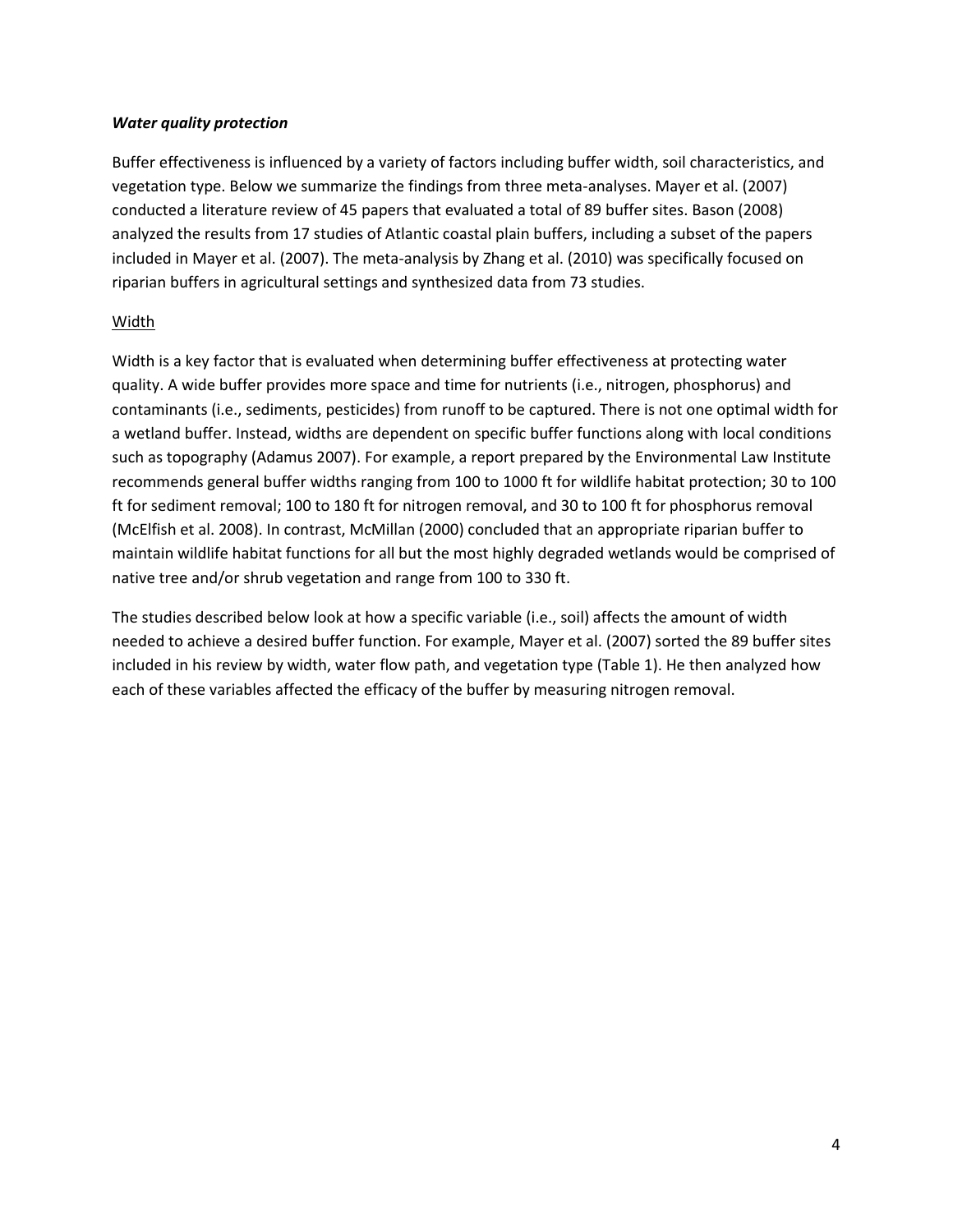Table 1.Percent effectiveness of riparian buffers at removing nitrogen. Buffer widths necessary to achieve a given present effectiveness (50%, 75%, 90%) are approximate values predicted by the nonlinear model, y = ax<sup>b</sup>. Effectiveness was not predicted (np) for models withR<sup>2</sup>Values<0.2 except for "all studies" model. [Adapted from Table 1 by Mayer et al. (2007)]

| <b>Buffer variable</b> |                     | Number of<br>studies analyzed | Mean nitrogen<br>removal<br>effectiveness (%) | $R^2$ |     | Approximate buffer width<br>(meters) by predicted<br>effectiveness |     |
|------------------------|---------------------|-------------------------------|-----------------------------------------------|-------|-----|--------------------------------------------------------------------|-----|
|                        |                     |                               |                                               |       | 50% | 75%                                                                | 90% |
|                        | All studies         | 88                            | $67.5 + 4.0$                                  | 0.09  | 4   | 49                                                                 | 149 |
| Width                  | $0 - 25$            | 45                            | $57.9 + 6.0$                                  | 0.01  | np  | np                                                                 | np  |
| (meters)               | 26-50               | 24                            | $71.4 + 7.8$                                  | 0.00  | np  | np                                                                 | np  |
|                        | >50                 | 19                            | $85.2 + 4.8$                                  | 0.03  | np  | np                                                                 | np  |
| Flow path              | Surface             | 23                            | $41.6 + 7.1$                                  | 0.21  | 27  | 81                                                                 | 131 |
|                        | Subsurface          | 65                            | $76.7 + 4.3$                                  | 0.02  | np  | np                                                                 | np  |
|                        | Forest              | 31                            | $72.2 + 6.9$                                  | 0.04  | np  | np                                                                 | np  |
| Vegetation             | Forested<br>wetland | 7                             | $85.0 + 5.2$                                  | 0.00  | np  | np                                                                 | np  |
| type                   | Wetland             | 7                             | $72.3 + 11.9$                                 | 0.01  | np  | np                                                                 | np  |
|                        | Grass               | 32                            | $54.0 + 7.3$                                  | 0.21  | 17  | 51                                                                 | 84  |
|                        | Grass/Forest        | 11                            | $79.5 + 7.3$                                  | 0.39  | 3   | 18                                                                 | 44  |

Below are the findings from the three meta-analyses described above with respect to removal of nitrogen, phosphorus, sediment, and pesticides.

- $\triangleright$  Nitrogen removal
	- o Mayer et al. (2007) found that a small but significant proportion of nitrogen removal could be explained by buffer width. Nitrogen removal effectiveness of buffers > 50 m (165 ft) wide (85%) was greater than that of buffers <25 m (82 ft; 58%). Based on the authors' non-linear regression model, 50%, 75%, and 90% removal efficiencies would occur in buffers with widths of approximately 4 m (13 ft), 49 m (161 ft), and 149 m (490 ft), respectively (Table 1) (Mayer et al. 2007).
	- $\circ$  Bason (2008) found that the amount of nitrogen input to coastal plain streams increased along with buffer width. Eighty to 90-foot buffers removed approximately 80% of the nitrogen, with 2% greater nitrogen removal attained per additional foot of buffer width. The study also found that buffer widths of 150 feet or greater are more likely to consistently achieve their maximum potential for nitrogen removal.
	- o Zhang et al. (2010) found that riparian buffer width explained 44% of the total variance in removal effectiveness for nitrogen. The median removal efficacy was 68% when calculated across a range of widths (2–115 ft) and slopes (2–16%).
- $\triangleright$  Phosphorus removal
	- $\circ$  Zhang et al. (2010) found that riparian buffer width alone explained 35% of the total variance in removal effectiveness for phosphorus. The median removal efficacy for phosphorous was 72% when calculated across a range of widths (2–115 ft) and slopes (2–16%).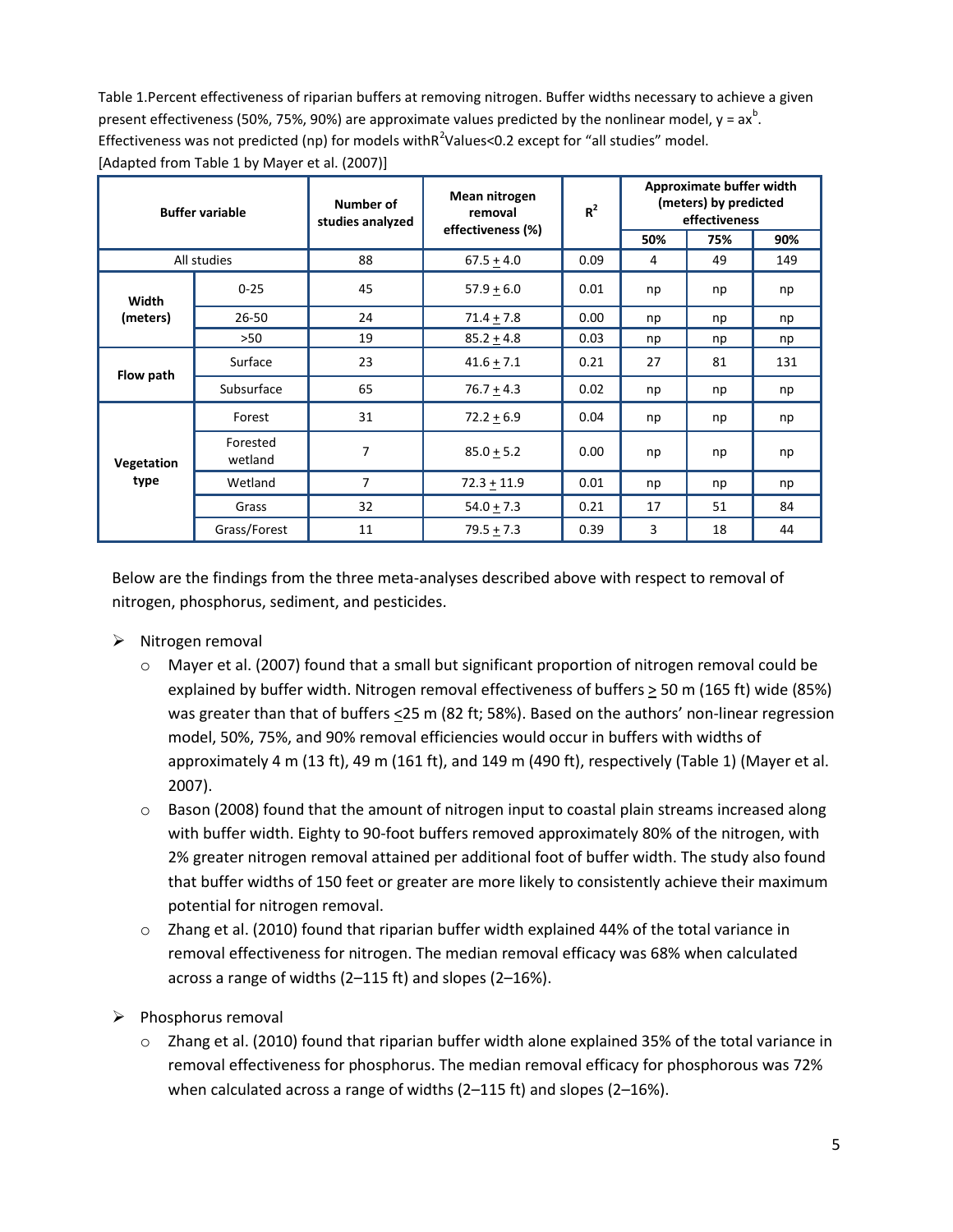- $\circ$  Bason's analysis (2008) showed that factors other than width may be more influential in determining degree of phosphorus removal. In general, phosphorus removal increased with width in a similar but more variable manner than nitrogen removal. However, this relationship was not statistically significant. The data did show a threshold near a width of 80 feet where buffers more consistently removed phosphorus. At this width, phosphorus removal averaged 66% with approximately 50% removal occurring for most buffers.
- $\triangleright$  Sediment
	- $\circ$  Zhang et al. (2010) found that riparian buffer width alone explained 37% of the total variance in removal effectiveness for sediments. The median removal efficacy for sediment was 86% when calculated across a range of widths (2–115 ft) and slopes (2–16%). When calculating the effects of buffer slope on sediment removal proficiency, the results showed removal increased when the riparian buffer slope was ≤ 10%. Based on this analysis, the authors concluded that a 100 foot riparian buffer under favorable slope conditions ( $\approx$  10%) would remove more than 85% of all the studied pollutants.
- $\triangleright$  Pesticides
	- o Zhang et al. (2010) found that riparian buffer width alone explained 60% of the total variance in removal efficacy for pesticides. The median removal effectiveness for pesticides was 88% when calculated across a range of widths (2–115 ft) and slopes (2–16%).

#### Other factors

Other factors in addition to width also play a role in determining buffer effectiveness, including the loading rate of the pollutant, runoff flow patterns, the characteristics of the buffer soil, and the type of vegetation present in the buffer. Upland characteristics such as the proximity of development, developmental density and permanency, and management practices will also affect buffers (Adamus 2007).

- $\triangleright$  Loading rate
	- o A buffer's effectiveness at reducing pollution is usually greater when incoming polluted runoff or groundwater arrives in small amounts (low loading rates) (Adamus 2007). Mayer et al. (2007) found that in general, buffer effectiveness declined when nitrogen loads were high relative to buffer width. However, they did find five studies that showed little or no nitrogen removal even when loads were small relative to buffer width. The authors concluded this pattern was due to the ineffectiveness of nitrogen removal in surface flows.
- $\triangleright$  Flow path

Buffers are most effective in protecting water quality when runoff entering the buffer is distributed across a wide area rather than in concentrated flow such as channels. This is because the pollutant filtering function that buffers provide is dependent upon the proportion of surface runoff crossing the buffer via sheet flow (Adamus 2007).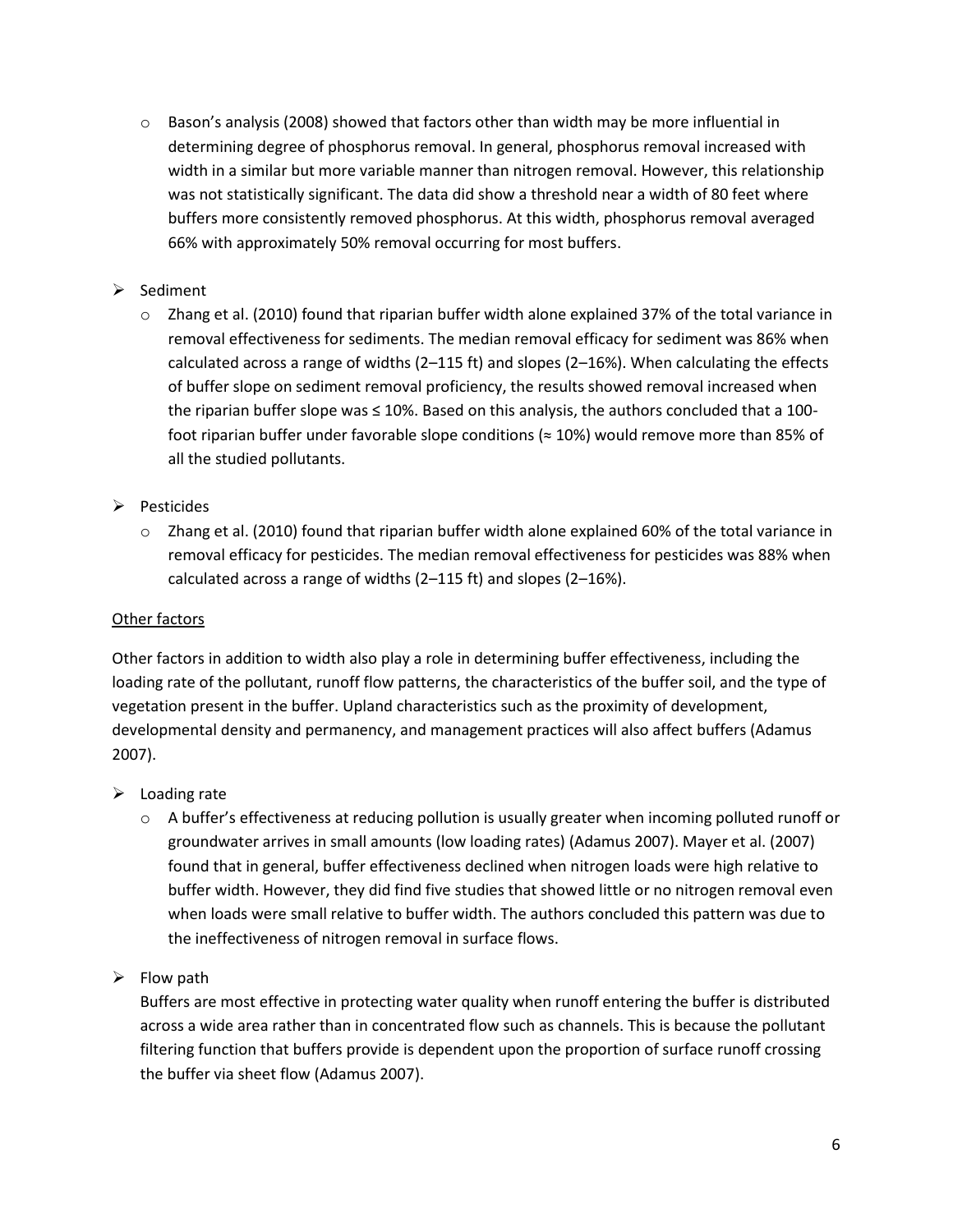$\circ$  Mayer et al. (2007) found that nitrogen removal effectiveness was affected by water flow pattern. Buffers were much more effective at subsurface removal of nitrogen (77%) than surface removal (42%). An analysis of the effectiveness of nitrogen removal based on buffer width and flow path indicated that subsurface removal of nitrogen did not appear to be related to buffer width, whereas wider buffers removed more nitrogen in surface runoff. While some narrow buffers (3-49 ft) removed significant proportions of nitrogen, a non-linear regression model found that 50%, 75%, and 90% nitrogen removal efficiencies in surface flow would occur in buffers approximately 27 m (89 ft), 81 m (266 ft), and 131 m (430 ft) wide, respectively (Mayer et al. 2007) (Table 1).

## $\triangleright$  Soil characteristics

Nutrient and pollutant movement in the buffer subsurface is dependent on the hydraulic characteristics of the underlying soil. Therefore, the effectiveness of a buffer may be disrupted if subsurface flow occurs below the plant roots, in areas of preferential flow, or in soils with rapid infiltration (Polyakov et al. 2005). Buffers on moderately coarse soil are generally more effective in protecting water quality. Finer-textured soils may become quickly saturated, allowing incoming pollutants to drift above the root zone where most pollutant processing occurs. However, if soils are so coarse that water infiltration occurs very rapidly through the roots, there may be too little time for pollutants to be fully processed. Due to their associated physical and chemical properties, coarser-textured soils, especially those with minimal organic content, also tend to be less effective in retaining pollutants (Adamus 2007).

 $\circ$  A study of eight sites on glacial channel and outwash landscapes in southern Ontario, Canada, found that riparian buffers with widths of 82 to 577 feet were required to remove 90% of nitrate due to a geologic confining layer located beneath very coarse soils (Vidon and Hill 2004).

## $\triangleright$  Vegetation type

Vegetation composition can also have a significant effect on the function and effectiveness of buffers.

- $\circ$  Mayer et al. (2007) found that grass buffers were significantly less effective than forest buffers at removing nitrogen. However, grass buffer effectiveness increased non-linearly with buffer width. Nitrogen removal efficiencies of 50%, 75%, and 90% were predicted for grass buffers approximately 17 m (56 ft), 51 m (167 ft), and 84 m (276 ft) wide and for grass/forest buffers approximately 3 m (10 ft), 18 m (60 ft), and 44 (144 ft) wide, respectively (Table 1).
- $\circ$  Zhang et al. (2010) found that riparian buffers with trees have higher nitrogen and phosphorus removal efficacy than buffers composed of grasses or mixtures of grasses and trees.

## *Habitat protection*

In general, larger vegetated buffers are required to protect the wildlife habitat functions of wetlands than to protect water quality functions (Hruby 2013). However, buffer effectiveness in habitat protection is highly dependent on factors such as adjacent land use activities, type of vegetation within the buffer, and the species of wildlife that uses the surrounding area (McMillan 2000). Wildlife species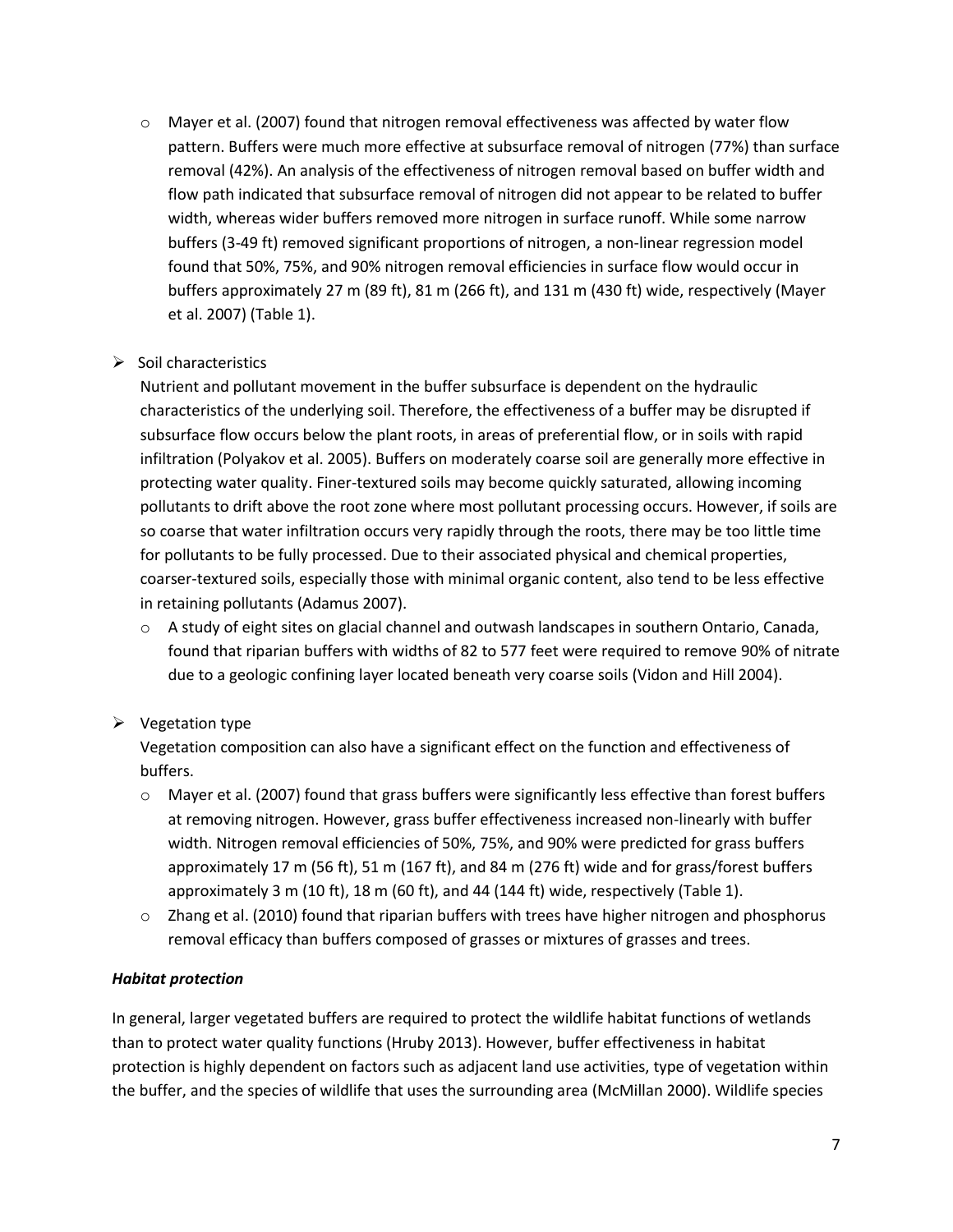have varying needs for different types of adjacent habitat for activities such as breeding, foraging, and resting, which makes it difficult to recommend one particular type of buffer habitat as best suited for all species of wildlife.

#### **Shorebirds**

- $\triangleright$  DeLuca et al. (2004) developed an index of marsh bird community integrity to evaluate the relationship between marsh bird communities and estuarine wetland conditions in the Chesapeake Bay area. During this process they surveyed 30 bird species at 219 locations distributed among 96 tidal marshes. Index scores for each marsh were used to determine whether land use intensity (i.e., urban/suburban development, agriculture, and forest) influenced marsh bird community integrity within a 1000-m (3281 ft) buffer and 500-m (1640 ft) buffer. Their results indicated that marsh bird community integrity was significantly reduced when the amount of urban/suburban development within 500 m and 1000 m of the marsh exceeded 14% and 25%, respectively.
- $\triangleright$  Using the index of bird community integrity developed in their 2004 study, DeLuca et al. (2008) examined how development impacted estuarine waterbird communities within 28 watersheds and associated sub-estuaries of Chesapeake Bay. Waterbirds were defined as all species that forage exclusively or opportunistically on aquatic estuarine organisms (i.e., gulls, terns, and waterfowl). Of particular relevance for this report is their evaluation of waterbirds in comparison to local land cover within 500 m (1640 ft) of the coastline. In 2002 (a dry year), change point analysis indicated a > 85% probability that shorebird community integrity would be negatively impacted when 4.1% of local land cover was urban. In 2003 (normal rainfall), there was a 50% chance of a shorebird community threshold response when 2.1% of the local land cover was urban and a 99.9% probability of a threshold at 3.9% urban development. The authors concluded that, "of the landscape stressors we

examined, development near estuarine coastlines is the primary stressor to estuarine waterbird community integrity, and that estuarine ecosystem integrity may be impaired by even extremely low levels of coastal urbanization" (DeLuca et al. 2008).

#### Application to Georgia

Georgia's 2005 State Wildlife Action Plan categorized 26 bird, reptile, fish, and mammal species found in estuaries as high priority species (see Appendix A for a complete list and habitat information). This designation

Table 2: Status of High Priority Estuarine Wildlife Species in Georgia (GA-DNR, WRD[; http://www.georgiawildlife.com/node/1366\)](http://www.georgiawildlife.com/node/1366)

| <b>Species Name</b>                              | <b>Official Designation</b> |                        |  |
|--------------------------------------------------|-----------------------------|------------------------|--|
|                                                  | State                       | Federal                |  |
| <b>Red Knot (SE Winter</b><br><b>Population)</b> | Rare                        | Proposed<br>Threatened |  |
| <b>Piping Plover</b>                             | Threatened                  | Threatened             |  |
| <b>Wilson's Plover</b>                           | Threatened                  |                        |  |
| <b>Swallow-tailed Kite</b>                       | Rare                        |                        |  |
| <b>American Oystercatcher</b>                    | Rare                        |                        |  |
| <b>Bald Eagle</b>                                | Threatened                  |                        |  |
| <b>Black-necked Stilt</b>                        |                             | Endangered             |  |
| <b>Wood Stork</b>                                | Endangered                  | Threatened             |  |
| <b>Black Skimmer</b>                             | Rare                        |                        |  |
| <b>Least Tern</b>                                | Rare                        | Endangered             |  |
| <b>Gull-billed Tern</b>                          | Threatened                  |                        |  |
| <b>Shortnose Sturgeon</b>                        | Endangered                  | Endangered             |  |
| <b>Bluefin Killifish</b>                         | Rare                        |                        |  |
| <b>West Indian Manatee</b>                       | Endangered                  | Endangered             |  |
| Loggerhead                                       | Threatened                  | Threatened             |  |
| <b>Green Sea Turtle</b>                          | Threatened                  | Threatened             |  |
| <b>Leatherback Sea Turtle</b>                    | Endangered                  | Endangered             |  |
| <b>Kemp's or Atlantic Ridley</b>                 | Endangered                  | Endangered             |  |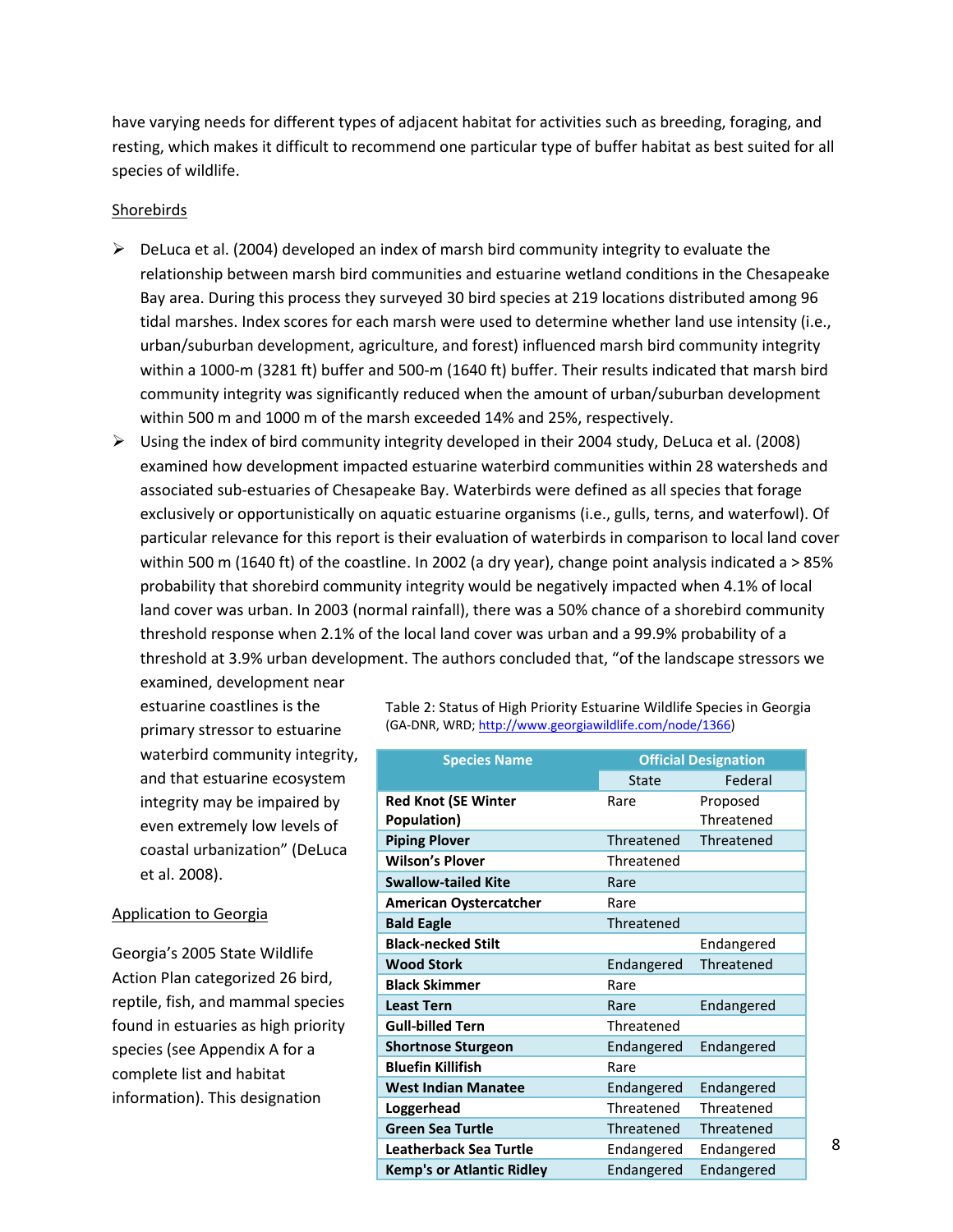includes "critically imperiled species, habitat indicator species known to be in decline, species endemic to Georgia, and rare or uncommon species in need of further research to determine conservation objectives" (GA-WRD 2005). Eighteen of these species are also listed as imperiled in Georgia and ten are listed as endangered or threatened under the federal Endangered Species Act (Table 2).

Research into the buffer habitat requirements of animals found in or near Georgia's tidal marshes shows that a variety of species make use of more than one habitat type in the course of their lifecycles.

- $\triangleright$  Using stable isotope analysis, Brittain et al. (2012) examined the proportional use of salt marsh vegetation in four Georgia high-priority coastal terrestrial bird species: the White-eyed Vireo, the Painted Bunting, the Northern Parula, and the Brown-headed Nuthatch. Based on plant, invertebrate, and bird samples collected from salt marsh, maritime scrub-shrub, oak forest, and pine forest habitats on Sapelo Island, they found that salt marsh vegetation was the carbon source for 47 to 94% of the diets of Painted Buntings. White-eyed Vireos and Brown-headed Nuthatches also relied on the marsh for a portion of their diets (12–43%), whereas there was no evidence that the Northern Parula obtained food that originated in the marsh. These findings suggest that Painted Buntings rely as much on saltmarsh habitat for food as on the forest and shrub habitats where they are usually found. Based on these results the authors recommend that habitat management on Georgia's barrier islands include saltmarsh habitat within 700 m (2300 ft) of forests that have <75% canopy, >50% ground cover, and patches of shrubs in the understory.
- $\triangleright$  A recent study by Byers, Kneib, and Altman investigated the effectiveness of different methods used to delineate the upland boundary of Georgia marshes (e.g., elevation, vegetation). As part of their research, the project team documented how the square-back marsh crab *(Armases cinereum)* traveled between forested upland and marsh areas to feed, thereby acting as a pathway for transferring energy and nutrients between the marsh and the upland (Byers, pers. comm.). Preliminary observations of marshes by the Georgia Coastal Ecosystems Long-Term Ecological Research project also found evidence of a greater abundance of *Armases* crabs associated with forested uplands than in grassy uplands, with the lowest density of crabs occurring on upland areas adjacent to armored shoreline (McLenaghan and Gehman, pers. comm.).

### *Marsh migration space*

There have been numerous studies done in the past decade that predict the effects of sea level rise. For example, model simulations of three coastal Georgia rivers (the Ogeechee, the Altamaha, and the Satilla) using the Intergovernmental Panel on Climate Change mean and maximum estimates of sea-level rise for the year 2100 suggest that salt marshes will decline in area by 20% and 45%, respectively (Craft et al. 2009). Although we did not find any studies specifically concerning the effectiveness of buffers as a soft adaptation method for these effects, there have been studies that evaluated salt marsh migration.

 $\triangleright$  Torio and Chmura (2013) developed a Coastal Squeeze Index (CSI), which measures the magnitude and location of the threat of coastal squeeze with rising sea levels. Using the CSI, the authors determined the portions of current and future marsh areas threatened by coastal squeeze and the factor(s) contributing to the threat for each of three salt marsh systems in Maine and New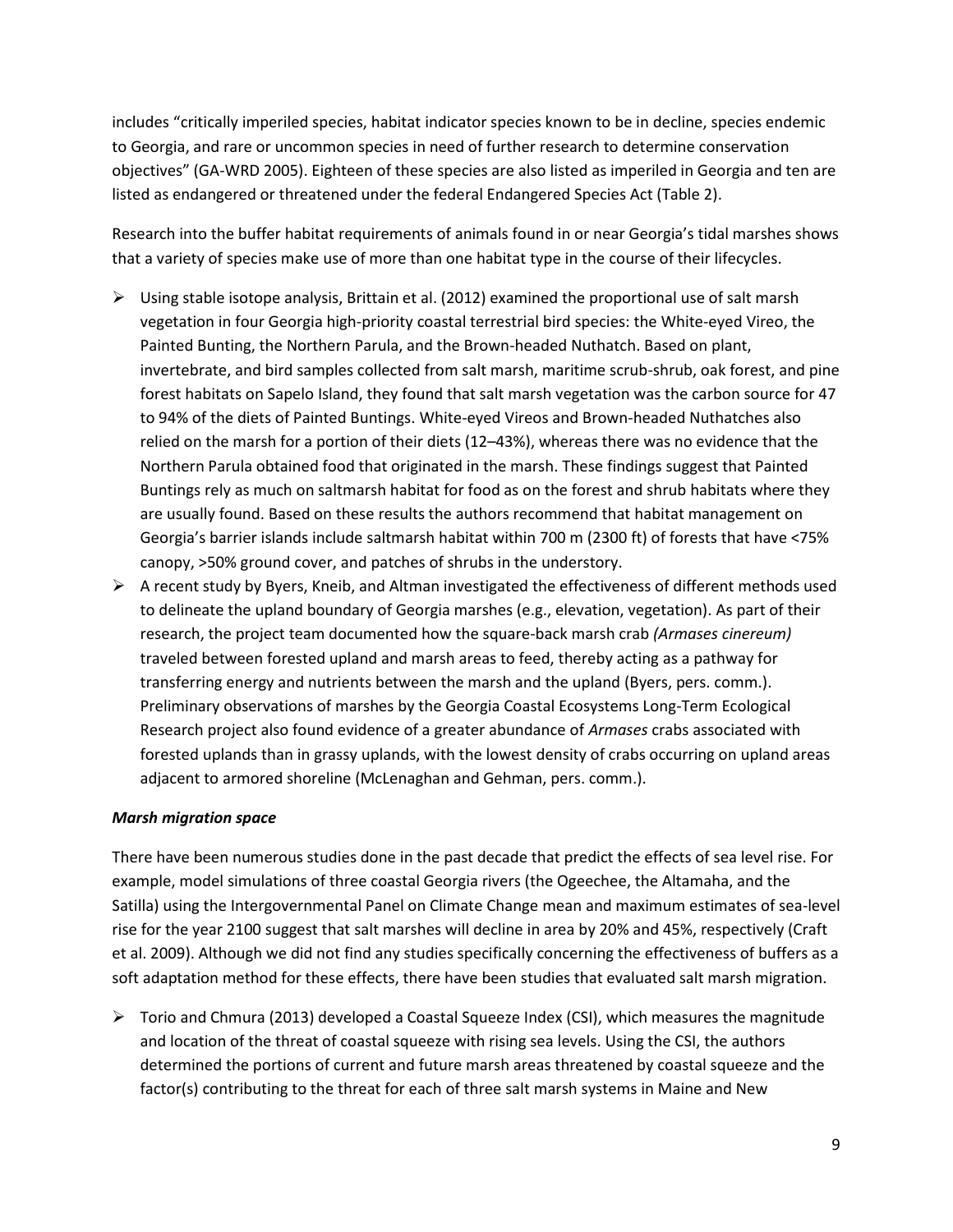Brunswick, Canada. Accounting for parameters such as slope, anthropogenic barriers, and incremental sea level rise, the CSI indicated that the most developed marsh system in the study had areas with suitable elevation that could accommodate inland migration if sea level rise does not exceed 5 feet, but at greater increases in sea level, suitable areas could substantially decrease. Use of this index could enable coastal communities to more effectively plan for marsh migration by indicating areas that will require future undeveloped space.

- $\triangleright$  A report by the European Commission of 60 case studies of coastal erosion management in the European Union found that coastal squeeze was one of the most frequently encountered causes of coastal erosion in Europe. Recognizing that sediment loss and lack of space to retreat were the key factors involved in maintaining a stable coastal system, the report suggested setting aside "strategic sediment reservoirs", defined as "supplies of sediment of appropriate characteristics that are available for replenishment of the coastal zone . . . " (Niesing 2005). Following designation, these areas would be left undeveloped in order to promote coastal resilience and conserve biodiversity by restoring the sediment balance and providing the space necessary to accommodate natural erosion and sediment processes (Niesing 2005).
- $\triangleright$  The need for migration space in response to storm surge was demonstrated in a study by March and Smith (2012).To address the potential impact of saltwater intrusion as a result of storm surge, the researchers calculated the areas affected by different sized storms in two peninsulas (Lamar and Live Oak) along the Gulf Coast of Texas. For a 3-m (10 ft) surge, they concluded that an additional 5 km<sup>2</sup> (3 miles) of forested and 1 km<sup>2</sup> (0.6 miles) of grassland habitat on Lamar Peninsula may experience adverse storm surge effects, whereas on Live Oak Peninsula the potentially impacted area extended to 12 km<sup>2</sup> (4.5 miles) of forested and 16 km<sup>2</sup> (10 miles) of grassland habitats.

## **Part Three: Effect of Upland Land Use on Coastal Systems**

Salt marshes are intertidal habitats located between upland areas and estuarine water. Although marshes serve to filter pollutants and sediments before they reach the water, the studies described below demonstrate that upland land use can affect water quality in estuaries and their associated tidal creeks. By inference, this suggests that the presence of intertidal marshes alone is not always enough to protect estuarine water from land use impacts.

Sanger et al. (2008, 2011) conducted a study to evaluate the impacts of coastal development on tidal creek habitats. Samples of both intertidal (i.e. marsh) and subtidal areas of 19 tidal creek systems in the Southeast and five in the Gulf of Mexico were sampled during the summers of 2005, 2006 (Southeast), and 2008 (Gulf of Mexico), and analyzed for a suite of nutrients and phytoplankton indicators.

Creek watersheds draining uplands were classified into the following land use categories: forested (<10% impervious cover); suburban (≥10% but <35% impervious cover); and urban (≥35% impervious cover). Watersheds for creeks that only drained salt marshes were classified as marsh. Intertidal concentrations of NO<sub>2</sub> + NO<sub>3</sub>and NH<sub>4</sub><sup>+</sup> increased significantly with increasing levels of impervious cover in the watersheds. Land use class had a significant effect on  $NO<sub>2</sub> + NO<sub>3</sub>$  levels, with concentrations for creeks in marsh and forested watershed classes being significantly lower than in developed watershed classes. The authors attributed these results to the combined increase of fertilizer use and stormwater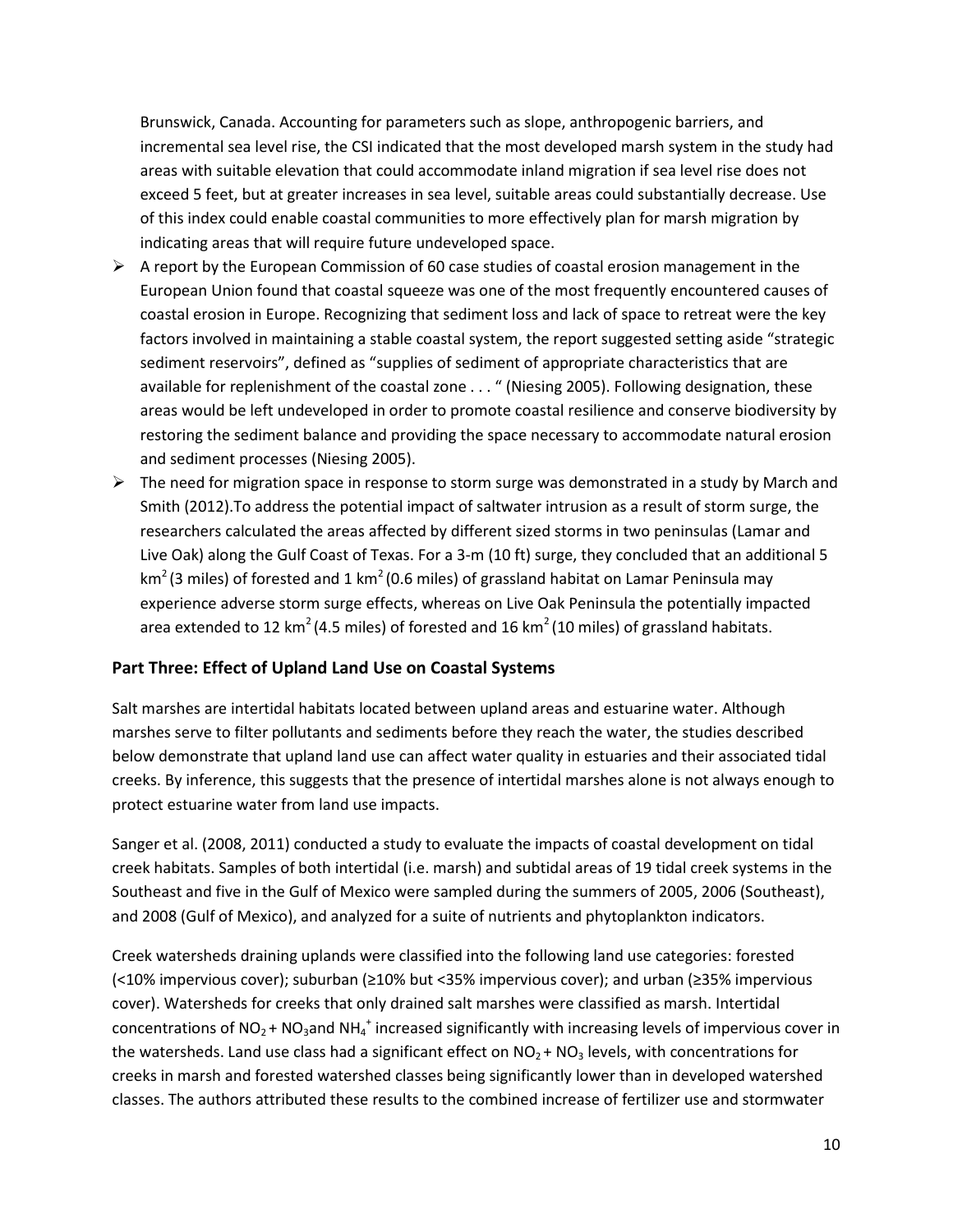runoff in more developed watersheds (Sanger et al. 2008, Sanger et al. 2011). In addition, all nutrient measures were significantly higher in intertidal compared to subtidal creeks, indicating that nutrients are trapped or processed in the intertidal marsh areas before they reach the tidal creeks. Concentrations of NH<sub>4</sub><sup>+</sup>in intertidal areas also increased significantly with increasing levels of impervious surface area. Although this study did not evaluate wetland buffers per se, areas with the least impervious surface have a de facto buffer.

A related study conducted by Van Dolah et al. (2008) further demonstrates the influence of land use on water quality. In this study, data from several studies conducted in South Carolina were analyzed to assess the relationships between land cover patterns in 29 estuarine watersheds using water and soil samples taken from tidal creeks and open water. Watersheds were divided into 3 land cover classes based on Landsat thematic mapping imagery: non-urban, suburban (30-75% development), and urban (>75% development). Tidal creeks were defined as any estuarine water body narrower than 100 meters. These analyses found that a composite measure of 24 inorganic and organic contaminants was significantly higher in tidal creeks associated with both suburban and urban categories as compared to non-urban areas. When these contaminants were analyzed separately, 13 PAHs (polycyclic aromatic hydrocarbons), pesticides, and metals were also significantly higher in creeks associated with both suburban and urban land covers. In open water samples, the level of composite contaminants was again significantly greater in samples associated with urban cover. Fecal coliform bacterial concentrations in both tidal creeks and open water were significantly higher in the urban as compared to the suburban land cover category. In contrast, measures of nutrient enrichment (e.g., nitrogen, phosphorus, and chlorophyll-a) were generally not significantly different in the various land cover classes in either creeks or open water samples. The authors concluded that the effects of urbanization of coastal uplands in South Carolina are "detectable in estuarine environmental quality at large spatial scales . . . with respect to sediment contaminants and fecal coliform bacterial concentrations, but generally not with measures of nutrient variables" (Van Dolah et al. 2008).

Land use can also affect the use of tidal marshes as habitat. Studds et al. (2012) looked at how land cover and annual changes in rainfall interact to shape waterbird community composition in 28 estuarine wetlands in Chesapeake Bay. In the drought year of 2002, waterbird community composition depended only on the direct effect of urban development in watersheds. In the wet year of 2003, waterbird community composition depended on both urban development and on indirect effects associated with nitrogen inputs to northern parts of the Bay, particularly in urban sub-estuaries. These findings suggest that increased runoff during high rainfall periods can lower wetland water quality enough to alter the composition of estuarine waterbird populations from mixed generalist-specialist communities to generalist-dominated communities. This effect appears to be intensified in sub-estuaries with large amounts of urban development.

### **Part Four – Wetland Buffer Application in Other States**

Several states have instituted recommendations for wetland buffers in tidal areas. Below we summarize a few of these efforts.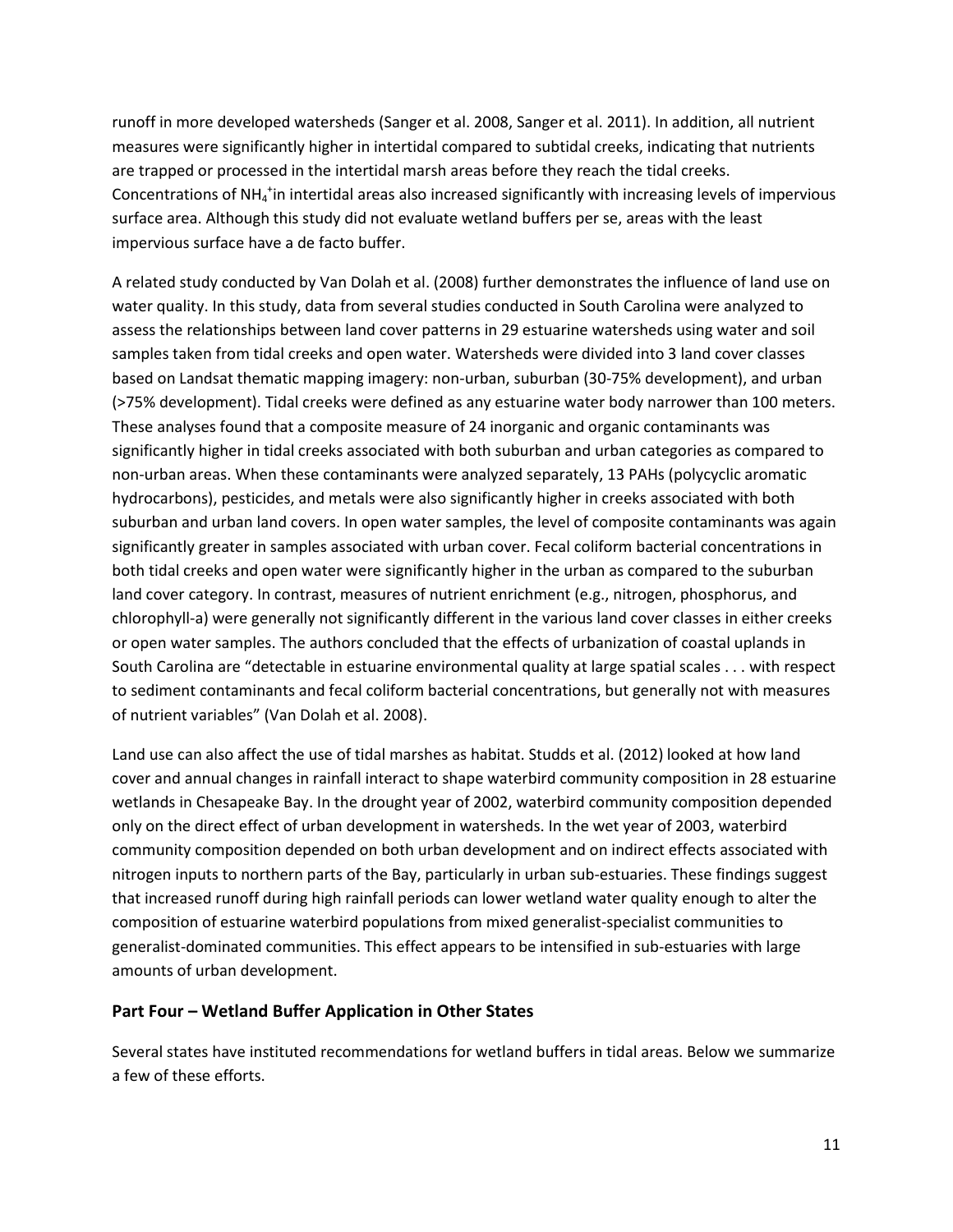### Delaware

A study conducted for the Inland Bays area in Delaware provided two alternatives for setting wetland buffer width (Bason 2008). Buffers were to be measured landward from the mean high water line defined as "the point on the bank, tidal flat, beach or shore, up to which the presence or action of the water leaves a distinct mark, either by erosion, destruction of terrestrial vegetation (non-aquatic), physical markings or characteristics, and known vegetation lines, and may be further identified by tidal gauge data, or any other suitable means of delineating the mean height reached by a rising tide" (7 Del. C. §7403). The adequate protection alternative suggested buffers of 80 feet adjacent to tidal areas with steep uplands and 300 feet adjacent to tidal areas with gradual uplands. The optimum protection alternative suggested buffers of 150 feet adjacent to tidal areas with steep uplands and 500 feet adjacent to tidal areas with gradual uplands (Bason 2008). When promulgated, the Inland Bays Pollution Control Strategy established 100-foot buffers for all primary waters, which included tidal waters. However, these buffer requirements were declared void and unenforceable by the Delaware Supreme Court in 2011. Sussex County (including Inland Bays) currently retains a 50-foot buffer requirement for separating development from the mean high water line of tidal waters, tidal tributary streams, and tidal wetlands (§115-193).

## Florida

St. John's County, Florida requires a 50-foot upland buffer landward of the state jurisdictional wetland line for all tidally-influenced water bodies. A 25-foot upland buffer with an additional 25-foot building setback from the buffer is required from all other contiguous wetland areas. An upland buffer is defined as a strip of undisturbed vegetated land along the edge of a wetland area (§4.01.06).

## Maryland

Maryland's Critical Area Program includes all waters of and lands of the Chesapeake Bay and its tributaries, the Atlantic Coastal Bays and their tributaries, all state and private tidal wetlands, and all land and water areas within 1,000 feet of tidal waters and tidal wetlands. Under the Program, a Critical Area Buffer (CAB) (i.e., a naturally vegetated or planted area) must be established at least 100 feet directly adjacent to the State's tidal waters, tidal wetlands, and tributary streams. The CAB is measured from mean high water, from the landward edge of tidal wetlands, and from the edge of streams located within the Critical Area. Tidal wetlands include all wetlands, swamps, marshes, lands, open waters, and Submerged Aquatic Vegetation beds affected by the daily or periodic rise and fall of the tide within the Chesapeake Bay, the Atlantic Coastal Bays, and the Atlantic Ocean to a distance of three miles offshore. The edge of tidal wetlands is identified in the field either by a change in elevation or by a change in vegetation. When an abrupt and obvious change in elevation is not present, vegetation can be used to determine when a system is not regularly influenced by the tide. On property adjacent to a tidal marsh, the 100-foot CAB begins at the landward edge of the tidal extent of the marsh (MD-DNR 2012).

To ensure that development activity does not negatively affect water or wetland resources, the CAB may be expanded beyond 100 feet to include contiguous sensitive areas if there are steep slopes, non-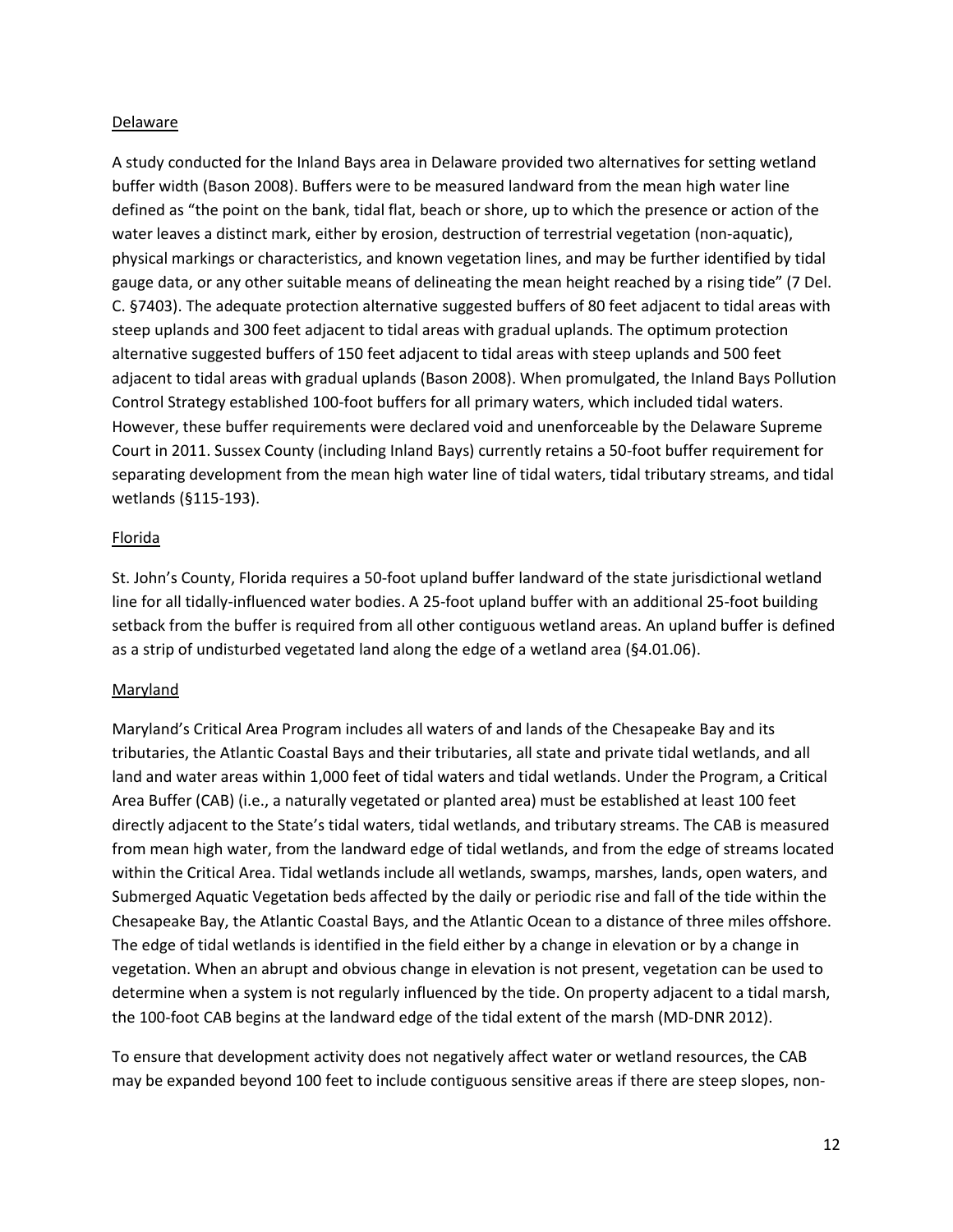tidal wetlands, or sensitive soils (hydric or highly erodible) adjacent to the CAB.<sup>1</sup> Expansion of the CAB when it is adjacent to, or crosses, a non-tidal wetland is to the limit of the non-tidal wetland. For areas of hydric soils that are not non-tidal wetlands, the CAB is expanded to the limit of the hydric soil or 300 feet, whichever is less (MD-DNR 2012).

#### Virginia

The Chesapeake Bay Preservation Act requires 100-foot buffers on tidal wetlands, non-tidal wetlands connected by surface flow and contiguous to tidal wetlands or water bodies with perennial flow, tidal shores, and other lands considered necessary to protect the quality of state waters. The 100-foot buffer is located adjacent to and landward of the waterbody (VA DCR 2009).

#### Washington

 $\overline{\phantom{a}}$ 

The Washington State Growth Management Act specifically requires local governments to adopt development regulations that include the best available science to protect the functions and values of critical areas, including wetlands (RCW 36.70A.172).The Washington State Department of Ecology has developed a rating system for the state's wetlands designed to differentiate between wetlands based on their sensitivity to disturbance, rarity, the functions they provide, and how replaceable they are. Category I wetlands are those that either 1) represent a unique or rare wetland type; 2) are more sensitive to disturbance than most wetlands; 3) are relatively undisturbed and contain ecological attributes that are impossible to replace within a human lifetime; or 4) provide a high level of ecological functions. Relatively undisturbed estuarine wetlands larger than one acre are Category I wetlands. Category II wetlands are considered to be difficult, but not impossible to replace and provide high levels of certain wetland functions. While they occur more commonly than Category I wetlands, Category II wetlands still need relatively high protection. Disturbed estuarine wetlands greater than one acre or any estuarine wetland smaller than one acre are classified as Category II wetlands (Hruby 2004). A guidance document for local governments published by the Department of Ecology provides buffer width recommendations for each category of wetland (Granger et al. 2005). To provide local governments with some regulatory flexibility, three alternative scenarios based on land use impacts and wetland categories were developed. High impact land uses include commercial, urban, and highintensity recreation (e.g., golf courses, sports fields, etc.), while moderate impact land uses include moderate-intensity open space (e.g., bike and jogging trails), utility corridors shared by several utilities and with access/maintenance road, and residential development of one unit/acre or less. Low impact land uses include forestry, unpaved paths/trails, and low intensity open space such as hiking, or birdwatching. Buffer widths in Alternative 1 are based solely on wetland category. In this case, a 300-foot buffer is recommended regardless of land use intensity. Alternative 2 considers land use impacts when calculating protective width, and Alternative 3 considers land use impacts and degree of functions or any special characteristics the wetland may have (Granger et al. 2005). Buffers widths for Alternatives 2 and 3 are given in Table 3.

 $^1$ Highly erodible soils are unstable and tend to wash away easily because of their composition and location in the landscape. Hydric soils tend to be under water, wet, or saturated for significant portions of the year and may or may not be considered non-tidal wetlands (MD-DNR 2012).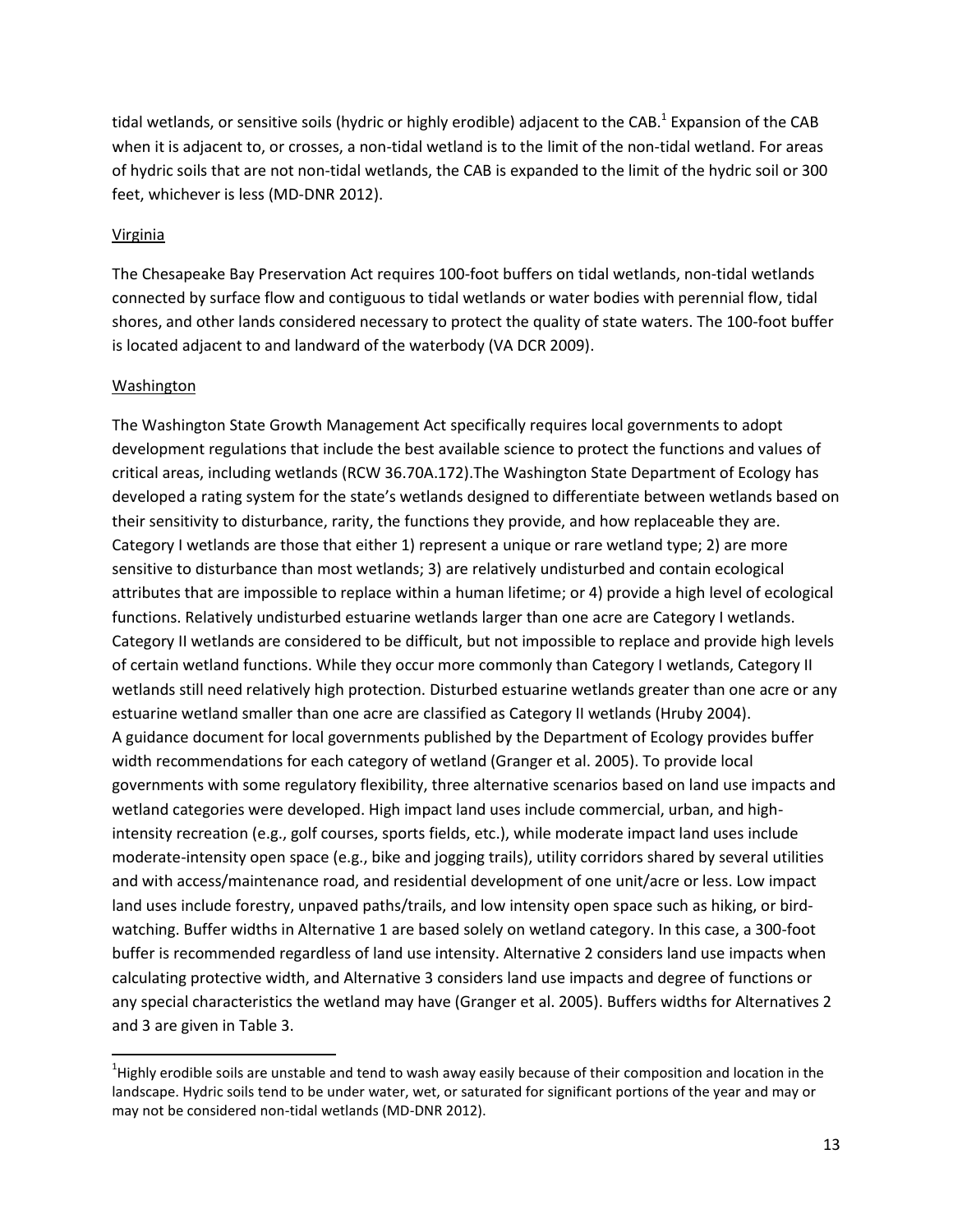| <b>Wetland Category</b> | <b>Alternative 2</b><br>(category and land use impact) |        |        |        | <b>Alternative 3</b><br>(category, land use impact, and special<br>characteristics) |        |
|-------------------------|--------------------------------------------------------|--------|--------|--------|-------------------------------------------------------------------------------------|--------|
|                         | High<br>Moderate                                       |        | Low    | High   | Moderate                                                                            | Low    |
|                         | Impact                                                 | Impact | Impact | Impact | Impact                                                                              | Impact |
| Category I              | $300*$                                                 | 225    | 150    | 200    | 190                                                                                 | 100    |
| Category II             | 300                                                    | 225    | 150    | 150    | 110                                                                                 | 75     |

## Table 3: Width of Buffers Needed to Protect Estuarine Wetlands under Alternatives 2 and 3 (Adapted from Granger et al. 2005)

\*Buffer width in feet

## **General Conclusions**

Further research into the functions and efficacy of vegetated buffers adjacent to tidal marshes would be very useful to decision-makers and natural resource managers who are responsible for protecting coastal wetlands. As the coastal population grows, it will be accompanied by demand for additional development. However, the ability of intertidal marshes alone to protect estuarine water quality and habitat is limited. Wetland buffers can augment the capacity of salt marshes to carry out these important ecosystem functions. Wetland buffers can also serve to accommodate marsh migration in the face of sea level rise.

In the process of compiling this report, we were unable to find any studies that directly addressed the complicated hydrological and habitat issues specific to the coastal environment. Although data from studies of riparian buffers are relevant, the effectiveness of buffers in intertidal areas in general and in estuarine areas in particular is not well-understood. The Georgia Coastal Research Council will continue to identify scientific studies and other resources that are relevant to this issue.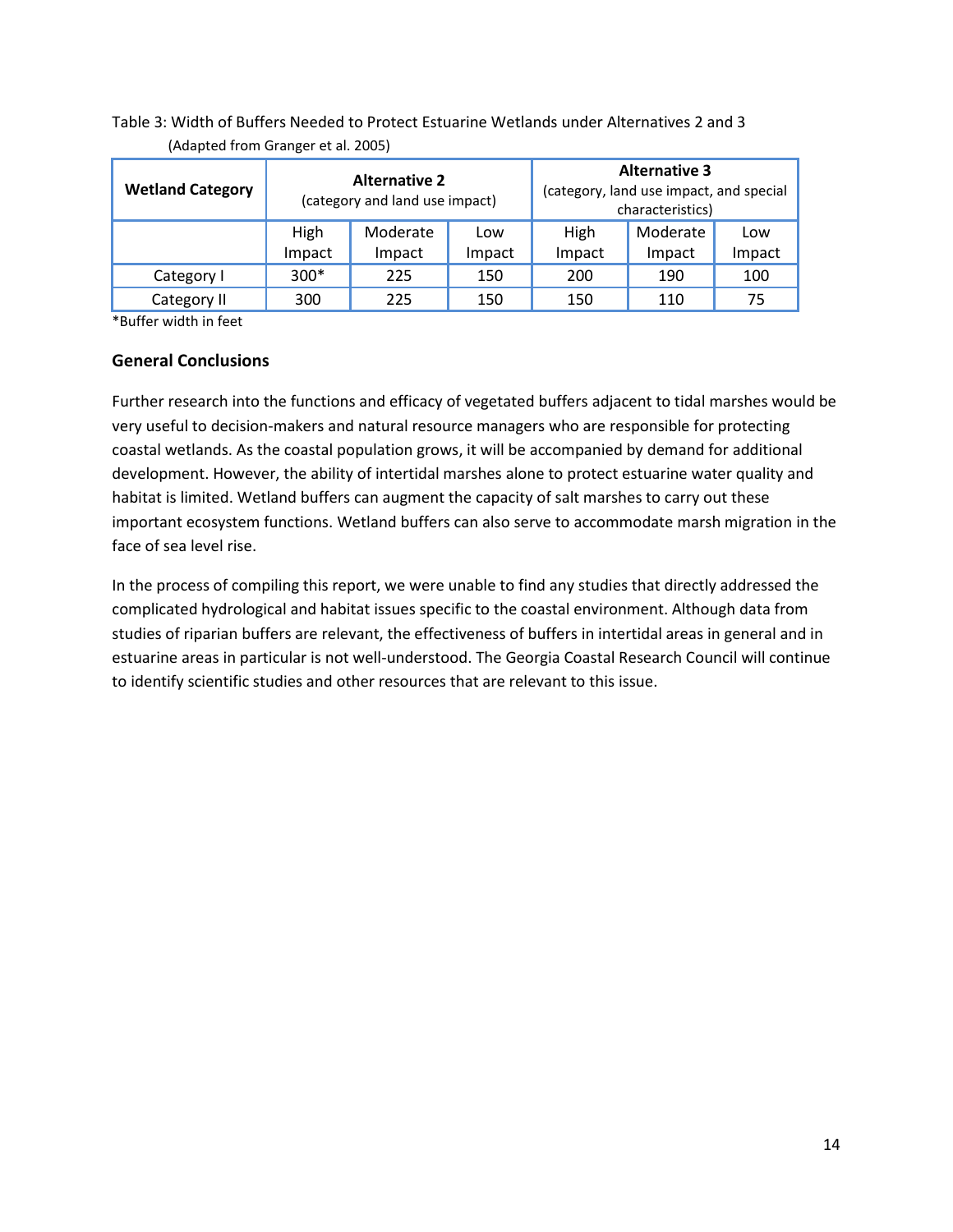#### **REFERENCES**

- Adamus, Paul R. (2007). *Best Available Science for Wetlands of Island County, Washington: Review of Published Literature: A Report Prepared in Response to Critical Areas Ordinance Updating Requirements for Wetlands*. Prepared by the Adamus Resource Assessment, Inc. and the College of Oceanic and Atmospheric Sciences, Oregon State University for: The Island County Department of Planning and Community Development. Available at: <http://www.islandcounty.net/planning/criticalareas/BestAvailableSciencePhaseII.pdf.pdf>
- Bason, Christopher (2008). *Recommendations for an Inland Bays Watershed Water Quality Buffer System*. The Delaware Center for the Inland Bays on behalf of the Scientific and Technical Advisory Committee of the Delaware Center for the Inland Bays, Dr. Sergio Huerta, Chair. Available at: [http://www.inlandbays.org/wp-content/uploads/2011/01/Recommendations-for-an-Inland-Bays-](http://www.inlandbays.org/wp-content/uploads/2011/01/Recommendations-for-an-Inland-Bays-Watershed-Buffer-System-Final.pdf)[Watershed-Buffer-System-Final.pdf](http://www.inlandbays.org/wp-content/uploads/2011/01/Recommendations-for-an-Inland-Bays-Watershed-Buffer-System-Final.pdf)
- Brittain, R., Schimmelmann, A., Parkhurst, D. and Craft, C. (2012). Habitat Use by Coastal Birds Inferred from Stable Carbon and Nitrogen Isotopes. *Estuaries and Coasts*, 35:633-645. Available at: [http://www.indiana.edu/~craftlab/publications/Brittain\\_et\\_al\\_2012.pdf](http://www.indiana.edu/~craftlab/publications/Brittain_et_al_2012.pdf)
- Craft, C.B., Clough, J., Ehman, J., Joye, S.B., Park, R., Pennings, S.C., Guo, H. and Machmuller, M. (2009). Forecasting the effects of accelerated sea level rise on tidal marsh ecosystem services. *Frontiers in Ecology and the Environment*, 7(2):73-78. Available at: <http://www.esajournals.org/doi/abs/10.1890/070219>
- DeLuca, William, V., Colin E. Studds, Ryan S. King, and Peter P. Marra (2008). Coastal urbanization and the integrity of estuarine waterbird communities: Threshold responses and the importance of scale. *Biological Conservation* 141(11): 2669-2678. Available at: <http://www.sciencedirect.com/science/article/pii/S0006320708002784>
- DeLuca, William, V., Colin E. Studds, Larry L. Rockwood, and Peter P. Marra (2004). Influence of land use on the integrity of marsh bird communities of the Chesapeake Bay, U.S.A. *Wetlands* 2(4): 837-847. Available at[: http://www.asc.psu.edu/public/pubs/articles/deluca%20et%20al.%202004.pdf](http://www.asc.psu.edu/public/pubs/articles/deluca%20et%20al.%202004.pdf)
- Georgia Department of Natural Resources (2005).*A Comprehensive Wildlife Conservation Strategy for Georgia*. Georgia Department of Natural Resources, Wildlife Protection Division. Available at: <http://www.georgiawildlife.com/conservation/wildlife-action-plan>
- Granger, Teri, Tom Hruby, Andy McMillan, Douglas Peters, Jane Rubey, Dyanne Sheldon, Stephen Stanley, and Erik Stockdale (2005). Guidance on Widths of Buffers and Ratios for Compensatory Mitigation for Use with the Western Washington Wetland Rating System, in: *Wetlands in Washington State - Volume 2: Guidance for Protecting and Managing Wetlands*. Washington State Department of Ecology. Publication #05-06-008. Olympia, WA. Available at: [http://www.ecy.wa.gov/programs/sea/wetlands/bas/vol2final/Appendix%208-C\\_Volume%202\\_.pdf](http://www.ecy.wa.gov/programs/sea/wetlands/bas/vol2final/Appendix%208-C_Volume%202_.pdf)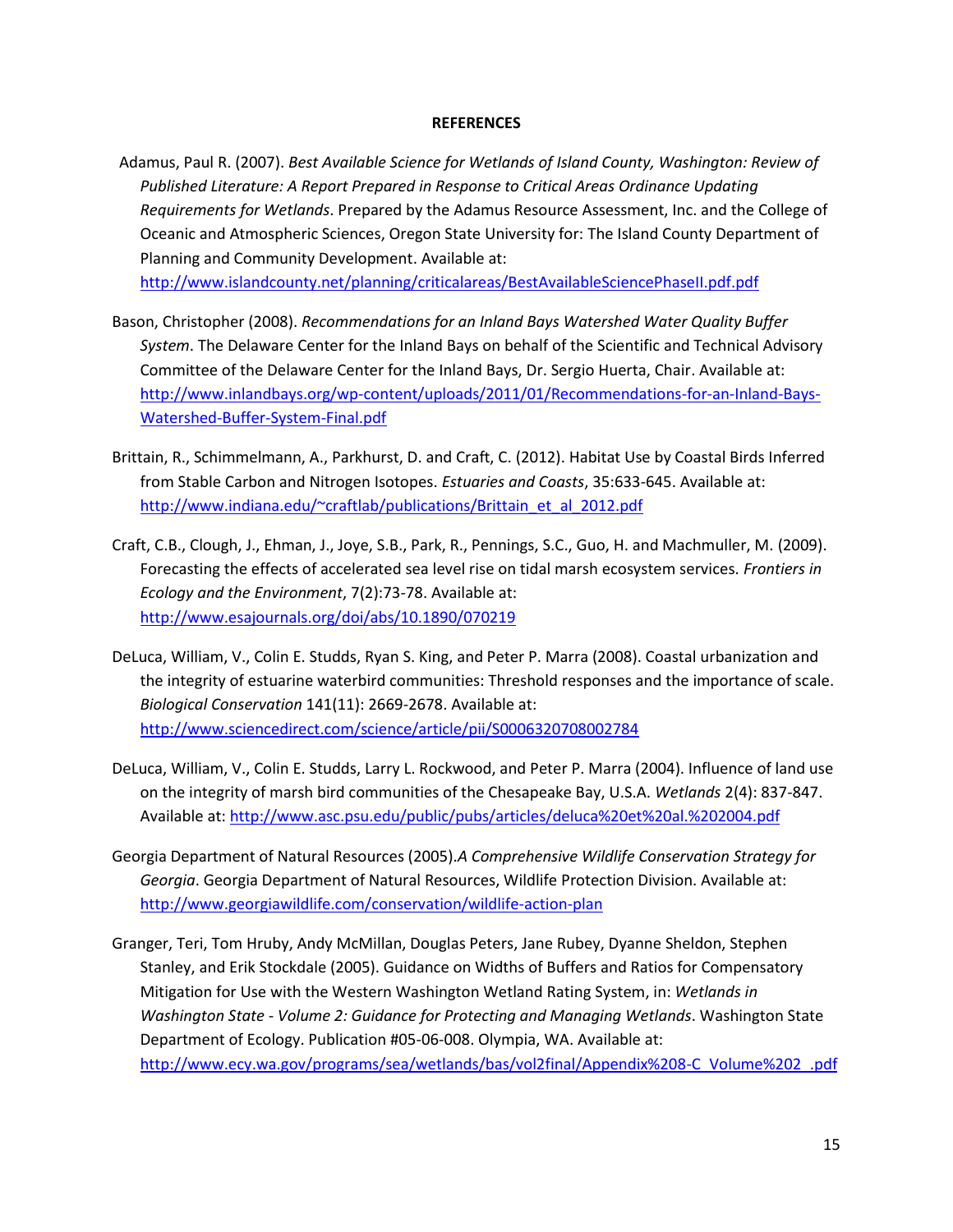- Hruby, T. (2013). *Update on Wetland Buffers: The State of the Science, Final Report, October 2013*. Washington State Department of Ecology Publication #13-06-11. Available at: <https://fortress.wa.gov/ecy/publications/publications/1306011.pdf>
- Hruby, T. (2004).*Washington State wetland rating system for western Washington – Revised*. Washington State Department of Ecology Publication # 04-06-025. Available at: <https://fortress.wa.gov/ecy/publications/publications/0406025.pdf>
- March, R.G. and Smith, E.H. (2012). Modeling potential coastal vegetation response to sea level rise and storm surge on estuarine peninsulas. *Journal of Coastal Research* 28(5), 993–1007. Available at: <http://jcronline.org/doi/pdf/10.2112/JCOASTRES-D-10-00177.1>
- Maryland Coastal Zone Management Program, Department of Natural Resources (2012). *The Green Book for the Buffer*. Prepared by Adkins Arboretum and the Critical Area Commission for the Chesapeake and Atlantic Coastal Bays. Available at: [http://www.dnr.state.md.us/criticalarea/pdfs/GreenBook\\_Buffer\\_sm.pdf](http://www.dnr.state.md.us/criticalarea/pdfs/GreenBook_Buffer_sm.pdf)
- Mayer, P.M., S.K. Reynolds, M.D. McCutchen, and T.J. Canfield (2007). Meta-Analysis of Nitrogen Removal in Riparian Buffers. *Journal of Environmental Quality*, 36: 1172–1180. Available at: <https://www.agronomy.org/publications/jeq/pdfs/36/4/1172>
- McElfish, James M. Jr., Rebecca L. Kihslinger, and Sandra S. Nichols (2008). *Planner's Guide to Wetland Buffers for Local Governments*. Environmental Law Institute, Washington D.C. Available at: [http://www.eli.org/sites/default/files/eli-pubs/d18\\_01.pdf](http://www.eli.org/sites/default/files/eli-pubs/d18_01.pdf)
- McMillan, Andrew (2000). *The Science of Wetland Buffers and Its Implication for the Management of Wetlands*. Thesis for Master of Environmental Studies, Evergreen State College, Olympia, Washington. Available at[: http://archives.evergreen.edu/masterstheses/Accession86-](http://archives.evergreen.edu/masterstheses/Accession86-10MES/McMillan_AMESThesis2000.pdf) [10MES/McMillan\\_AMESThesis2000.pdf](http://archives.evergreen.edu/masterstheses/Accession86-10MES/McMillan_AMESThesis2000.pdf)
- Niesing, Hugo (2005). EUROSION: Coastal erosion measures, knowledge and results acquired through 60 studies. In: *Proceedings 'Dunes and Estuaries 2005' - International Conference on Nature Restoration Practices in European Coastal Habitats*, Herrier J.L., J. Mees, A. Salman, J. Seys, H. Van Nieuwenhuyse and I. Dobbelaere (Eds). Koksijde, Belgium, 19-23 September 2005. Available at: [http://scholar.google.com/scholar?cluster=7842595469871016566&hl=en&as\\_sdt=1,11&as\\_ylo=20](http://scholar.google.com/scholar?cluster=7842595469871016566&hl=en&as_sdt=1,11&as_ylo=2005&as_yhi=2014) [05&as\\_yhi=2014](http://scholar.google.com/scholar?cluster=7842595469871016566&hl=en&as_sdt=1,11&as_ylo=2005&as_yhi=2014)
- Polyakov, V., A. Fares, A., and M.H. Ryder (2005). Precision riparian buffers for the control of nonpoint source pollutant loading into surface water: A review. *Environmental Reviews* 13:129-144. Available at: [http://www.co.benton.or.us/cd/riparian/documents/precision\\_riparian\\_buffers.pdf](http://www.co.benton.or.us/cd/riparian/documents/precision_riparian_buffers.pdf)
- Sanger, D., A. Blair, G. DiDonato, T. Washburn, S. Jones, R. Chapman, D. Bergquist, G. Riekerk, E. Wirth, J. Stewart, D. White, L. Vandiver, S. White, D. Whitall (2008). *Support for Integrated Ecosystem Assessments of NOAA's National Estuarine Research Reserves System (NERRS), Volume I: The Impacts of Coastal Development on the Ecology and Human Well-being of Tidal Creek Ecosystems of*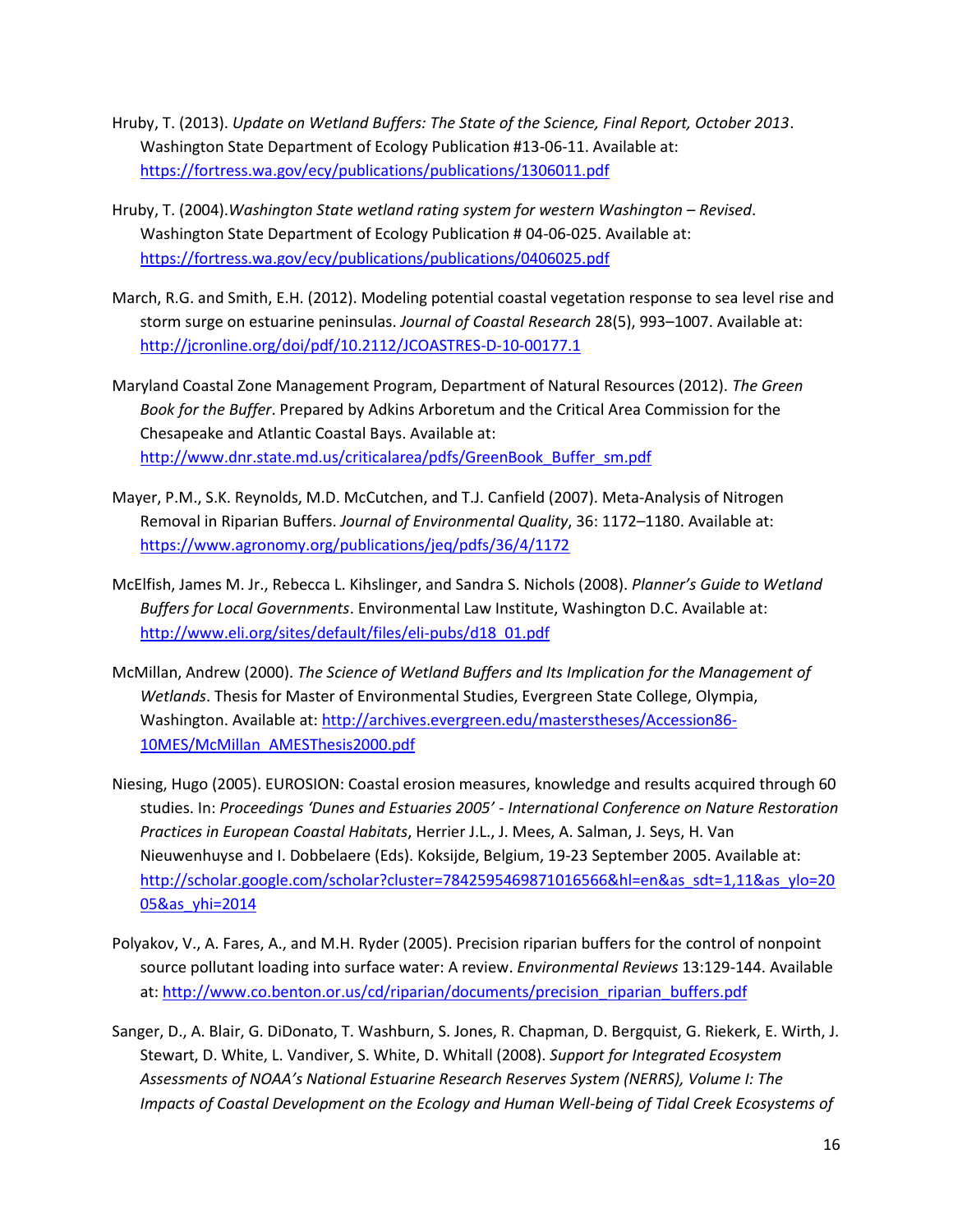*the US Southeast*. NOAA Technical Memorandum NOS NCCOS 82. Available at: <http://hml.noaa.gov/pdf/nos-nccos-82.pdf>

- Sanger, D., D. Bergquist, A. Blair, G. Riekerk, E. Wirth, L. Webster, J. Felber, T. Washburn, G. DiDonato, A.F. Holland (2011)*. Gulf of Mexico Tidal Creeks Serve as Sentinel Habitats for Assessing the Impact of Coastal Development on Ecosystem Health*. NOAA Technical Memorandum NOS NCCOS. Available at:<http://noaa.ntis.gov/view.php?pid=NOAA:ocn774386510>
- Sheldon, D., T. Hruby, P. Johnson, K. Harper, A. McMillan, T. Granger, S. Stanley, and E. Stockdale (2005). *Wetlands in Washington State - Volume 1: A Synthesis of the Science*. Washington State Department of Ecology. Publication #05-06-006. Olympia, WA. Available at: <https://fortress.wa.gov/ecy/publications/publications/0506006.pdf>

Studds, Colin E., William V. DeLuca, Matthew E. Baker, Ryan S. King, and Peter P. Marra (2012). Land cover and rainfall interact to shape waterbird community composition. *PLoS ONE* 7(4): e35969. Available at: [http://www.plosone.org/article/fetchObject.action?uri=info%3Adoi%2F10.1371%2Fjournal.pone.00](http://www.plosone.org/article/fetchObject.action?uri=info%3Adoi%2F10.1371%2Fjournal.pone.0035969&representation=PDF) [35969&representation=PDF](http://www.plosone.org/article/fetchObject.action?uri=info%3Adoi%2F10.1371%2Fjournal.pone.0035969&representation=PDF)

- Torio, D.D. and Chmura, G.L. (2013). Assessing coastal squeeze of tidal wetlands*. Journal of Coastal Research*, 29(5): 1049–1061. Available at[: http://www.jcronline.org/doi/abs/10.2112/JCOASTRES-D-](http://www.jcronline.org/doi/abs/10.2112/JCOASTRES-D-12-00162.1)[12-00162.1](http://www.jcronline.org/doi/abs/10.2112/JCOASTRES-D-12-00162.1)
- Van Dolah, Robert F., George H.M. Riekerk, Derk C. Bergquist, Jordan Felber, David E. Chestnut, and A. Fredrick Holland (2008). Estuarine habitat quality reflects urbanization at large spatial scales in South Carolina's coastal zone. *Science of the Total Environment* 390(1): 142-154. Available at: <http://www.sciencedirect.com/science/article/pii/S0048969707010492>
- Vidon, P. G. F., and A. R. Hill (2004). Landscape controls on nitrate removal in stream riparian zones. *Water Resour. Res*., 40: W03201. Available at: <http://onlinelibrary.wiley.com/doi/10.1029/2003WR002473/pdf>
- Virginia Department of Conservation and Recreation (2009). *Resource Protection Area: Onsite Buffer Area Delineation*. (DCR-CBLAB-013) (06/09). Available at: [http://www.deq.virginia.gov/Portals/0/DEQ/Water/Guidance/ChesBayPreservAct/RPA-](http://www.deq.virginia.gov/Portals/0/DEQ/Water/Guidance/ChesBayPreservAct/RPA-OnsiteBufferAreaDelineation.pdf)[OnsiteBufferAreaDelineation.pdf](http://www.deq.virginia.gov/Portals/0/DEQ/Water/Guidance/ChesBayPreservAct/RPA-OnsiteBufferAreaDelineation.pdf)
- Zhang, X., X. Liu, M. Zhang, R.A. Dahlgren, and M. Eitzel (2010). A review of vegetated buffers and a meta-analysis of their mitigation efficacy in reducing nonpoint source pollution. *Journal of Environmental Quality* 39:76-84. Available at: [http://eva.universidad.edu.uy/file.php/1426/PAPERS/Colloquia\\_1/Zhang\\_Team2.pdf](http://eva.universidad.edu.uy/file.php/1426/PAPERS/Colloquia_1/Zhang_Team2.pdf)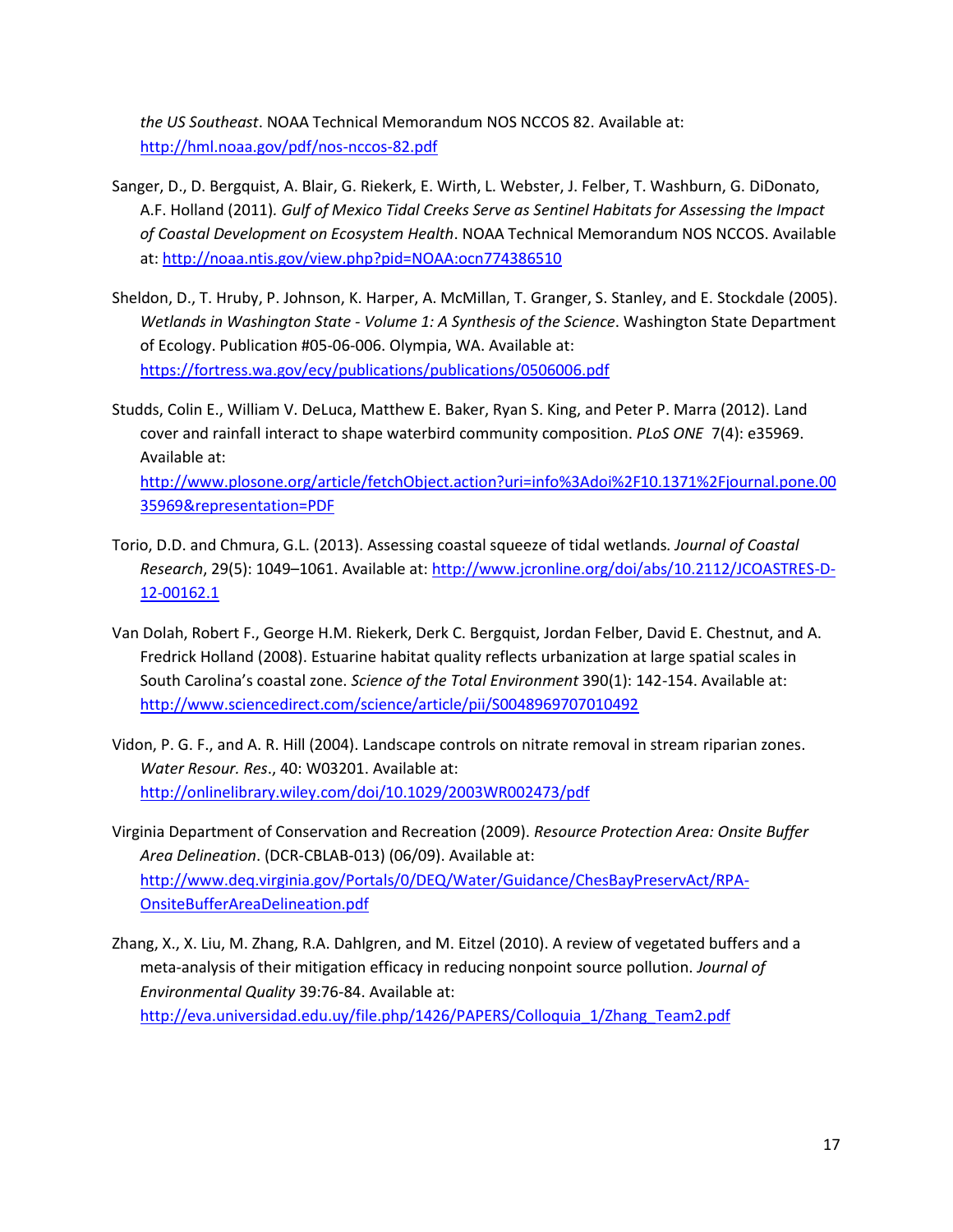## **Appendix A. High Priority Animals Found in Georgia's South Coastal Plain**

Table 1. High Priority Estuarine Animals Found in Georgia's South Coastal Plain (adapted from the GA Wildlife Action Plan 2005)

| <b>Scientific name</b>   | <b>Common name</b>                                     | <b>Classification</b> | <b>Habitat in Georgia</b>                                                                                                             | <b>Status</b> |                        |
|--------------------------|--------------------------------------------------------|-----------------------|---------------------------------------------------------------------------------------------------------------------------------------|---------------|------------------------|
|                          |                                                        |                       |                                                                                                                                       | <b>State</b>  | <b>Federal</b>         |
| Calidris canutus         | Red Knot (SE Winter<br>Population)                     | <b>Bird</b>           | Beaches and sandbars                                                                                                                  | Rare          | Proposed<br>Threatened |
| Charadrius melodus       | <b>Piping Plover</b>                                   | <b>Bird</b>           | Sandy beaches; mud and sand flats; isolated sand spits                                                                                | Threatened    | Threatened             |
| Charadrius wilsonia      | Wilson's Plover                                        | <b>Bird</b>           | Sandy beaches; sand and mud flats, dunes, and back<br>dune swales                                                                     | Threatened    |                        |
| Egretta tricolor         | <b>Tricolored Heron</b>                                | <b>Bird</b>           | Coastal aquatic environments, salt and fresh, nests with<br>other waders in low thick cover                                           |               |                        |
| Elanoides forficatus     | <b>Swallow-tailed Kite</b>                             | <b>Bird</b>           | River swamps and upland adjacent habitats particularly<br>with large, emergent pines and pine islands; marshes                        | Rare          |                        |
| Haematopus palliatus     | American Oystercatcher                                 | <b>Bird</b>           | Sandy beaches; tidal flats; salt marshes, oyster shell<br>bars                                                                        | Rare          |                        |
| Haliaeetus leucocephalus | <b>Bald Eagle</b>                                      | <b>Bird</b>           | Edges of lakes & large rivers; seacoasts                                                                                              | Threatened    |                        |
| Himantopus mexicanus     | <b>Black-necked Stilt</b>                              | <b>Bird</b>           | Shallow ponds; lagoons; isolated freshwater wetlands;<br>dredge spoil sites; managed wetlands                                         |               | Endangered             |
| Ixobrychus exilis        | Least Bittern                                          | <b>Bird</b>           | Freshwater and brackish marshes with tall, dense emergent<br>vegetation. Nests close to open areas                                    |               |                        |
| Laterallus jamaicensis   | <b>Black Rail</b>                                      | <b>Bird</b>           | Freshwater marsh grassy margins; wet grassy meadows;<br>brackish high marsh                                                           |               |                        |
| Limosa fedoa             | <b>Marbled Godwit (James</b><br><b>Bay Population)</b> | <b>Bird</b>           | Breeds in marshes and flooded plains, in migration and<br>winter also found on mudflats and beaches                                   |               |                        |
| Mycteria americana       | <b>Wood Stork</b>                                      | <b>Bird</b>           | Cypress/gum ponds; freshwater marshes; saltmarshes,<br>river swamps; bays, isolated wetlands, ephemeral<br>wetlands, coastal hammocks | Endangered    | Threatened             |
| Numenius phaeopus        | Whimbrel                                               | <b>Bird</b>           | Saltmarsh openings, Mud flats, shell rakes, outer barrier<br>sand spits                                                               |               |                        |
| Rallus elegans           | King Rail                                              | <b>Bird</b>           | Freshwater marshes, often cattail bulrush, cutgrass, for<br>breeding; also brackish marshes non-breeding                              |               |                        |
| Rynchops niger           | <b>Black Skimmer</b>                                   | <b>Bird</b>           | Sandy beaches, isolated accretional sand spits, N and S<br>tips of barrier islands                                                    | Rare          |                        |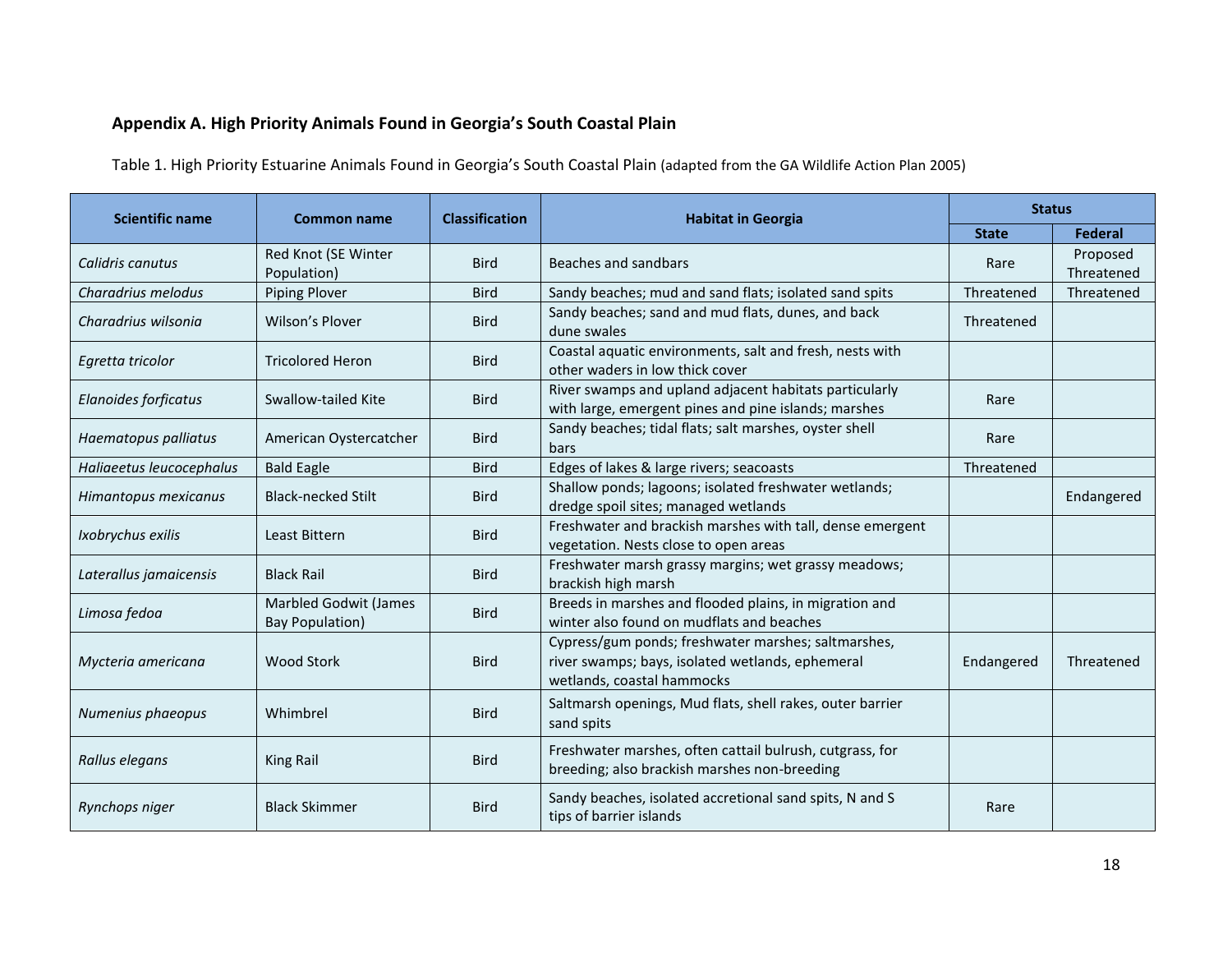| <b>Scientific name</b>    |                              | <b>Classification</b> |                                                                                                      | <b>Status</b> |                |
|---------------------------|------------------------------|-----------------------|------------------------------------------------------------------------------------------------------|---------------|----------------|
|                           | Common name                  |                       | <b>Habitat in Georgia</b>                                                                            | <b>State</b>  | <b>Federal</b> |
| Sterna antillarum         | Least Tern                   | <b>Bird</b>           | Sandy beaches; sandbars, large flat gravel roof tops                                                 | Rare          | Endangered     |
| Sterna nilotica           | <b>Gull-billed Tern</b>      | <b>Bird</b>           | Outer sand beaches and mud flats, Salt marshes; fields<br>on barrier islands; Isolated sand spits    | Threatened    |                |
| Acipenser brevirostrum    | Shortnose Sturgeon           | Fish                  | Estuaries; lower end of large rivers in deep pools with<br>soft substrates                           | Endangered    | Endangered     |
| Lucania goodei            | <b>Bluefin Killifish</b>     | <b>Fish</b>           | Heavily vegetated ponds and streams with little or no<br>current; frequently associated with springs | Rare          |                |
| Trichechus manatus        | <b>West Indian Manatee</b>   | Mammal                | Inshore ocean; estuaries, tidal rivers, warm and fresh<br>water discharges                           | Endangered    | Endangered     |
| <b>Tursiop struncatus</b> | <b>Bottlenose Dolphin</b>    | Mammal                | Coastal estuarine and offshore waters of Georgia                                                     |               |                |
| Caretta caretta           | Loggerhead                   | Reptile               | Open ocean; sounds; coastal rivers; beaches                                                          | Threatened    | Threatened     |
| Chelonia mydas            | Green Sea Turtle             | Reptile               | Open ocean; sounds; coastal rivers; beaches                                                          | Threatened    | Threatened     |
| Dermochelys coriacea      | Leatherback Sea Turtle       | Reptile               | Open ocean; sounds; coastal beaches                                                                  | Endangered    | Endangered     |
| Lepidochelys kempii       | Kemp's or Atlantic<br>Ridley | Reptile               | Open ocean; sounds; coastal rivers; beaches                                                          | Endangered    | Endangered     |
| Malaclemys terrapin       | Diamondback Terrapin         | Reptile               | Entire coast, estuarine and marine edge. All saltmarsh,<br>beaches                                   | Unusual       |                |

#### Estuaries defined:

*Bay/Sound* - subtidal (continuously submerged), open water, estuarine habitats, excluding river mouths

*River mouth/Tidal river*- lower reaches of rivers with both brackish water and tidal influence

Lagoon - open (unvegetated), shallow, estuarine waters isolated at low tide or separated from deeper waters by a natural barrier such as a spit or barrier island

*Tidal flat/Shore* - non-vegetated zone of wave or tidal action, intermittently exposed or inundated

*Herbaceous wetland* - vegetated areas characterized by emergent herbaceous aquatic plants, excluding mosses and lichens

*Scrub-shrub wetland* - vegetated areas dominated by woody plants less than 6 meters tall (e.g., some mangroves, marsh elder)

*Forested wetland* - areas vegetated by woody plants 6 meters tall or taller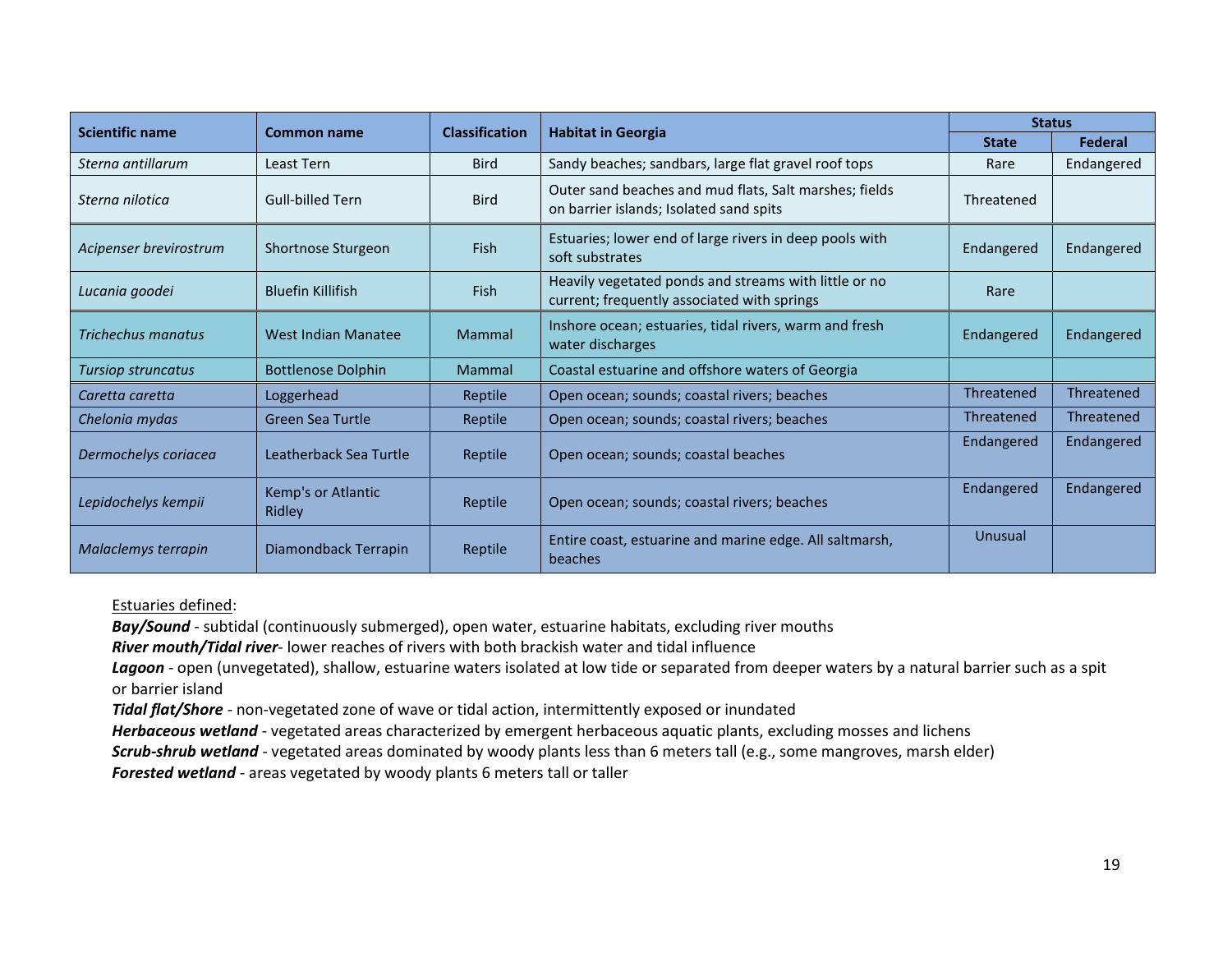Table 2: High Priority non-Estuarine Animals Found in the South Coastal Plain (adapted from the GA Wildlife Action Plan 2005)

| <b>Scientific name</b>      |                                    | <b>Classification</b> |                                                                                                                                                                                                     | <b>Status</b> |                |
|-----------------------------|------------------------------------|-----------------------|-----------------------------------------------------------------------------------------------------------------------------------------------------------------------------------------------------|---------------|----------------|
|                             | <b>Common name</b>                 |                       | <b>Habitat in Georgia</b>                                                                                                                                                                           | <b>State</b>  | <b>Federal</b> |
| Necturus punctatus          | <b>Dwarf Waterdog</b>              | Amphibian             | Sluggish streams with substrate of leaf litter or woody<br>debris                                                                                                                                   |               |                |
| Notophthalmus perstriatus   | <b>Striped Newt</b>                | Amphibian             | Pine flatwoods, sandhills; isolated wetlands                                                                                                                                                        | Threatened    | Candidate      |
| Pseudobranchus striatus     | <b>Dwarf Siren</b>                 | Amphibian             | Swamps; marshes; limesink ponds; cypress ponds                                                                                                                                                      |               |                |
| Rana capito                 | <b>Gopher Frog</b>                 | Amphibian             | Sandhills; dry pine flatwoods; breed in isolated wetlands                                                                                                                                           | Rare          |                |
| Stereochilus marginatus     | Many-lined<br>Salamander           | Amphibian             | Sluggish, swampy streams and bayheads with substrate<br>of leaf litter                                                                                                                              |               |                |
| Aimophila aestivalis        | <b>Bachman's Sparrow</b>           | <b>Bird</b>           | Open pine or oak woods; old fields; grassy forest<br>regeneration                                                                                                                                   | Rare          |                |
| Ammodramus henslowii        | <b>Henslow's Sparrow</b>           | <b>Bird</b>           | Grassy areas, especially wet grasslands; wet pine<br>savanna and flatwoods                                                                                                                          | Rare          |                |
| Ammodasmus savannarum       | <b>Grasshopper Sparrow</b>         | <b>Bird</b>           | Grassland surrounded by open country (ag, grassland<br>etc.)                                                                                                                                        |               |                |
| Colinus virginianus         | Northern Bobwhite                  | <b>Bird</b>           | Early successional mixed grass/forb habitat; longleaf pine<br>savanna                                                                                                                               |               |                |
| Falco sparverius paulus     | Southeastern American<br>Kestrel   | <b>Bird</b>           | Pine sandhills and savannas; open country with<br>scattered trees for nesting; military base habitats;<br>artificial/man-made nesting habitats include nest boxes,<br>power poles, building columns | Rare          |                |
| Grus Canadensis pratensis   | <b>Florida Sandhill Crane</b>      | <b>Bird</b>           | Freshwater prairies                                                                                                                                                                                 |               |                |
| Lanius ludovicianus migrans | Loggerhead Shrike                  | <b>Bird</b>           | Open woods; field edges; savannas                                                                                                                                                                   |               |                |
| Limnothlypis swainsonii     | Swainson's Warbler                 | <b>Bird</b>           | Dense undergrowth with heavy litter; canebrakes in<br>swamps and river floodplains                                                                                                                  |               |                |
| Passerina ciris             | <b>Painted Bunting</b>             | <b>Bird</b>           | Shrub-scrub and open grassy habitats; open mature pine<br>forest and maritime oak forest associated with<br>freshwater wetlands                                                                     |               |                |
| Picoides borealis           | Red-cockaded<br>Woodpecker         | <b>Bird</b>           | Open pine woods; pine savannas                                                                                                                                                                      | Endangered    | Endangered     |
| Tyto alba                   | Barn owl                           | <b>Bird</b>           | Grassland savanna/neighborhoods with large cavity<br>trees, generally needs open country                                                                                                            |               |                |
| Elassoma okatie             | <b>Bluebarred Pygmy</b><br>Sunfish | Fish                  | Temporary ponds and stream backwaters with dense<br>aquatic vegetation                                                                                                                              | Endangered    |                |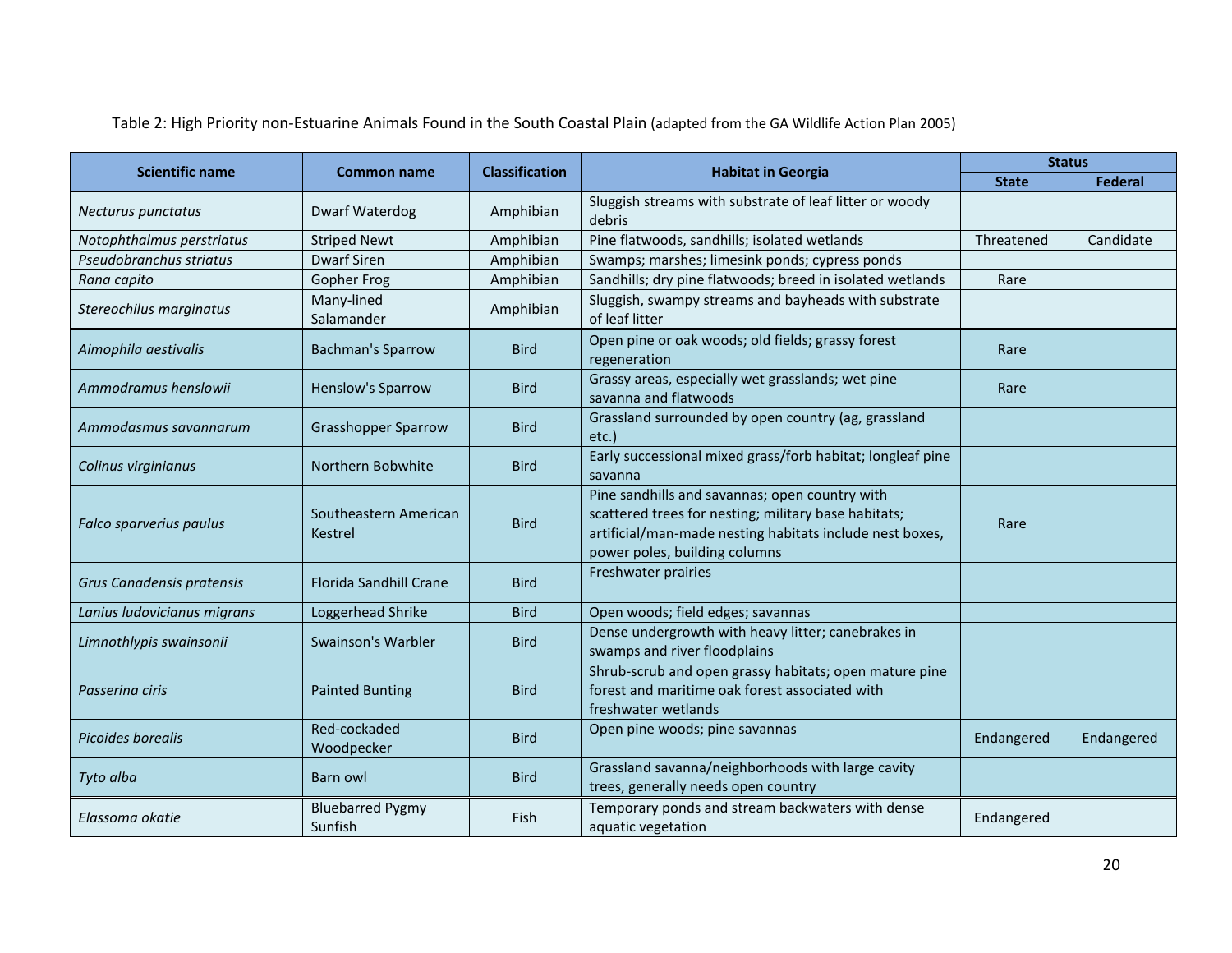| <b>Scientific name</b>      | <b>Common name</b>                   | <b>Classification</b> |                                                                                                                                                                                                 | <b>Status</b> |                |
|-----------------------------|--------------------------------------|-----------------------|-------------------------------------------------------------------------------------------------------------------------------------------------------------------------------------------------|---------------|----------------|
|                             |                                      |                       | <b>Habitat in Georgia</b>                                                                                                                                                                       | <b>State</b>  | <b>Federal</b> |
| Enneacanthu schaetodon      | <b>Blackbanded Sunfish</b>           | Fish                  | Blackwater streams; bays; cypress/gum ponds                                                                                                                                                     |               |                |
| Micropterus notius          | Suwannee Bass                        | Fish                  | Flowing water over rocky shoals or large springs and<br>spring runs                                                                                                                             | Rare          |                |
| Condylura cristata          | <b>Star-nosed Mole</b>               | Mammal                | Moist meadows; woods; swamps                                                                                                                                                                    |               |                |
| Corynorhinus rafinesquii    | Rafinesque's Big-eared<br><b>Bat</b> | <b>Mammal</b>         | Pine forests; hardwood forests; caves; abandoned<br>buildings; bridges; bottomland hardwood forests and<br>cypress-gum swamps                                                                   | Rare          |                |
| Eubalaena glacialis         | North Atlantic Right<br>Whale        | Mammal                | Inshore and offshore oceanic waters of Georgia                                                                                                                                                  | Endangered    | Endangered     |
| Geomys pinetis              | Southeastern Pocket<br>Gopher        | Mammal                | Sandy well-drained soils in open pine woodlands with<br>grassy or herbaceous groundcover, fields, grassy<br>roadsides                                                                           | Threatened    |                |
| Lasiurus intermedius        | Northern Yellow Bat                  | Mammal                | Wooded areas near open water or fields                                                                                                                                                          |               |                |
| Neofiber alleni             | <b>Round-tailed Muskrat</b>          | Mammal                | Freshwater marshes; bogs                                                                                                                                                                        | Threatened    |                |
| Sciurus niger shermani      | <b>Sherman's Fox Squirrel</b>        | Mammal                | Pine forests; pine savannas                                                                                                                                                                     |               |                |
| Ursus americanus floridanus | <b>Florida Black Bear</b>            | <b>Mammal</b>         | Large undeveloped wooded tracts in areas that include<br>multiple forest types                                                                                                                  |               |                |
| Alasmidonta triangulata     | Southern Elktoe                      | <b>Mollusks</b>       | Large creeks and river mainstems in sandy mud and rock<br>pools                                                                                                                                 | Endangered    |                |
| Alasmidonta varicosa        | <b>Brook Floater</b>                 | <b>Mollusks</b>       | Small rivers and creeks in sand and gravel shoals                                                                                                                                               |               |                |
| Elliptio fraterna           | <b>Brother Spike</b>                 | <b>Mollusks</b>       | Sandy substrates of river channels with swift current                                                                                                                                           |               |                |
| Fusconaia masoni            | <b>Atlantic Pigtoe Mussel</b>        | <b>Mollusks</b>       | Moderate to fast current in substrate of sand or gravel                                                                                                                                         | Endangered    |                |
| Medionidu swalkeri          | Suwannee<br>Moccasinshell            | <b>Mollusks</b>       | Large creeks and medium-sized rivers with sand and<br>gravel substrate                                                                                                                          |               |                |
| Quincuncina kleiniana       | Suwanee Pigtoe                       | <b>Mollusks</b>       | Small to large rivers in the Suwannee Basin, in slow to<br>moderate current, pools of flowing rivers, often in<br>detritus. More common in Alapaha and Withalacoochee<br>rivers and tributaries |               |                |
| Toxola smapullus            | Savannah Lilliput                    | <b>Mollusks</b>       | Altamaha River; Savannah River                                                                                                                                                                  | Threatened    |                |
| Clemmys guttata             | <b>Spotted Turtle</b>                | Reptile               | Heavily vegetated swamps, marshes, bogs, and small<br>ponds; nest and possibly hibernate in surrounding<br>uplands                                                                              | Unusual       |                |
| Crotalus adamanteus         | Eastern Diamondback<br>Rattlesnake   | Reptile               | Early successional habitats on barrier islands and<br>mainland; pine flatwoods; sandhills                                                                                                       |               |                |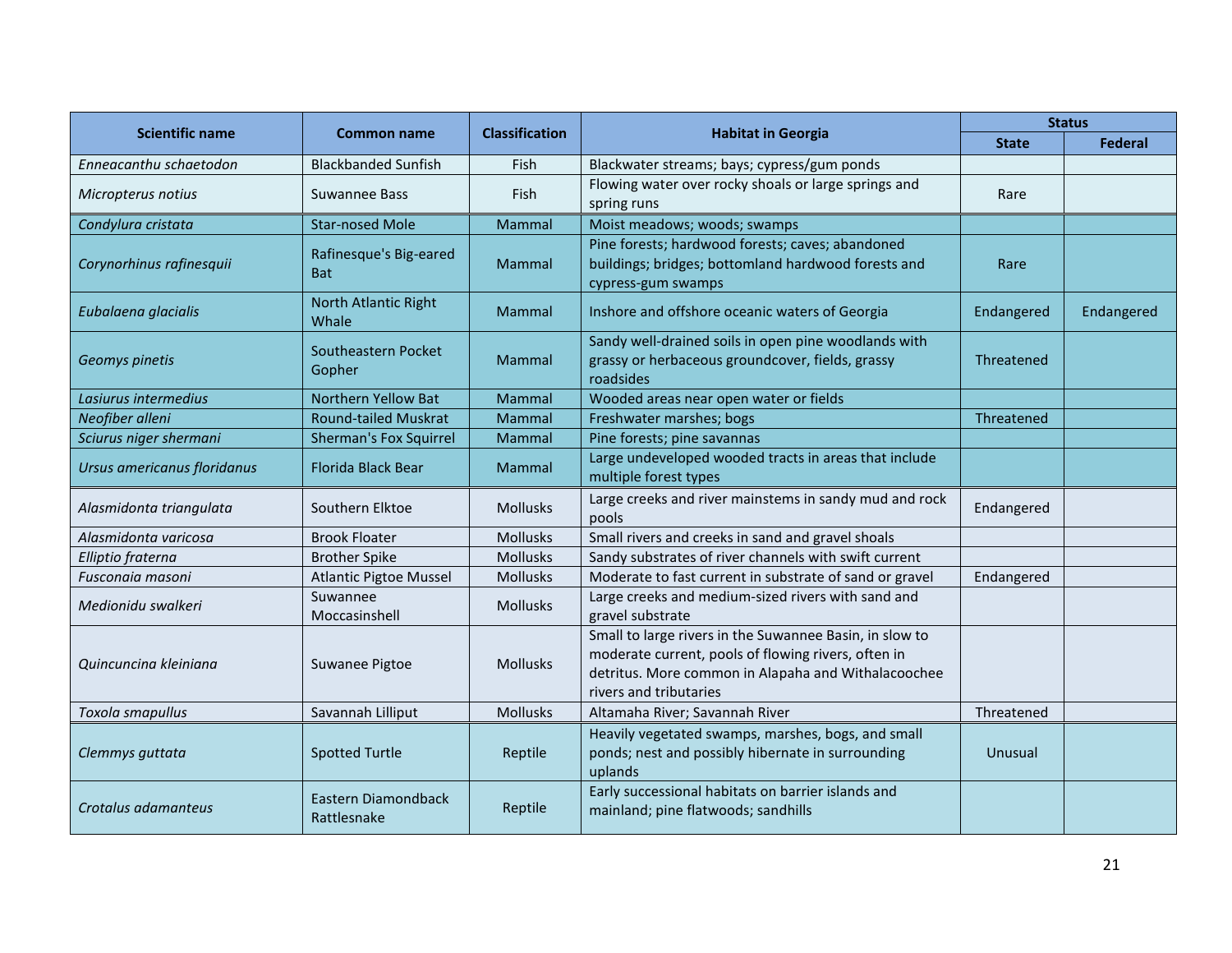| <b>Scientific name</b>         |                                     | <b>Classification</b> |                                                                                                 | <b>Status</b> |              |
|--------------------------------|-------------------------------------|-----------------------|-------------------------------------------------------------------------------------------------|---------------|--------------|
|                                | Common name                         |                       | <b>Habitat in Georgia</b>                                                                       | <b>State</b>  | Federal      |
| Drymarchon couperi             | Eastern Indigo Snake                | Reptile               | Sandhills; pine flatwoods; dry hammocks; summer<br>habitat includes floodplains and bottomlands | Threatened    | Threatened   |
| Eumeces anthracinus            | Coal Skink                          | Reptile               | Mesic forests; often near streams, springs or bogs                                              |               |              |
| Eumeces egregius               | Mole Skink                          | Reptile               | Coastal dunes; longleaf pine-turkey oak woods; dry<br>hammocks                                  |               |              |
| Gopherus polyphemus            | <b>Gopher Tortoise</b>              | Reptile               | Sandhills; dry hammocks; longleaf pine-turkey oak<br>woods; old fields                          | Threatened    | Candidate    |
| <b>Heterodon simus</b>         | Southern Hognose<br>Snake           | Reptile               | Sandhills; fallow fields; longleaf pine-turkey oak                                              |               | Under review |
| Macrochelys temminckii         | <b>Alligator Snapping</b><br>Turtle | Reptile               | Large streams and rivers; impoundments; river swamps                                            | Threatened    |              |
| Ophisaurus mimicus             | Mimic Glass Lizard                  | Reptile               | Pine flatwoods; savannas; seepage bogs                                                          | Rare          |              |
| Pituophis melanoleucus mugitus | Florida Pine Snake                  | Reptile               | Sandhills; scrub; old field                                                                     |               | Under review |
| Rhineura floridana             | Florida Worm Lizard                 | Reptile               | Dry upland hammocks, sand pine and longleaf pine-<br>turkey oak sandhills; old fields           |               |              |
| Tantilla relicta               | Florida Crowned Snake               | Reptile               | Sandhills, scrub, and moist hammocks                                                            |               |              |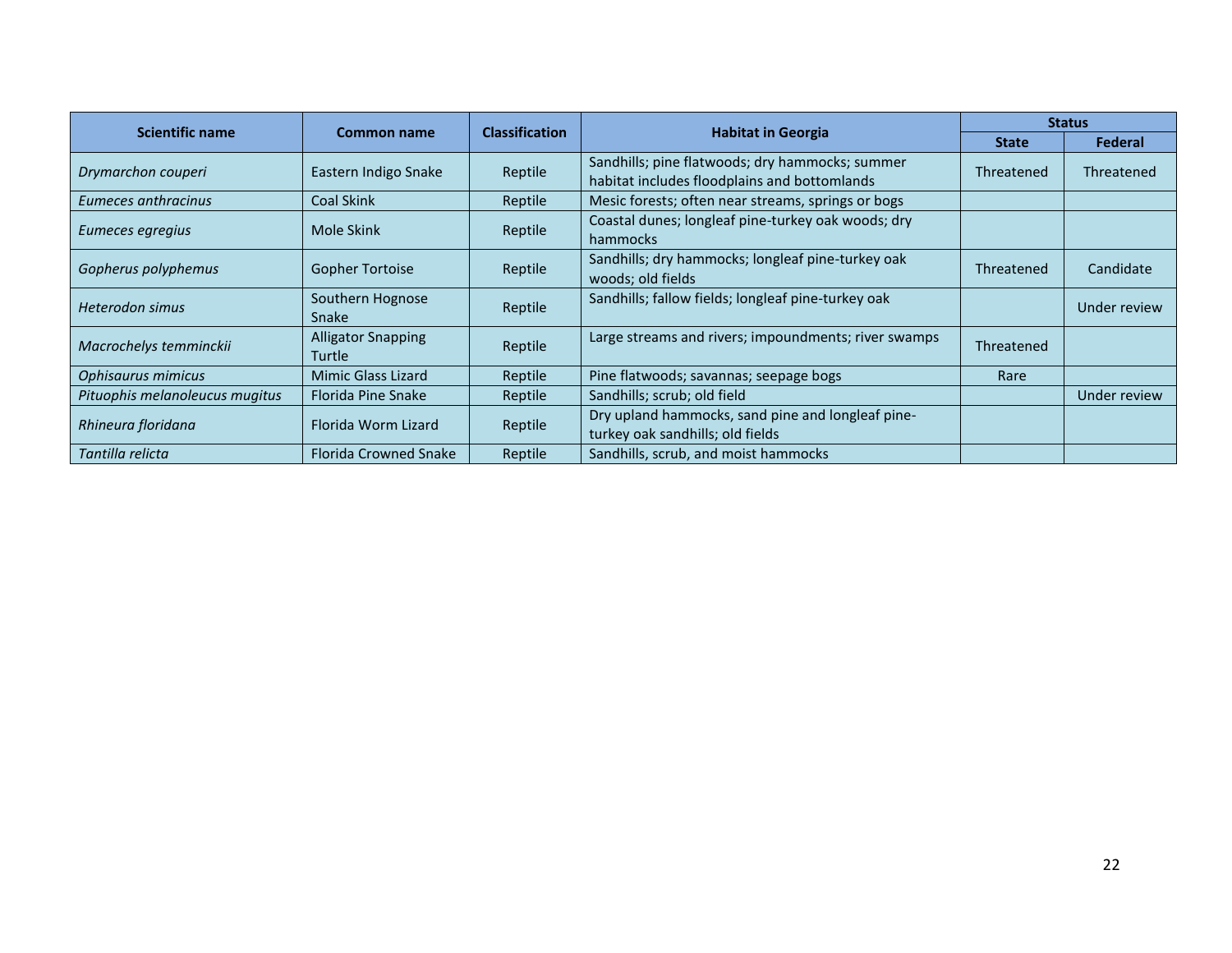## **Bibliography**

Adamus, Paul R. (2007). *Best Available Science for Wetlands of Island County, Washington: Review of Published Literature: A Report Prepared in Response to Critical Areas Ordinance Updating Requirements for Wetlands*. Prepared by the Adamus Resource Assessment, Inc. and the College of Oceanic and Atmospheric Sciences, Oregon State University for: The Island County Department of Planning and Community Development. Available at: [http://www.islandcounty.net/planning/criticalareas/BestAvailableSciencePhaseII.pdf.pdf.](http://www.islandcounty.net/planning/criticalareas/BestAvailableSciencePhaseII.pdf.pdf)

Abstract: This document is primarily a review of best available science applicable to Island County, WA wetlands, as needed for categorizing wetlands for regulatory actions and determining widths for buffers that protect the functions of wetlands. Buffers are defined as a generally terrestrial area surrounding a wetland and measured a specified distance outward from the wetland/upland boundary. The distance (width) may depend on wetland type, size, intensity of adjacent land uses, and other factors. Buffers are intended to reduce impacts from adjacent land uses. Related terms are vegetated filter strip, wetland setback, and riparian strip. The number of technical papers and reports published on these topics is enormous, and none of the available reviews on these topics claims to have reviewed all of them. Similarly, we have not attempted to review all or even most such studies, but rather have emphasized information published since the review prepared by the Washington Department of Ecology (2005), up until April 2007. This document also provides some discussion of habitat functions of wetlands. [Abstract from Author]

Bason, Christopher (2008). *Recommendations for an Inland Bays Watershed Water Quality Buffer System*. The Delaware Center for the Inland Bays on behalf of the Scientific and Technical Advisory Committee of the Delaware Center for the Inland Bays, Dr. Sergio Huerta, Chair. Available at: [http://www.inlandbays.org/wp-content/uploads/2011/01/Recommendations-for-an-Inland-Bays-](http://www.inlandbays.org/wp-content/uploads/2011/01/Recommendations-for-an-Inland-Bays-Watershed-Buffer-System-Final.pdf)[Watershed-Buffer-System-Final.pdf.](http://www.inlandbays.org/wp-content/uploads/2011/01/Recommendations-for-an-Inland-Bays-Watershed-Buffer-System-Final.pdf)

Abstract: This document provides science-based recommendations for a water quality buffer system designed to protect and restore the quality of wetlands and waterbodies of the Inland Bays watershed located in coastal Sussex County, Delaware. The document focuses on the long-term nutrient removal and retention function of buffers with respect to the total maximum daily load (TMDL) reductions of nitrogen and phosphorus needed for the Inland Bays and their tributaries. Literature focused on Atlantic Coastal Plain buffers was reviewed to recommend buffer alternatives by waterbody type and by buffer system characteristics. The alternatives were then applied to eleven randomly selected developments to determine acreage of buffer zones in buildable areas. Further recommendations based on these results are then provided. [Abstract from Author]

Brennan, J.S., and H. Culverwell (2004). *Marine Riparian: An Assessment of Riparian Functions in Marine Ecosystems*. Washington Sea Grant Program, UW Board of Regents, Seattle, WA. Available at: [http://albergstein.com/cao/CAO%20Committee%20Recommendation%20Files/Fish%20and%20Wild](http://albergstein.com/cao/CAO%20Committee%20Recommendation%20Files/Fish%20and%20Wildlife%20Habitat%20Conservation%20Areas/Marine/brennan%20et%20al%202005%20-%20marine%20riparian%20function.pdf) [life%20Habitat%20Conservation%20Areas/Marine/brennan%20et%20al%202005%20-](http://albergstein.com/cao/CAO%20Committee%20Recommendation%20Files/Fish%20and%20Wildlife%20Habitat%20Conservation%20Areas/Marine/brennan%20et%20al%202005%20-%20marine%20riparian%20function.pdf) [%20marine%20riparian%20function.pdf.](http://albergstein.com/cao/CAO%20Committee%20Recommendation%20Files/Fish%20and%20Wildlife%20Habitat%20Conservation%20Areas/Marine/brennan%20et%20al%202005%20-%20marine%20riparian%20function.pdf)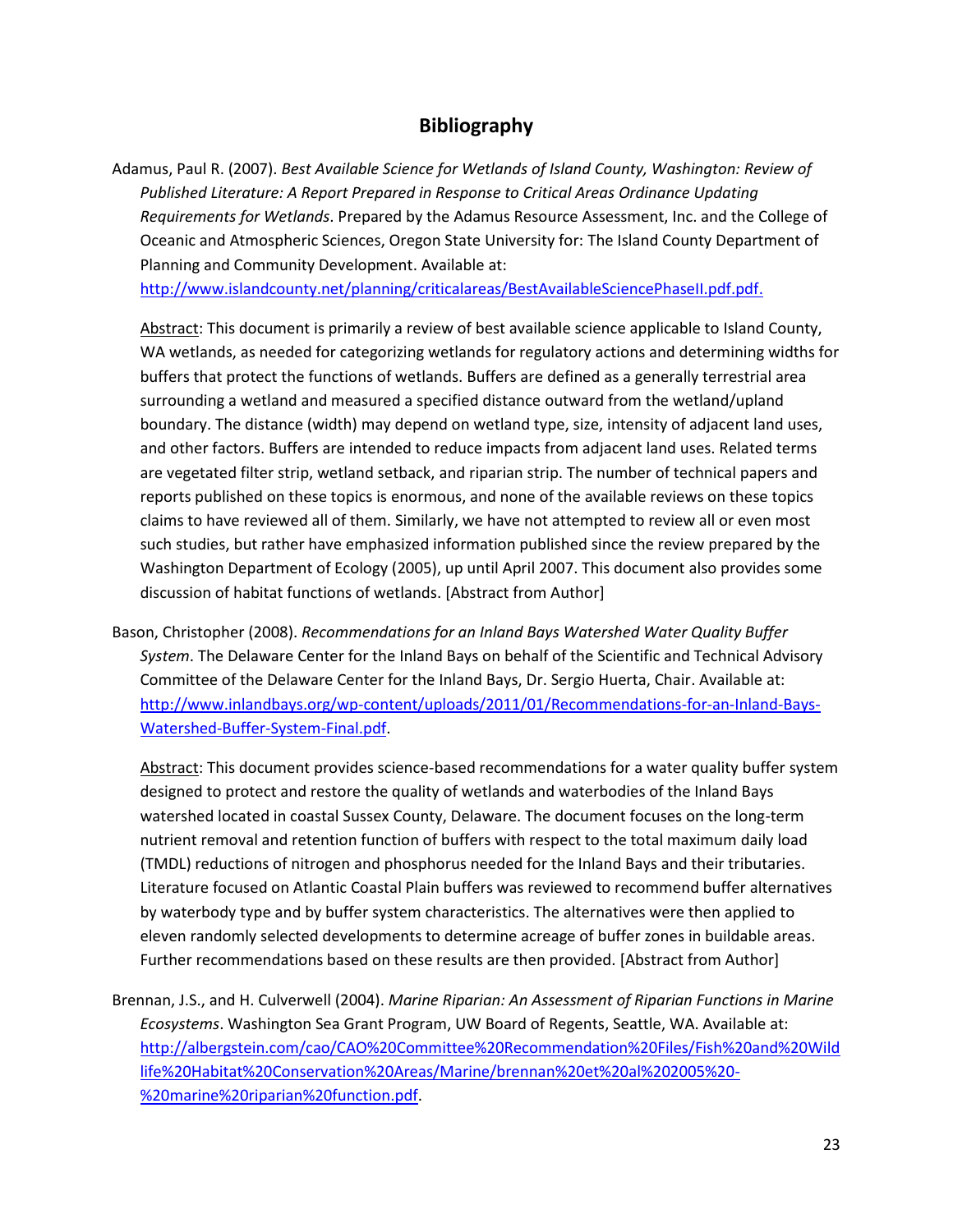Abstract: In this paper, we review riparian functions and associated benefits (i.e., ecological or social values) as they relate to the marine environment, using the most commonly reviewed freshwater riparian function topics as a template. The functions reviewed for this paper include water quality, soil stability, sediment control, wildlife habitat, microclimate, nutrient input, fish prey production, shade, and habitat structure with an emphasis on large woody debris (LWD). We also briefly review and discuss social values such as human health and safety, and aesthetics. In addition, we assess the relationship between current regulatory and management strategies and their effectiveness in protecting riparian and marine resources and the ecosystem as a whole. In addition to presenting the above-stated reviews and assessments, we provide a foundation to enhance discussions of shoreline management and improve resource protection through an increased understanding of nearshore and marine riparian ecosystems. [Abstract from Author]

Brittain, R., Schimmelmann, A., Parkhurst, D. and Craft, C. 2012. Habitat Use by Coastal Birds Inferred from Stable Carbon and Nitrogen Isotopes. *Estuaries and Coasts* 35:633-645. Available at: [http://www.indiana.edu/~craftlab/publications/Brittain\\_et\\_al\\_2012.pdf](http://www.indiana.edu/~craftlab/publications/Brittain_et_al_2012.pdf)

Abstract: Conservationists need to know the degree of habitat fidelity for species of conservation concern. Stable Isotope Analysis in R quantified the contribution of terrestrial vs. saltmarsh primary production sources to terrestrial passerine food webs from four habitats of Sapelo Island, Georgia (USA), saltmarsh, maritime scrub–shrub, maritime broadleaf (oak), and maritime narrowleaf (pine) forests, using δ13 C and δ15 N. Models suggested Northern Parula (*Parula americana*) in oak forests, White-eyed Vireos (*Vireo griseus*) in shrub, and Brown-headed Nuthatches (*Sittapusilla*) in pine forests derived most of their food from habitats they occupied (53–100%). Salt-marsh provided 47– 94% of Painted Bunting (*Passerinaciris*) food sources, supporting previous findings by Springborn and Meyers (2005). Thus, Painted Bunting conservation in the Southeastern USA should focus on Springborn and Meyers' suggestion of maritime scrub–shrub habitat and forests with <75% canopy, >50% ground cover, and patches of shrubs that are within 700 m of saltmarsh. [Abstract from Author]

Center for Watershed Protection (2010). *Designing Aquatic Buffers for the Coastal Plain.* Available at: [http://www.cwp.org/images/stories/Articles/cpwn\\_buffers.pdf.](http://www.cwp.org/images/stories/Articles/cpwn_buffers.pdf)

Abstract: This article presents some recommendations for the design of aquatic buffers in the coastal plain that are based on the available research from the region so that coastal municipalities have greater support for implementing buffer programs that work for their communities.

City of Boulder (2007). *Wetland and Stream Buffers: A Review of the Science and Regulatory Approaches to Protection*. Developed by the City of Boulder Planning and Development Services and Biohabitats, Inc. Available at: [https://www-static.bouldercolorado.gov/docs/wetland-stream-buffers-1-](https://www-static.bouldercolorado.gov/docs/wetland-stream-buffers-1-201308011516.pdf) [201308011516.pdf.](https://www-static.bouldercolorado.gov/docs/wetland-stream-buffers-1-201308011516.pdf)

Abstract: This report reviews the current thinking about and approaches to buffer area protection across the country. The goal of the study is to provide background information that will guide the development of options for updating the city's wetlands protection program and ordinance. Section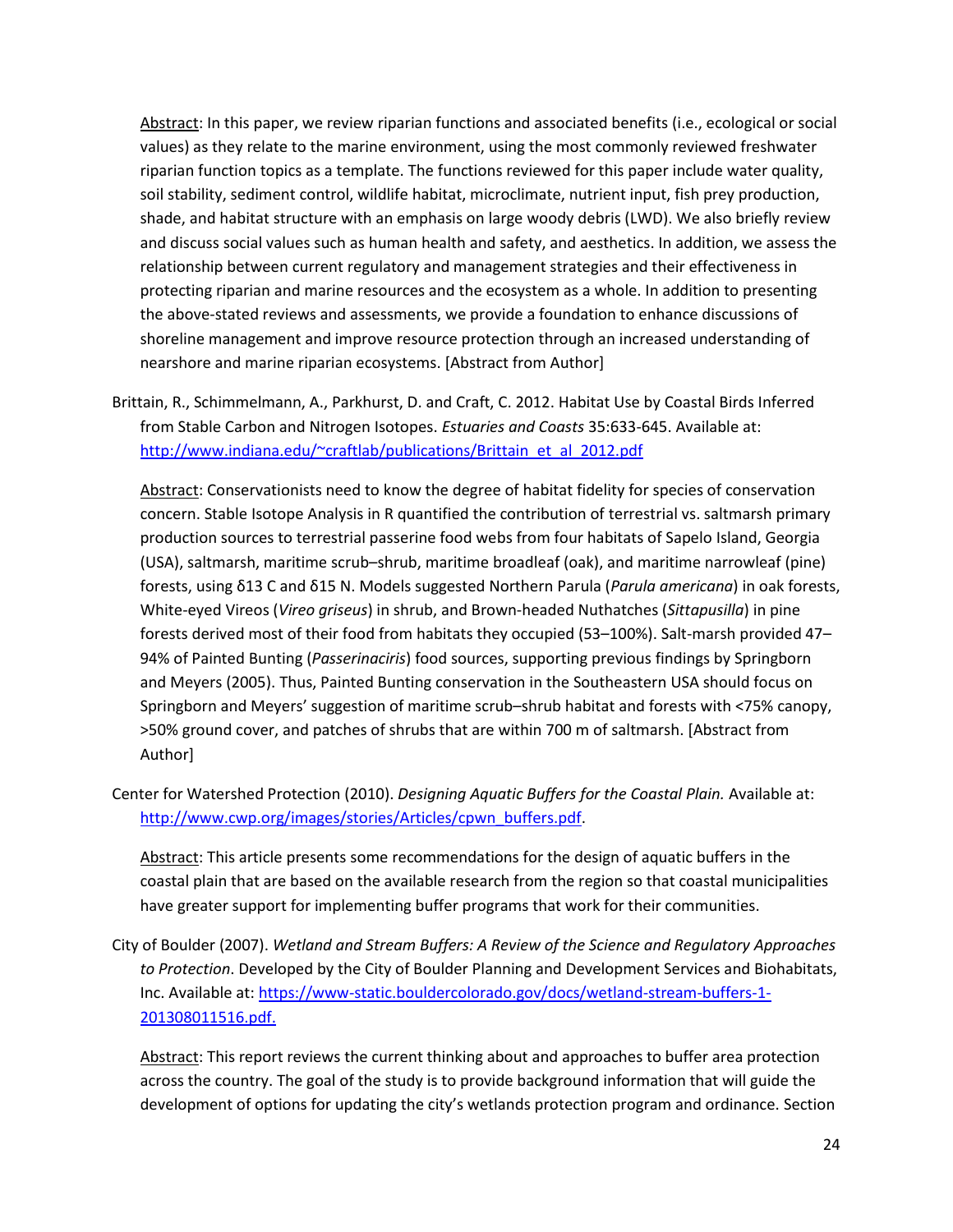II reviews the purpose and functions of buffers and the science-supported buffer widths needed to protect the ecological functions of streams and wetlands.

Craft, C.B., Clough, J., Ehman, J., Joye, S.B., Park, R., Pennings, S.C., Guo, H. and Machmuller, M. (2009). Forecasting the effects of accelerated sea level rise on tidal marsh ecosystem services. *Frontiers in Ecology and the Environment* 7(2):73-78. Available at: <http://www.esajournals.org/doi/abs/10.1890/070219>

Abstract: We used field and laboratory measurements, geographic information systems, and simulation modeling to investigate the potential effects of accelerated sea-level rise on tidal marsh area and delivery of ecosystem services along the Georgia coast. Model simulations using the Intergovernmental Panel on Climate Change (IPCC) mean and maximum estimates of sea-level rise for the year 2100 suggest that salt marshes will decline in area by 20% and 45%, respectively. The area of tidal freshwater marshes will increase by 2% under the IPCC mean scenario, but will decline by 39% under the maximum scenario. Delivery of ecosystem services associated with productivity (macrophyte biomass) and waste treatment (nitrogen accumulation in soil, potential denitrification) will also decline. Our findings suggest that tidal marshes at the lower and upper salinity ranges, and their attendant delivery of ecosystem services, will be most affected by accelerated sea level rise, unless geomorphic conditions (i.e., gradual increase in elevation) enable tidal freshwater marshes to migrate inland, or vertical accretion of salt marshes to increase, to compensate for accelerated sealevel rise. [Abstract from Author]

DeLuca, William, V., Colin E. Studds, Ryan S. King, and Peter P. Marra (2008). Coastal urbanization and the integrity of estuarine waterbird communities: Threshold responses and the importance of scale. *Biological Conservation* 141(11): 2669-2678. Available at: <http://www.sciencedirect.com/science/article/pii/S0006320708002784>

Abstract: Estuarine ecosystems are becoming increasingly altered by the concentration of human populations near the coastline; however a robust indicator of this change is lacking. We developed an index of waterbird community integrity (IWCI) and tested its sensitivity to anthropogenic activities within 28 watersheds and associated sub-estuaries of Chesapeake Bay, USA. The IWCI was used as a tool to gain insight into how human land use affects estuarine ecosystem integrity. Based on Akaike's information criteria (AIC), a single variable model including percent developed land in estuarine watersheds was thirteen (2002) and twenty-six (2003) times more likely than models including percent agriculture and forest cover to fit the IWCI data. Consequently, we examined how suburban, urban, and total development shaped IWCI scores at three spatial scales: (1) watershed; (2) inverse-distance-weighted (IDW) watershed (land cover near the coastline weighted proportionally greater than that farther away); (3) local (land cover within 500 m of the coastline). Suburban, urban, and total development were all significant predictors of IWCI scores. Relationships were stronger at the IDW and local scales than at the whole watershed scale. Nonparametric change point analysis revealed a >80% probability of a threshold in IWCI scores when as little as 3.7% (2002) and 3.5% (2003) of the IDW land cover within the watershed was urban. Our results indicate that, of the landscape stressors we examined, development near estuarine coastlines is the primary stressor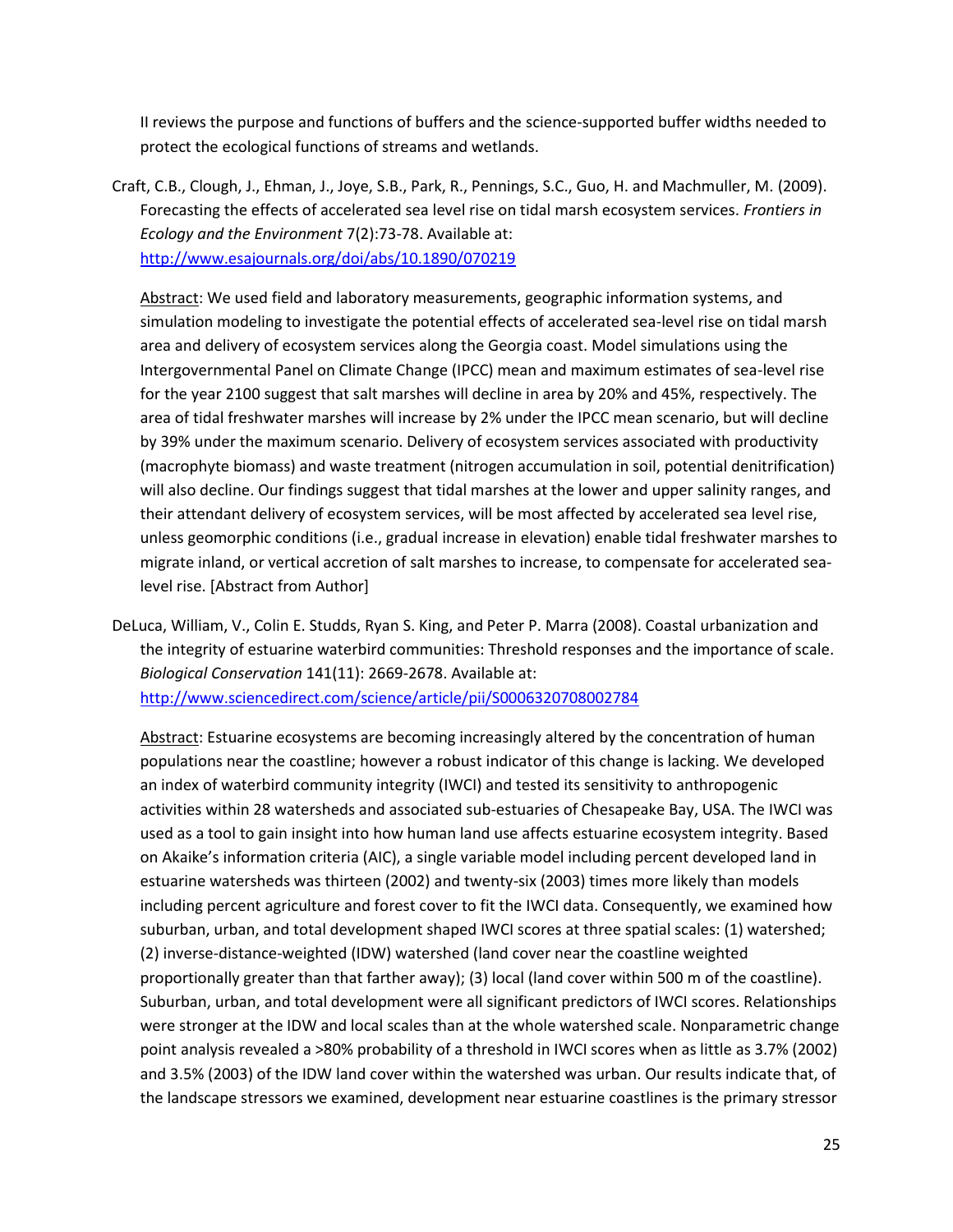to estuarine waterbird community integrity, and that estuarine ecosystem integrity may be impaired by even extremely low levels of coastal urbanization. [Abstract from Author]

DeLuca, William, V., Colin E. Studds, Larry L. Rockwood, and Peter P. Marra (2004). Influence of land use on the integrity of marsh bird communities of the Chesapeake Bay, U.S.A. *Wetlands* 2(4): 837-847. Available at[: http://www.asc.psu.edu/public/pubs/articles/deluca%20et%20al.%202004.pdf](http://www.asc.psu.edu/public/pubs/articles/deluca%20et%20al.%202004.pdf)

Abstract: The landscape within the Chesapeake Bay watershed has been and continues to be impacted by human modifications. Understanding if such anthropogenic disturbances influence organisms that are dependent upon estuarine wetlands remains unclear. We developed an index of marsh bird community integrity (IMBCI) to evaluate marsh bird communities and wetland condition. During the 2002 and 2003 summers, we detected 30 bird species at 219 point count locations distributed among 96 wetlands. IMBCI scores for each wetland were used to determine whether wetland habitat characteristics and urban/suburban development, agriculture, and forest at three different spatial scales (watershed, 1000-m buffer, and 500-m buffer) influenced marsh bird community integrity. We found no relationship between IMBCI scores and wetland habitat characteristics, implying that marsh bird community integrity is not related to any single plant community. Nonparametric change point analysis indicated that marsh bird community integrity was significantly reduced when the amount of urban/suburban development within 500 m and 1000 m of the marsh exceeded 14% and 25%, respectively. There was no effect of urban/suburban development on IMBCI scores at the watershed scale. The results of our study demonstrate that marsh bird community integrity shows a threshold response to urban/suburban development at local scales. IMBCI scores, combined with the identification of a land-use threshold, can be easy to interpret and may help communicate complex ecological data to natural resource managers and conservation planners. [Abstract from Author]

Drescher, Sadie Rain, Neely Leda Law, Deborah Susan Caraco, Karen Marie Cappiella , Julie Anne Schneider and David J. Hirschman (2011). Research and Policy Implications for Watershed Management in the Atlantic Coastal Plain. *Coastal Management* 39(3): 242-258. Available at: <http://dx.doi.org/10.1080/08920753.2011.566123>

Abstract: Coastal plain research and policy strive to protect unique coastal habitats and natural resources while managing for stressors such as seasonal population fluxes and coastal hazards. There is a need to translate scientific findings to impact policy for effective coastal management at a watershed scale that reaches local communities. The Center for Watershed Protection (CWP) uses an Eight Tools of Watershed Protection (Eight Tools) framework for watershed planning and assessments to systematically identify opportunities for better practices and improve natural resource protection. This article uses four of the Eight Tools, which were recently adapted for the coastal plain, to demonstrate research to policy options: (1) land use planning; (2) forested riparian buffers; (3) stormwater management; and (4) non-stormwater discharges—on-site wastewater discharge focus. It provides a synthesis of CWP's recent coastal plain research supplemented with additional coastal research to suggest ways where science may be more effectively integrated into policy and regulations that will protect and restore coastal resources at a watershed scale.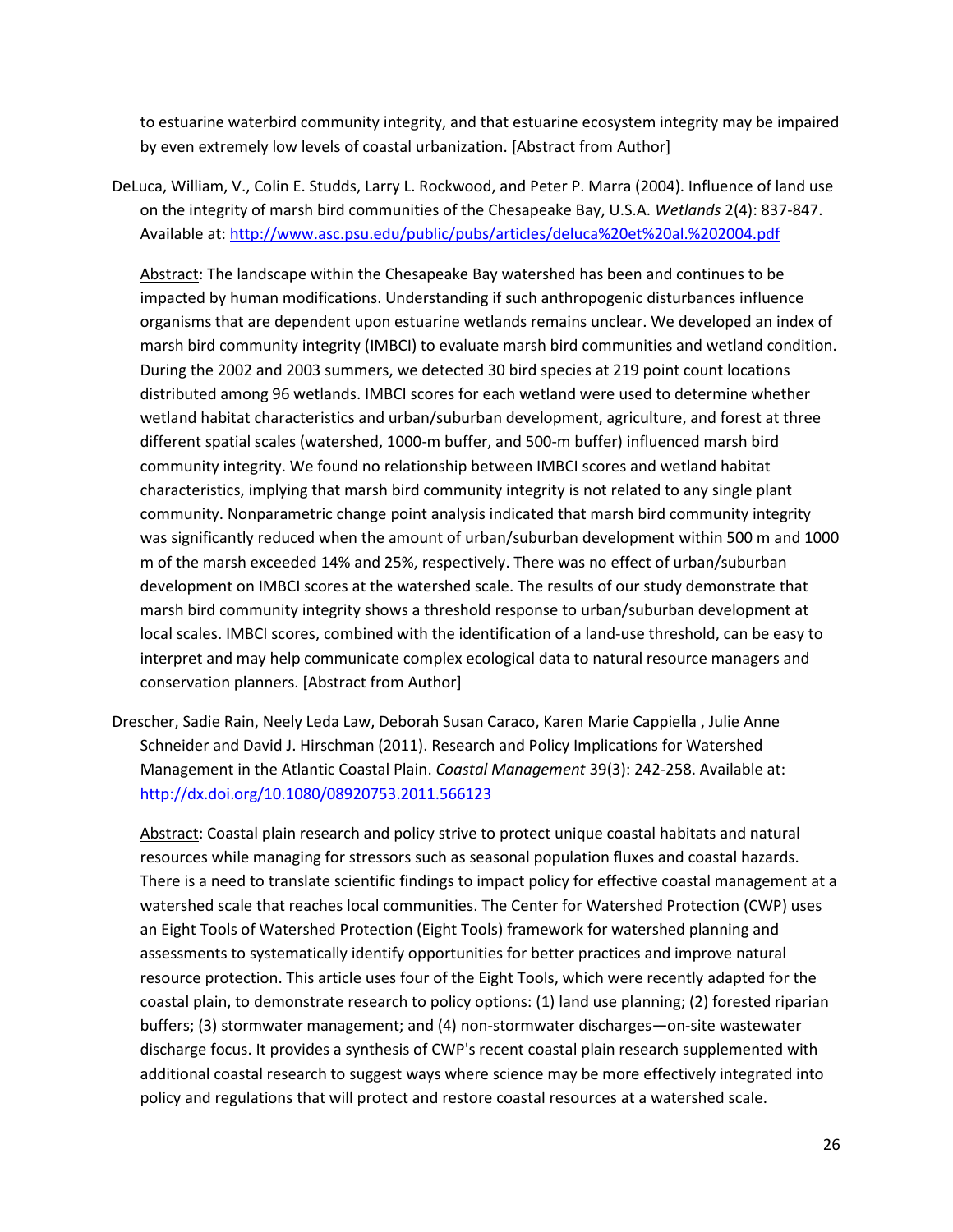Summarizing and presenting the science to policymakers can increase the validity and likelihood for environmental regulations that will ultimately be implemented at the local level. [Abstract from Author]

Fisher, T.R., T.E. Jordan, K.W. Staver, A.B. Gustafson, A.I. Koskelo, R.J. Fox, A.J. Sutton, T. Kana, K.A. Beckert, J.P. Stone, G. McCarty, and M. Lang (2010). The Choptank Basin in Transition: Intensifying Agriculture, Slow Urbanization, and Estuarine Eutrophication. In: M.J. Kennish and H.W. Paerl (eds.). *Coastal Lagoons: Critical Habitats of Environmental Change*. CRC Press, Boca Raton, Florida; p. 137- 168. Available at:

[http://www.chesapeakebay.net/channel\\_files/17855/fisher\\_et\\_alchapter88300\\_c007..pdf](http://www.chesapeakebay.net/channel_files/17855/fisher_et_alchapter88300_c007..pdf)

Abstract: The Choptank basin and estuary are located on the Delmarva Peninsula in the Mid-Atlantic coastal plain. The regional hydrology is characterized by nearly uniform seasonal rainfall but large seasonal variations in temperature, evapotranspiration, groundwater levels, and stream discharge. Water quality in nontidal streams is largely determined by agricultural land use and animal feeding operations, and nitrogen (N) and phosphorus (P) concentrations have been increasing for decades. Inputs from nontidal streams, together with increasing human populations and wastewater discharges, have resulted in degraded estuarine water quality, including increases in chlorophyll-a in surface waters and declining oxygen in bottom waters. Attempts to reduce losses of N and P from nontidal streams in agricultural areas have met with limited success. One targeted watershed in the Choptank Basin showed stabilized concentrations of base flow N, along with small decreases in base flow P, a decade after extensive application of some best management practices (BMPs) in contrast to the nearby Greensboro watershed which was not targeted for BMPs and exhibited increases in base flow N and P. An attempt to improve water quality using increased stream buffers has yet to be successful, probably because new stream buffers represented only an 11% increase over existing ones. Based on our observations, we suggest policies to improve water quality in the Choptank basin and the Mid-Atlantic region in general. We recommend application of water quality standards at the watershed scale, reduced caps for wastewater discharges, lower fertilizer applications on agricultural areas, mandatory stream buffers and winter cover crops on farms, and banning of lawn fertilizers. Anthropogenically impacted systems, such as the Choptank and Delmarva coastal bays, require a more regulated approach at the watershed scale, with long-term monitoring to improve water quality. [Abstract from Author]

Georgia Department of Natural Resources (2005). *A Comprehensive Wildlife Conservation Strategy for Georgia*. Georgia Department of Natural Resources, Wildlife Protection Division. Available at: <http://www.georgiawildlife.com/conservation/wildlife-action-plan>

Abstract: To more proactively safeguard our state's natural heritage, the Wildlife Resources Division developed a comprehensive wildlife conservation strategy - more simply known as the State Wildlife Action Plan or SWAP. This management plan outlines the steps needed to conserve wildlife and habitats before they become rarer and more costly to protect. Work started in December 2002 and incorporated years of research and data accumulated by DNR staff and other natural resource organizations. Funding came through a State Wildlife Grant*,* with matching funds from Georgia's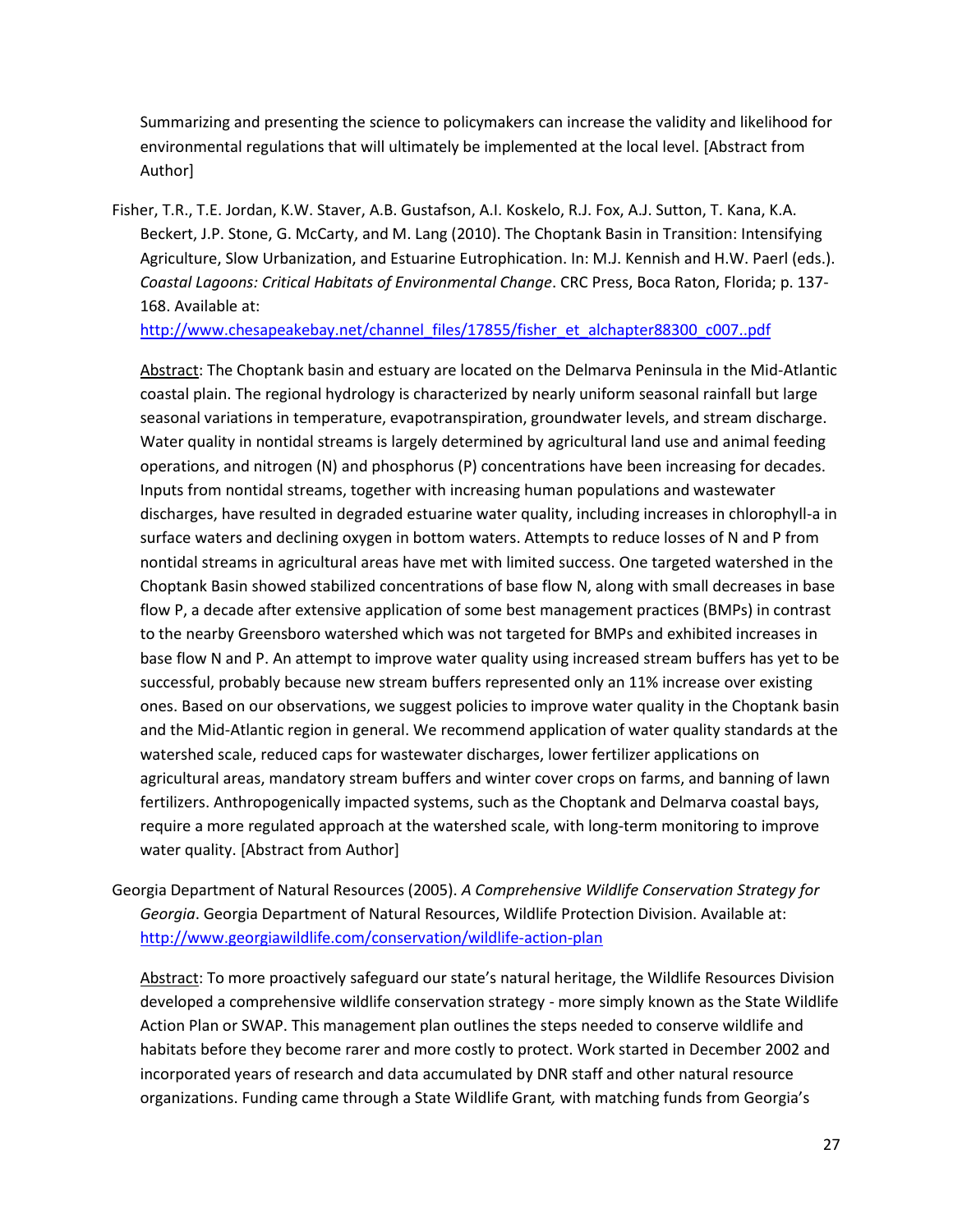Nongame Wildlife Conservation Fund. Creating a guide for the DNR and other conservation groups to follow proved a complex task, requiring input from several state and federal agencies, nongovernmental organizations, land managers, various other stakeholders and the public. Approved by the US Fish and Wildlife Service in October 2005, Georgia's wildlife conservation strategy is now dubbed the State Wildlife Action Plan, or SWAP. [GA-DNR, WRD website description]

Granger, Teri, Tom Hruby, Andy McMillan, Douglas Peters, Jane Rubey, Dyanne Sheldon, Stephen Stanley, and Erik Stockdale (2005). *Wetlands in Washington State - Volume 2: Guidance for Protecting and Managing Wetlands*. Washington State Department of Ecology. Publication #05-06- 008. Olympia, WA. Available at:

[http://www.ecy.wa.gov/programs/sea/wetlands/bas/vol2final/Cover%20and%20Table%20of%20Co](http://www.ecy.wa.gov/programs/sea/wetlands/bas/vol2final/Cover%20and%20Table%20of%20Contents_Volume_2.pdf) [ntents\\_Volume\\_2.pdf](http://www.ecy.wa.gov/programs/sea/wetlands/bas/vol2final/Cover%20and%20Table%20of%20Contents_Volume_2.pdf)

Abstract: This document is the second part of a two-part document addressing wetlands in Washington and their protection and management. Volume 2 contains guidance primarily for local governments on protecting and managing wetlands and their functions. Although the primary audience is local governments, the information contained in this document should be useful to anyone who has an interest in the protection and management of wetlands in the state. The key themes or messages in Volume 2 are as follows:

- By relying on a site-by-site approach to managing wetlands, we are failing to effectively protect them;
- To effectively protect wetlands and their functions, we must understand and manage their interaction with the environmental factors that control wetland functions;
- To understand and manage these environmental factors and wetland functions, information generated through landscape analysis is needed;
- Landscape analysis should be one step in a four-step framework that should be used in developing a diversified program to protect and manage wetlands and their functions; the fourstep framework should include analyzing the landscape, prescribing solutions, taking actions, and monitoring results and applying adaptive management; and
- Protection and management measures developed and implemented in steps two and three of the four-step framework (prescribing solutions and taking action) should incorporate a full range of components including:
	- $\circ$  Policies and plans such as landscape-based plans (such as Green Infrastructure), comprehensive plans, subarea plans, etc.
	- $\circ$  Regulations such as critical areas ordinances, clearing and grading ordinances, etc.
	- $\circ$  Non-regulatory activities such as incentives that encourage conservation, restoration, and preservation through voluntary efforts. [Abstract from Author]

Hruby, T. (2013). *Update on Wetland Buffers: The State of the Science, Final Report, October 2013*. Washington State Department of Ecology Publication #13-06-11. Available at: <https://fortress.wa.gov/ecy/publications/publications/1306011.pdf>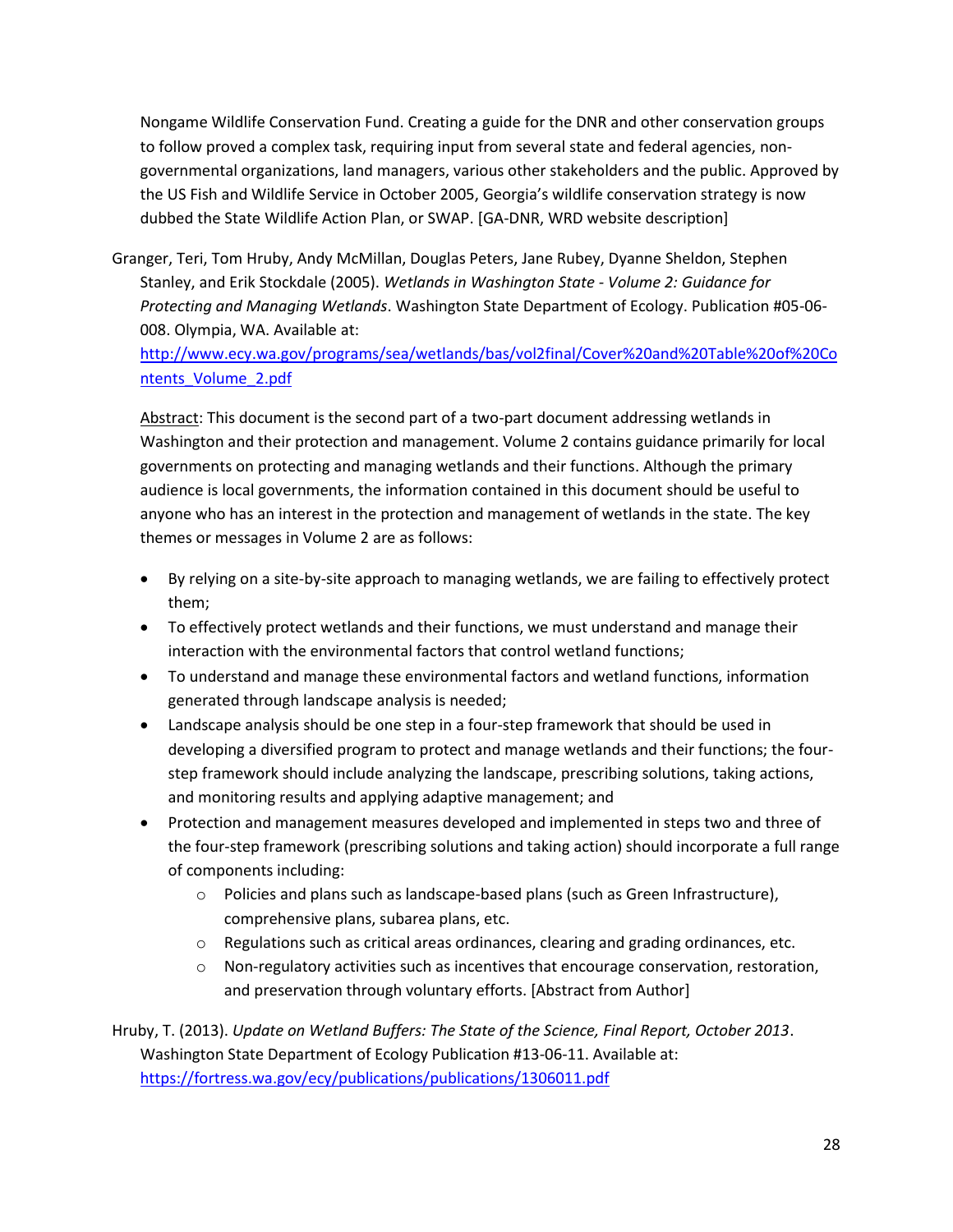Abstract: Between 2003 and the winter of 2012. We focus on wetland buffers, since buffers are one of the most common elements of wetland regulations in Critical Area Ordinances (CAOs), and they are consistently the part of a CAO of most interest and concern to the public. Limited resources prevent us from expanding our review and update to other issues at this time. This update revisits the conclusions and key points concerning wetland buffers made in the 2005 synthesis. Each conclusion is reviewed with respect to any new information that was Buffers are vegetated areas adjacent to aquatic resources that can, through various physical, chemical, and/or biological processes, reduce impacts to these resources from adjacent land uses. Buffers also provide some of the terrestrial habitats necessary for wetland-dependent species that require both aquatic and terrestrial habitats.

Update on Wetland Buffers Final Report October 2013 published between 2003 and 2012, or information in earlier studies that we may have missed and that has come to our attention. If the conclusion is still valid, new references supporting it are noted. If the conclusion needs to be expanded or modified, then revised conclusions are presented based on the new information. In reviewing the recent information we also found that some of the studies address issues that were not commonly discussed in the past. New conclusions that can be made from this information are presented as updates of old conclusions in the appropriate sections. [Abstract from Author]

Hruby, T. (2004). *Washington State wetland rating system for western Washington – Revised*. Washington State Department of Ecology Publication # 04-06-025. Available at: <https://fortress.wa.gov/ecy/publications/publications/0406025.pdf>

Abstract: This rating system is designed to differentiate between wetlands based on their sensitivity to disturbance, rarity, the functions they provide, and whether we can replace them or not. The emphasis is on identifying those wetlands: where our ability to replace them is low, that are sensitive to adjacent disturbance, that are rare in the landscape, that perform many functions well, that are important in maintaining biodiversity.

The following description summarizes the rationale for including different wetland types in each category. As a general principle, it is important to note that wetlands of all categories have valuable functions in the landscape, and all are worthy of inclusion in programs for wetland protection. Tools are needed to provide information on the functions and values of wetlands in a time - and cost effective way. One way to accomplish this is to categorize wetlands by their important attributes or characteristics based on the collective judgment of regional experts. Such methods are relatively rapid but still provide some scientific rigor. The Washington State Wetland Rating System categorizes wetlands based on specific attributes such as rarity, sensitivity to disturbance, and functions. This rating system was designed to differentiate between wetlands based on their sensitivity to disturbance, their significance, their rarity, our ability to replace them, and the functions they provide. The rating system, however, does not replace a full assessment of wetland functions that may be necessary to plan and monitor a project of compensatory mitigation. The rating categories are intended to be used as the basis for developing standards for protecting and managing the wetlands to reduce further loss of their value as a resource. Some decisions that can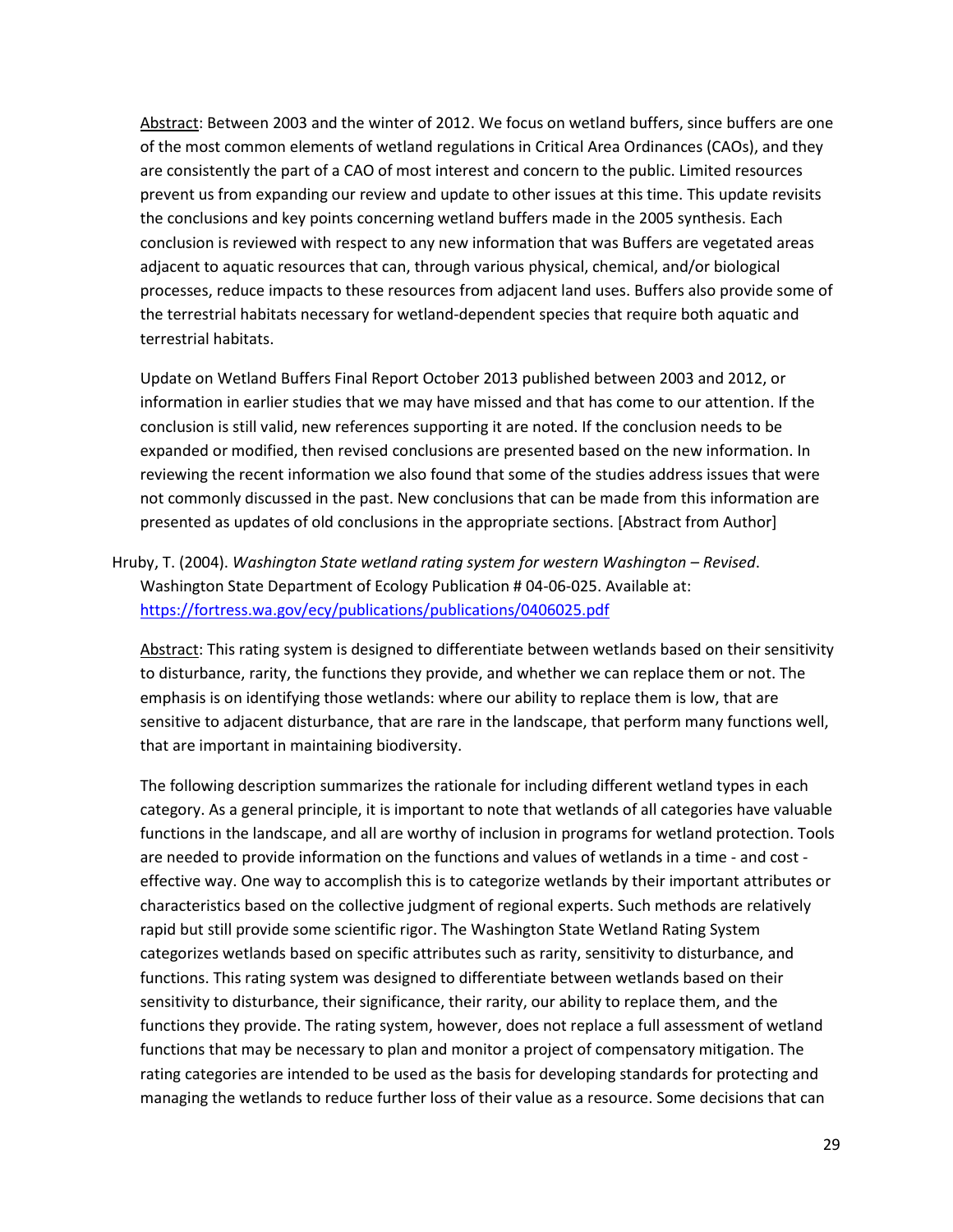be made based on the rating include the width of buffers needed to protect the wetland from adjacent development; the ratios needed to compensate for impacts to the wetland, and permitted uses in the wetland. [Abstract from Author]

March, R.G. and Smith, E.H. (2012). Modeling potential coastal vegetation response to sea level rise and storm surge on estuarine peninsulas. *Journal of Coastal Research* 28(5): 993–1007. Available at: <http://jcronline.org/doi/pdf/10.2112/JCOASTRES-D-10-00177.1>

Abstract: Upland vegetation changes in response to sea level rise and storm surge were evaluated on two peninsulas adjacent to the Copano Bay–Aransas Bay system and within a semiarid coastal environment in south-central Texas. Potential natural land cover models were created in a geographical information system (GIS) using soil data attributes and elevation data to compare land cover shifts under various sea level rise and storm surge scenarios. Ecological sites used as mapping units were related to land cover classes by generating a classification crosswalk. Crosswalks were expanded in the GIS to define how each land cover type would change with each meter of estuarine inundation using digital elevation models. Potential natural land cover maps show that grassland and/or evergreen are concentrated in the center of both peninsulas with grassland lining the perimeter. Mainland connections of Lamar and Live Oak peninsulas are primarily salty prairie and grassland, respectively. On Lamar Peninsula, a 1-m sea level rise results in a conversion of salty prairie (- 99%) to estuarine emergent (+ 97%). A total rise of 3 m reduces grassland by 99% and evergreen forest by 71%. A 1-m sea level rise on Live Oak Peninsula eliminates over half of the salty prairie, which becomes estuarine emergent class. These values indicate the vegetation that will at least be temporarily impacted by storm surge. Higher elevations and steeper slopes on Live Oak Peninsula result in lower inundation values for upland habitats as compared with Lamar Peninsula. Sea level rise and storm surge events will continue to be a major influence on vegetative composition in estuarine environments and should be considered in future land use and conservation planning. [Abstract from Author]

Maryland Coastal Zone Management Program, Department of Natural Resources (2012). *The Green Book for the Buffer*. Prepared by Adkins Arboretum and the Critical Area Commission for the Chesapeake and Atlantic Coastal Bays. Available at: [http://www.dnr.state.md.us/criticalarea/pdfs/GreenBook\\_Buffer\\_sm.pdf](http://www.dnr.state.md.us/criticalarea/pdfs/GreenBook_Buffer_sm.pdf)

Abstract: Maryland's Critical Area Program includes specific regulations for the "Critical Area Buffer" that address protection of existing buffer vegetation, as well as requirements to plant additional buffer vegetation when development activity takes place on a property that includes shoreline, wetland frontage, or a stream. This book was developed to help landowners gain a better understanding of the buffer requirements and how to comply with the regulations. It includes some of the science and technical details about the many important functions of vegetated buffers, information about how to measure the buffer on private property, and a description of the different types of Buffer Management Plans and when they are used. The second part of the book includes Garden Plans that can be used to design and plant in a buffer. The plans are organized so that if there is a specific planting area requirement, a plan can easily be selected that will provide the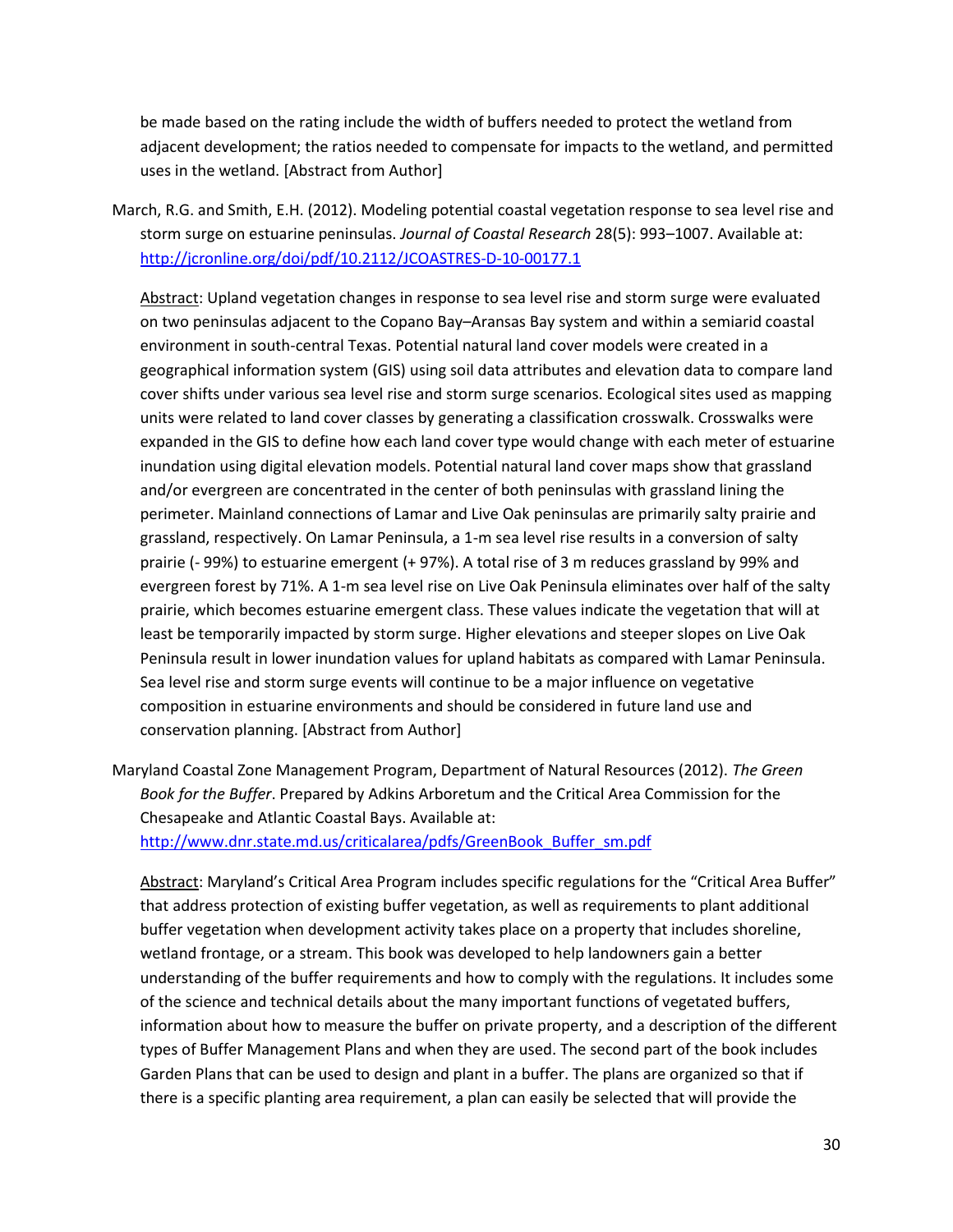correct square footage credit. Buffer Management Plan Notes are included in the following chapter to make it easy to submit a complete Buffer Management Plan to the local planning office. There is also information about maintaining and enhancing an existing forested buffer. [Abstract from Author]

Mayer, P.M., S.K. Reynolds, M.D. McCutchen, and T.J. Canfield (2007). Meta-Analysis of Nitrogen Removal in Riparian Buffers. *Journal of Environmental Quality* 36: 1172–1180. Available at: [https://www.agronomy.org/publications/jeq/pdfs/36/4/1172.](https://www.agronomy.org/publications/jeq/pdfs/36/4/1172)

Abstract: Riparian buffers, the vegetated region adjacent to streams and wetlands, are thought to be effective at intercepting and reducing nitrogen loads entering water bodies. Riparian buffer width is thought to be positively related to nitrogen removal effectiveness by influencing nitrogen retention or removal. We surveyed the scientific literature containing data on riparian buffers and nitrogen concentration in streams and groundwater to identify trends between nitrogen removal effectiveness and buffer width, hydrological flow path, and vegetative cover. Nitrogen removal effectiveness varied widely. Wide buffers (0.50 m) more consistently removed significant portions of nitrogen entering a riparian zone than narrow buffers (0–25 m). Buffers of various vegetation types were equally effective at removing nitrogen but buffers composed of herbaceous and forest/herbaceous vegetation were more effective when wider. Subsurface removal of nitrogen was efficient, but did not appear to be related to buffer width, while surface removal of nitrogen was partly related to buffer width. The mass of nitrate nitrogen removed per unit length of buffer did not differ by buffer width, flow path, or buffer vegetation type. Our meta-analysis suggests that buffer width is an important consideration in managing nitrogen in watersheds. However, the inconsistent effects of buffer width and vegetation on nitrogen removal suggest that soil type, subsurface hydrology (e.g., soil saturation, groundwater flow paths), and subsurface biogeochemistry (organic carbon supply, nitrate inputs) also are important factors governing nitrogen removal in buffers. [Abstract from Author]

McElfish, James M. Jr., Rebecca L. Kihslinger, and Sandra S. Nichols (2008). *Planner's Guide to Wetland Buffers for Local Governments*. Environmental Law Institute, Washington D.C. Available at: [http://www.eli.org/sites/default/files/eli-pubs/d18\\_01.pdf](http://www.eli.org/sites/default/files/eli-pubs/d18_01.pdf)

Abstract: While many publications assist local governing boards with land use planning and zoning, this publication compiles the scientific literature on wetland buffers (the lands adjacent to wetland areas) and identifies the techniques used and legislative choices made by local governments across the United States to protect these lands. This guide for planners is based on detailed examination of approximately 50 enacted wetland buffer ordinances and nine model ordinances, and upon several hundred scientific studies and analyses of buffer performance. This guide identifies both the stateof-the-art and the range of current practice in the protection of wetland buffers by local governments. Local governments considering enacting or amending a wetland buffer ordinance will find here what they need to know to manage land use and development in these important areas. [Abstract from Author]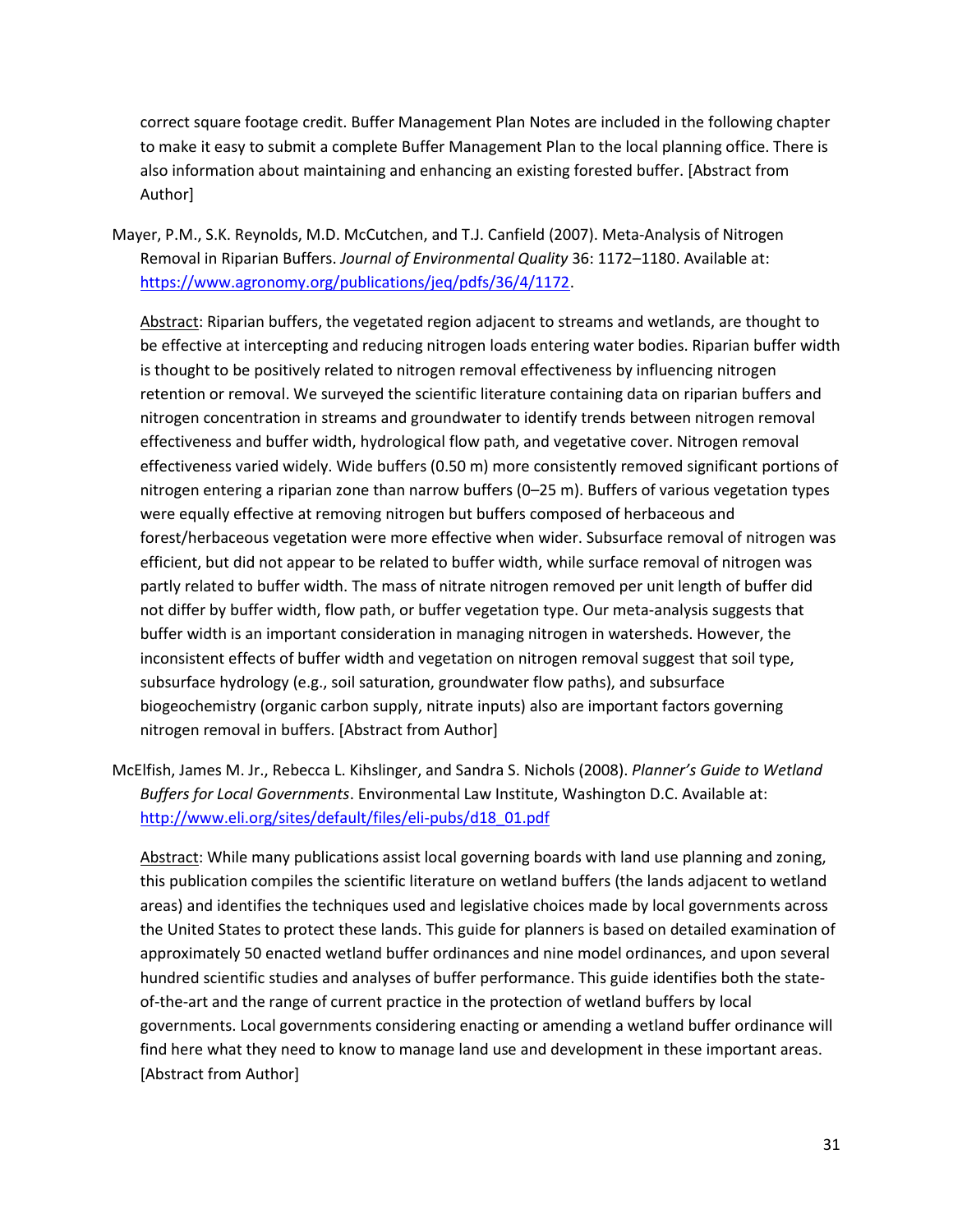McMillan, Andrew (2000). *The Science of Wetland Buffers and Its Implication for the Management of Wetlands*. Thesis for Master of Environmental Studies, Evergreen State College, Olympia, Washington. Available at[: http://archives.evergreen.edu/masterstheses/Accession86-](http://archives.evergreen.edu/masterstheses/Accession86-10MES/McMillan_AMESThesis2000.pdf) [10MES/McMillan\\_AMESThesis2000.pdf](http://archives.evergreen.edu/masterstheses/Accession86-10MES/McMillan_AMESThesis2000.pdf)

Abstract: The protection of upland buffers around wetlands is a source of controversy for wetland regulators. Despite considerable scientific evidence that buffers are necessary to maintain wetland functions, the protection of buffers is frequently challenged as being an unnecessary and overly burdensome requirement of private property owners. Most local governments in Washington require the protection of buffers around wetlands although the required widths vary greatly. In 1995, the Growth Management Act was amended to require that local governments must include the "best available science" when adopting regulations to protect wetlands and other critical areas. Guidance adopted in spring, 2000 by the state Department of Community, Trade and Economic Development defines key characteristics of good scientific information and identifies and defines sources of valid scientific information. With this information, local governments are directed to either rely upon documents provided by state agencies or conduct their own independent review of the scientific literature to determine the "best available science." Where local governments deviate from the best available science in adopting local policies and regulations, they must specify why they deviated and what the possible environmental consequences might be.

The scientific literature on wetland buffers is substantial, and unequivocal in establishing that protection of buffers is critical to maintaining a wetland's functions and values. Numerous studies conducted across the United States and elsewhere in the world document the ways that buffers protect wetlands from the adverse impacts of adjacent development. The principal buffer functions that protect wetlands are: removal of sediments, nutrients and toxic substances in surface and shallow, subsurface runoff; reduction of noise, light and human and pet intrusion into wetlands; and the provision of adjacent riparian and upland habitat critical to numerous wildlife species that utilize wetlands. The scientific literature also indicates that the buffer characteristics and widths necessary to maintain wetland functions and values are dependent on site-specific conditions. The primary factors that should dictate buffer character and width are: 1) the quality, sensitivity and functions of the wetland; 2) the nature of adjacent land uses and their potential to impact the wetland; and 3) the character of the existing buffer area, including soils, slope and vegetation. While site-specific factors should be evaluated to determine effective buffer widths, generally widths of 15 to 30 meters are the minimum necessary to protect wetland water quality and widths of 30 to 100 meters are necessary to protect wetland wildlife habitat.

According to the Washington State Growth Management Act, wetland buffer protection and management programs must incorporate the best available science. However, local regulatory programs also need to be predictable for landowners and efficient for local staff to implement. Historically, most local buffer regulations have addressed the need for efficiency and predictability by adopting fixed buffer widths. However, given the need for site-specific consideration of the three factors outlined above, reliance on standard buffer widths may not be adequate to protect wetland functions in many cases and may require more than is necessary in other situations. By establishing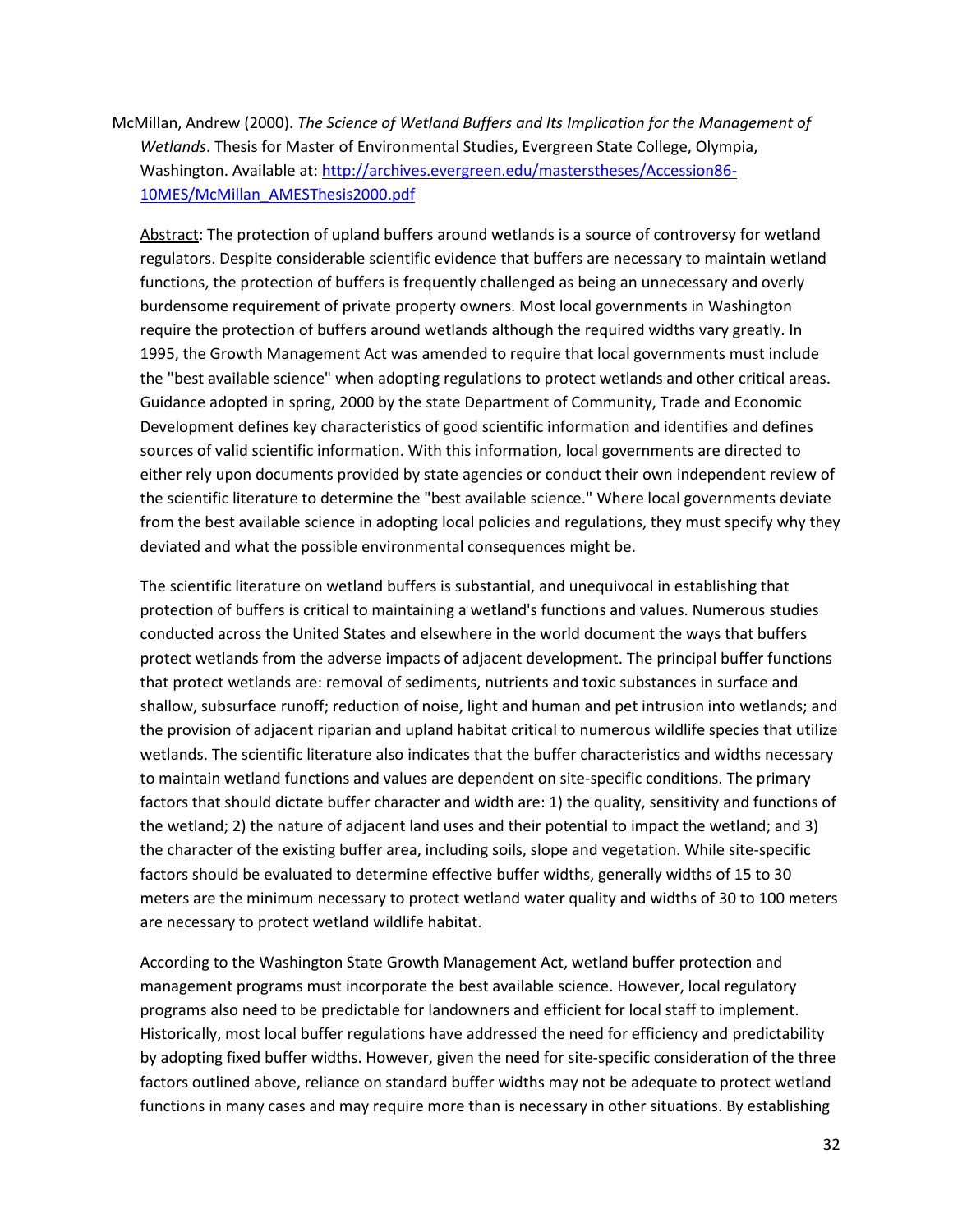standard buffer widths based on the type of wetland and the type of adjacent land use and including specific provisions for making site-specific adjustments, local governments can address the need for predictability and efficiency while incorporating the best available science. [Abstract from Author]

Niesing, Hugo (2005). EUROSION: Coastal erosion measures, knowledge and results acquired through 60 studies. In: *Proceedings 'Dunes and Estuaries 2005' - International Conference on Nature Restoration Practices in European Coastal Habitats*, Herrier J.-L., J. Mees, A. Salman, J. Seys, H. Van Nieuwenhuyse and I. Dobbelaere (Eds). Koksijde, Belgium, 19-23 September 2005. Available at: [http://scholar.google.com/scholar?cluster=7842595469871016566&hl=en&as\\_sdt=1,11&as\\_ylo=20](http://scholar.google.com/scholar?cluster=7842595469871016566&hl=en&as_sdt=1,11&as_ylo=2005&as_yhi=2014) [05&as\\_yhi=2014](http://scholar.google.com/scholar?cluster=7842595469871016566&hl=en&as_sdt=1,11&as_ylo=2005&as_yhi=2014)

Abstract: Approximately twenty percent of the European Union's coast is currently eroding despite the development of a wide range of measures to protect shorelines from eroding and flooding. The prospect of further sea level rise due to climate change and the heritage of mismanagement in the past – such as inappropriate infrastructure – imply that coastal erosion will be a growing concern in the future. This is why DG Environment of the European Commission tendered the EUROSION project, which was realized by a consortium led by the National Institute for Coastal and Marine Management of the Dutch Ministry of Transport, Public Works and Water Management.

A state of the art report was compiled, based on a Europe wide review of successful and unsuccessful strategies, measures and experiments to prevent or manage erosion for different types of coast. This paper presents the main lessons learned from the practical level of coastal erosion management. It aims to provide an overview to coastal managers at the European, national and regional and municipal levels with a state-of-the-art of coastal erosion management solutions in Europe, based on the review of 60 case studies. The case studies along the European coast have been selected on the following criteria: coastal erosion, land use and geographical distribution. The cases, scattered around Europe, are meant to illustrate the different situations on the assessment levels; coastal classification, exiting policy, technical measures and socio-economic backgrounds. This paper focuses on the practical lessons learned and their possible utilization in coastal erosion management. To a lesser extent the relationship between the perspective provided by the European database and the EUROSION policy recommendations is discussed. [Abstract from Author]

Novotney, Michael. 2009. *Coastal Stormwater Supplement to the Georgia Stormwater Management Manual*. Center for Watershed Protection. Available at: <http://www.gaepd.org/Documents/CoastalStormwaterSupplement.html>

Abstract: The purpose of the Coastal Stormwater Supplement (CSS) is to protect Georgia's existing water quality standards, particularly those of the state's coastal waters. It also provides for the implementation of the federally established "management measures" related to new development, watershed protection and site development in the Coastal Nonpoint Source Management Area and Area of Special Interest. To provide for the implementation of these "management measures, it provides comprehensive guidance on an integrated, green infrastructure-based approach to natural resource protection, stormwater management and site design that can be used by Georgia's coastal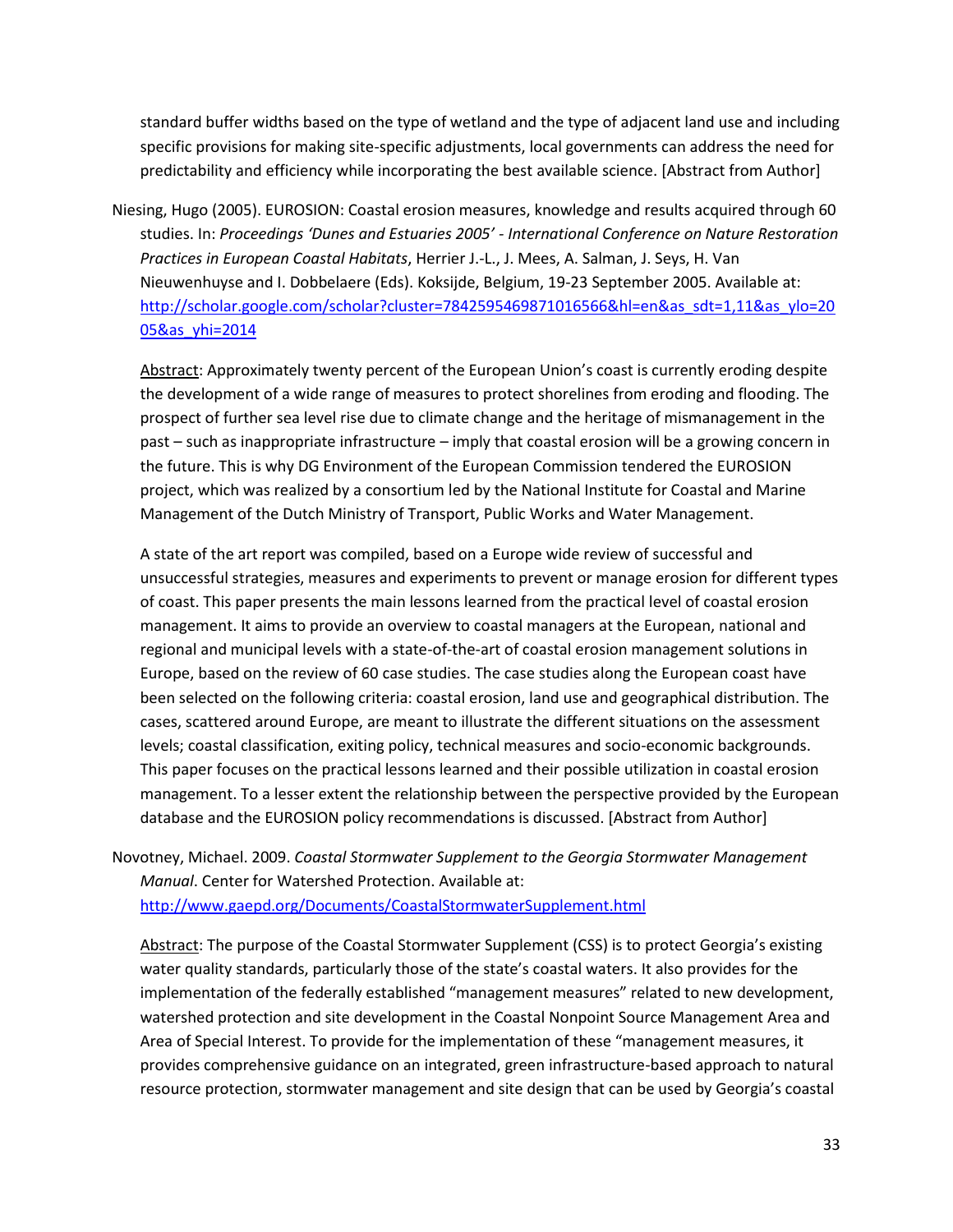communities to better protect coastal Georgia's unique and vital natural resources from the negative impacts of land development and nonpoint source pollution.

Although communities may choose to use the information presented in this CSS to regulate new development and redevelopment activities, the document itself has no independent regulatory authority. The integrated approach to natural resource protection, stormwater management and site design detailed in this CSS can only become required through:

- (a) Codes and ordinances established by local governments; or
- (b) Rules and regulations established by other local, state and federal agencies (i.e. the Rules associated with the upland development component of new Coastal Marshlands Protection Act permits). [Abstract from Author]
- Polyakov, V., A. Fares, A., and M.H. Ryder (2005). Precision riparian buffers for the control of nonpoint source pollutant loading into surface water: A review. *Environmental Reviews* 13:129-144. Available at: [http://www.co.benton.or.us/cd/riparian/documents/precision\\_riparian\\_buffers.pdf](http://www.co.benton.or.us/cd/riparian/documents/precision_riparian_buffers.pdf)

Abstract: Numerous studies have shown the effectiveness of riparian buffers in reducing sediment, pathogen, and nutrient loads into surface and groundwater in agricultural catchments. Reported retention rates of sediment, N, and P were as high as 97%, 85%,and 84%, respectively. Often, however, riparian buffers fail to perform their protective functions due to low adaptability of their designs to local settings. This is caused by our inadequate understanding of the conditions under which riparian buffers perform the best at field scale. Therefore, a precision oriented approach based on thorough analysis of spatially variable characteristics of landscape has to be undertaken in riparian buffer construction. Such an approach has a potential to improve the protective qualities and the economic viability of the riparian buffers. This paper gives an overview of the current level of research on riparian buffers and discusses the importance of spatial variability of local conditions on their performance. It presents the approaches for precision buffer design and its practical implementation and highlights the directions for future development of precision conservation. [Abstract from Author]

Sanger, D., A. Blair, G. DiDonato, T. Washburn, S. Jones, R. Chapman, D. Bergquist, G. Riekerk, E. Wirth, J. Stewart, D. White, L. Vandiver, S. White, D. Whitall (2008). Support for Integrated Ecosystem Assessments of NOAA's National Estuarine Research Reserves System (NERRS), Volume I: *The Impacts of Coastal Development on the Ecology and Human Well-being of Tidal Creek Ecosystems of the US Southeast*. NOAA. Available at:<http://hml.noaa.gov/pdf/nos-nccos-82.pdf>

Abstract: A study was conducted, in association with the Sapelo Island and North Carolina National Estuarine Research Reserves (NERRs), to evaluate the impacts of coastal development on sentinel habitats (e.g., tidal creek ecosystems), including potential impacts to human health and well-being. Nineteen tidal creek systems, located along the southeastern United States coast from southern North Carolina to southern Georgia, were sampled for water and sediment quality, pathogens, and abundance and responses of biological resources. Study results indicate that the integrity and productivity of headwater tidal creeks were impaired by land use changes and associated non-point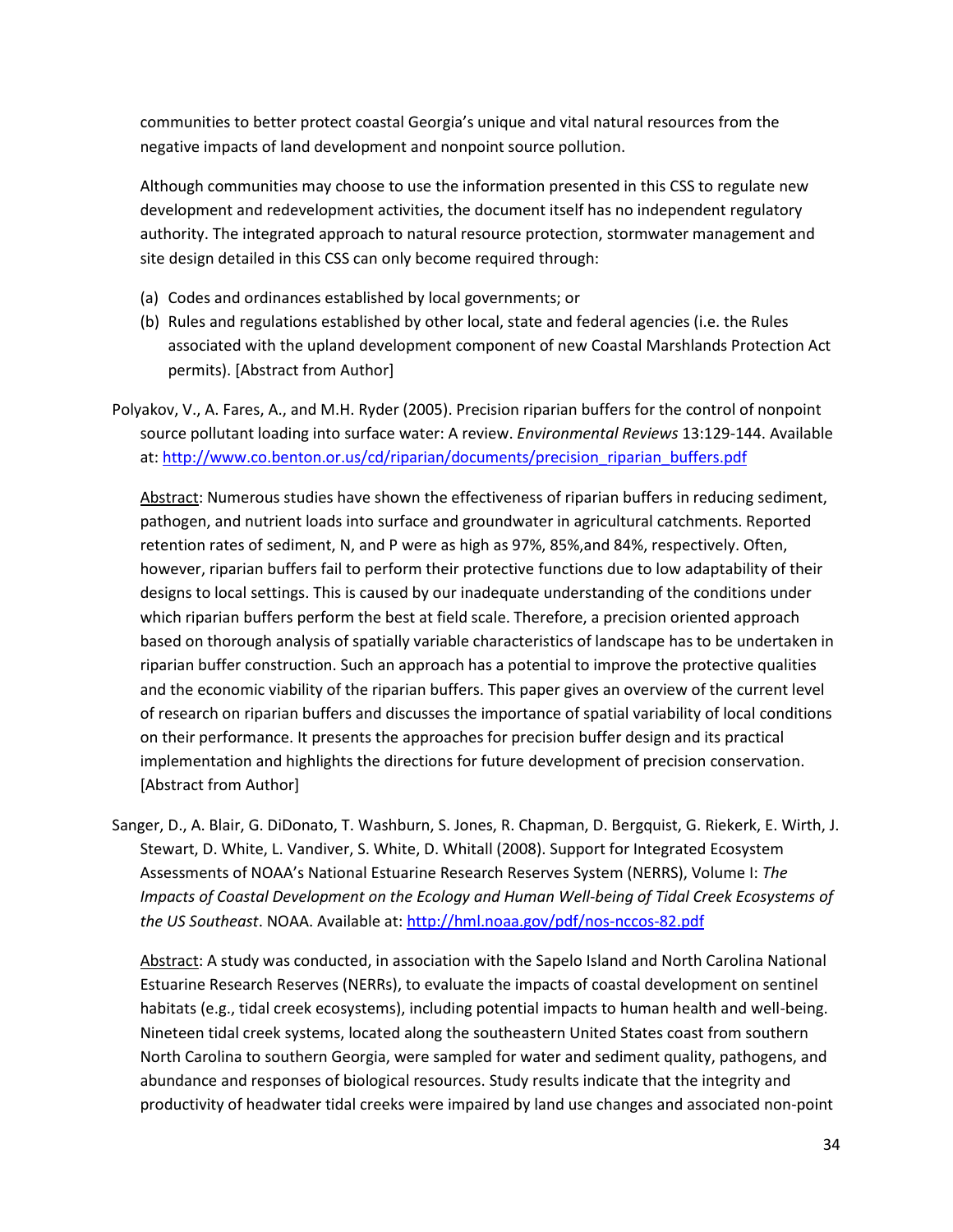source pollution, suggesting these habitats are valuable early warning sentinels of ensuing ecological impacts and potential public health threats. Shellfish bed closures and the flooding vulnerability of headwater regions become a concern when impervious cover values exceed 10-30%. This information can be used to forecast the impacts of changing land use patterns on tidal creek environmental quality as well as associated human health and well-being. [Abstract from Author]

Sanger, D., D. Bergquist, A. Blair, G. Riekerk, E. Wirth, L. Webster, J. Felber, T. Washburn, G. DiDonato, A.F. Holland (2011)*. Gulf of Mexico Tidal Creeks Serve as Sentinel Habitats for Assessing the Impact of Coastal Development on Ecosystem Health*. NOAA Technical Memorandum NOS NCCOS 136. 64 pp. Available at:<http://noaa.ntis.gov/view.php?pid=NOAA:ocn774386510>

Abstract: A study was conducted, in association with the Sapelo Island and North Carolina National Estuarine Research Reserves (NERRs), to evaluate the impacts of coastal development on sentinel habitats (e.g., tidal creek ecosystems), including potential impacts to human health and well-being. Five Gulf of Mexico systems from Alabama and Mississippi were sampled for water and sediment quality, pathogens, and abundance and responses of biological resources. Results indicate that the tidal creek classification system developed for the southeastern US could be applied to the Gulf of Mexico tidal creeks. However, pollutants appeared to translate further downstream in the Gulf of Mexico streams compared to those of the southeastern states. These differences are likely the result of the morphological and oceanographic differences between the two regions. Tidal creeks appear to serve as sentinel habitats to provide an early warning of the ensuing harm to the larger ecosystem in both the Southeastern and Gulf of Mexico US tidal creeks. [Abstract from Author]

Shellenbarger, Jones, A., C. Bosch, and E. Strange (2009). Vulnerable species: the effects of sea-level rise on coastal habitats. In: *Coastal Sensitivity to Sea-Level Rise: A Focus on the Mid-Atlantic Region*. [J.G. Titus (coordinating lead author), K.E. Anderson, D.R. Cahoon, D.B. Gesch, S.K. Gill, B.T. Gutierrez, E.R. Thieler, and S.J. Williams (lead authors)]. U.S. Environmental Protection Agency, Washington DC, pp. 73-84. Available at[: http://papers.risingsea.net/coastal-sensitivity-to-sea-level](http://papers.risingsea.net/coastal-sensitivity-to-sea-level-rise-5-vulnerable-species.html)[rise-5-vulnerable-species.html](http://papers.risingsea.net/coastal-sensitivity-to-sea-level-rise-5-vulnerable-species.html)

Abstract: This chapter presents simplifications of habitat interactions in order to identify primary potential effects of both increased rates of sea-level rise and likely shore protections on vulnerable species. Under natural conditions, habitats are continually shifting; the focus of this chapter is the effect that shoreline management will have on the ability for those shifts to occur (e.g., for marshes or barrier islands to migrate, for marsh to convert to tidal flat or vice versa) and any interruption to the natural shift. This chapter also describes the primary coastal habitats and species that are vulnerable to the interactive effects of sea-level rise and shore protection activities, and highlights those species that are of particular concern.

Shepard, Christine C., Caitlin M. Crain, and Michael W. Beck (2011). The Protective Role of Coastal Marshes: A Systematic Review and Meta-analysis. *PLoS ONE* 11/23. Available at: <http://www.plosone.org/article/info%3Adoi%2F10.1371%2Fjournal.pone.0027374>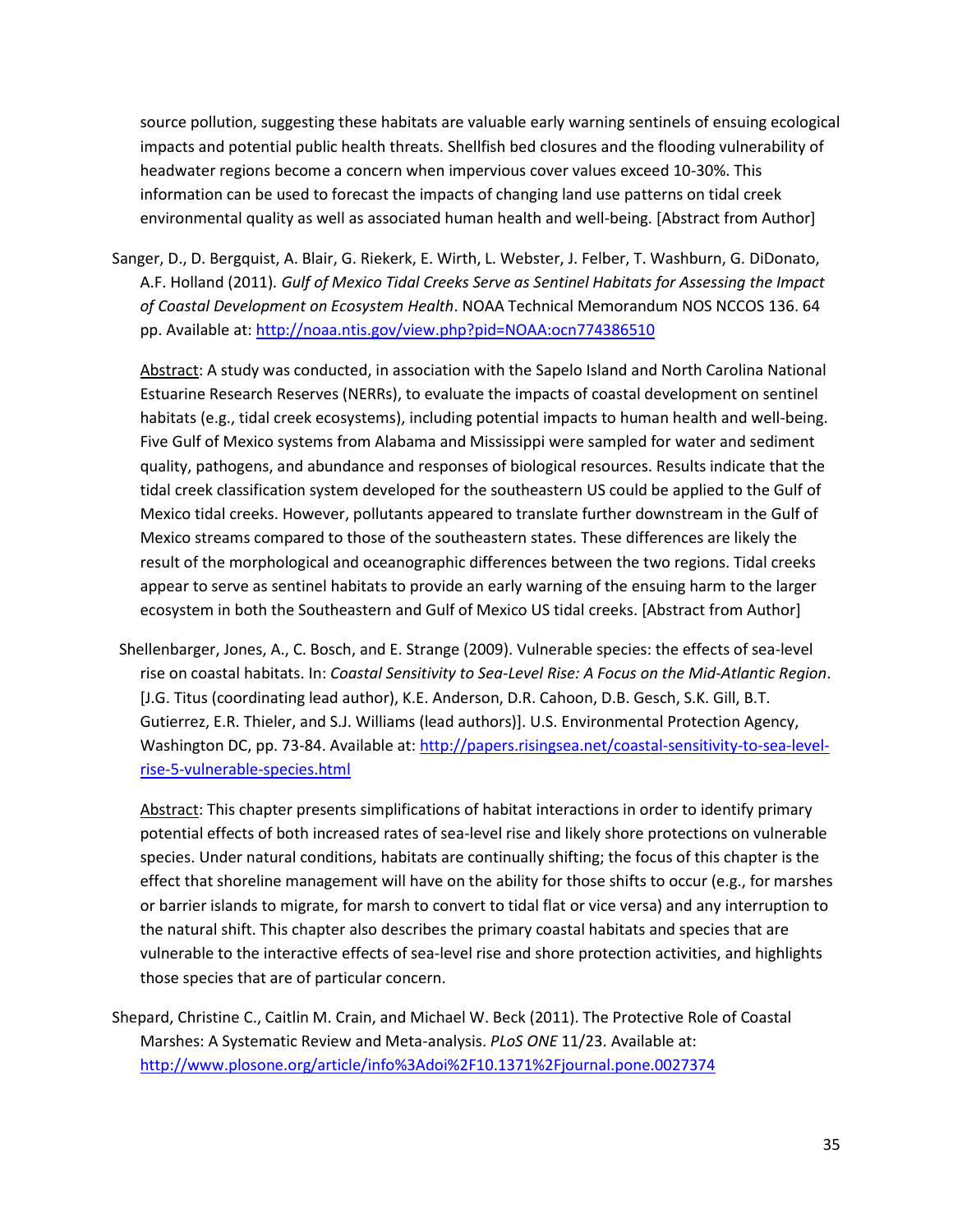Abstract: Salt marshes lie between many human communities and the coast and have been presumed to protect these communities from coastal hazards by providing important ecosystem services. However, previous characterizations of these ecosystem services have typically been based on a small number of historical studies, and the consistency and extent to which marshes provide these services has not been investigated. Here, we review the current evidence for the specific processes of wave attenuation, shoreline stabilization and floodwater attenuation to determine if and under what conditions salt marshes offer these coastal protection services. We found that combined across all studies ( $n = 7$ ), salt marsh vegetation had a significant positive effect on wave attenuation as measured by reductions in wave height per unit distance across marsh vegetation. Salt marsh vegetation also had a significant positive effect on shoreline stabilization as measured by accretion, lateral erosion reduction, and marsh surface elevation change (n = 30). Salt marsh characteristics that were positively correlated to both wave attenuation and shoreline stabilization were vegetation density, biomass production, and marsh size. Although we could not find studies quantitatively evaluating floodwater attenuation within salt marshes, there are several studies noting the negative effects of wetland alteration on water quantity regulation within coastal areas. Our results show that salt marshes have value for coastal hazard mitigation and climate change adaptation. Because we do not yet fully understand the magnitude of this value, we propose that decision makers employ natural systems to maximize the benefits and ecosystem services provided by salt marshes and exercise caution when making decisions that erode these services. [Abstract from Author]

Simpson, Thomas and Sarah Weammert (2009). *Developing Best Management Practice Definitions and Effectiveness Estimates for Nitrogen, Phosphorus and Sediment in the Chesapeake Bay Watershed Final Report.* University of Maryland Mid-Atlantic Water Program. Available at: [http://archive.chesapeakebay.net/pubs/BMP\\_ASSESSMENT\\_REPORT.pdf](http://archive.chesapeakebay.net/pubs/BMP_ASSESSMENT_REPORT.pdf)

Abstract: The Mid-Atlantic Water Program (MAWP) housed at the University of Maryland (UMD) led a project commissioned and funded by the EPA/CBPO to develop the definitions and effectiveness estimates of select BMPs that states were implementing or proposing to implement as part of the Tributary Strategies. The objective was to scientifically-rigorous approach for development of definitions and effectiveness estimates by reflecting the average operational condition representative of the entire Chesapeake Bay Watershed. BMPs were evaluated and their effectiveness estimates revised to better reflect current research and knowledge, providing more realistic, science-based estimates of expected pollution reduction levels. This report provides definitions for each BMP, and when applicable, subcategories of definitions based on level of management, BMP design, hydrogeomorphic location or the land use to which the practice is applied. Effectiveness estimates are provided for total nitrogen, total phosphorus and total suspended sediment. [Abstract from Author]

Studds, Colin E., William V. DeLuca, Matthew E. Baker, Ryan S. King, and Peter P. Marra (2012). Land cover and rainfall interact to shape waterbird community composition. *PLoS ONE* 7(4): e35969. Available at: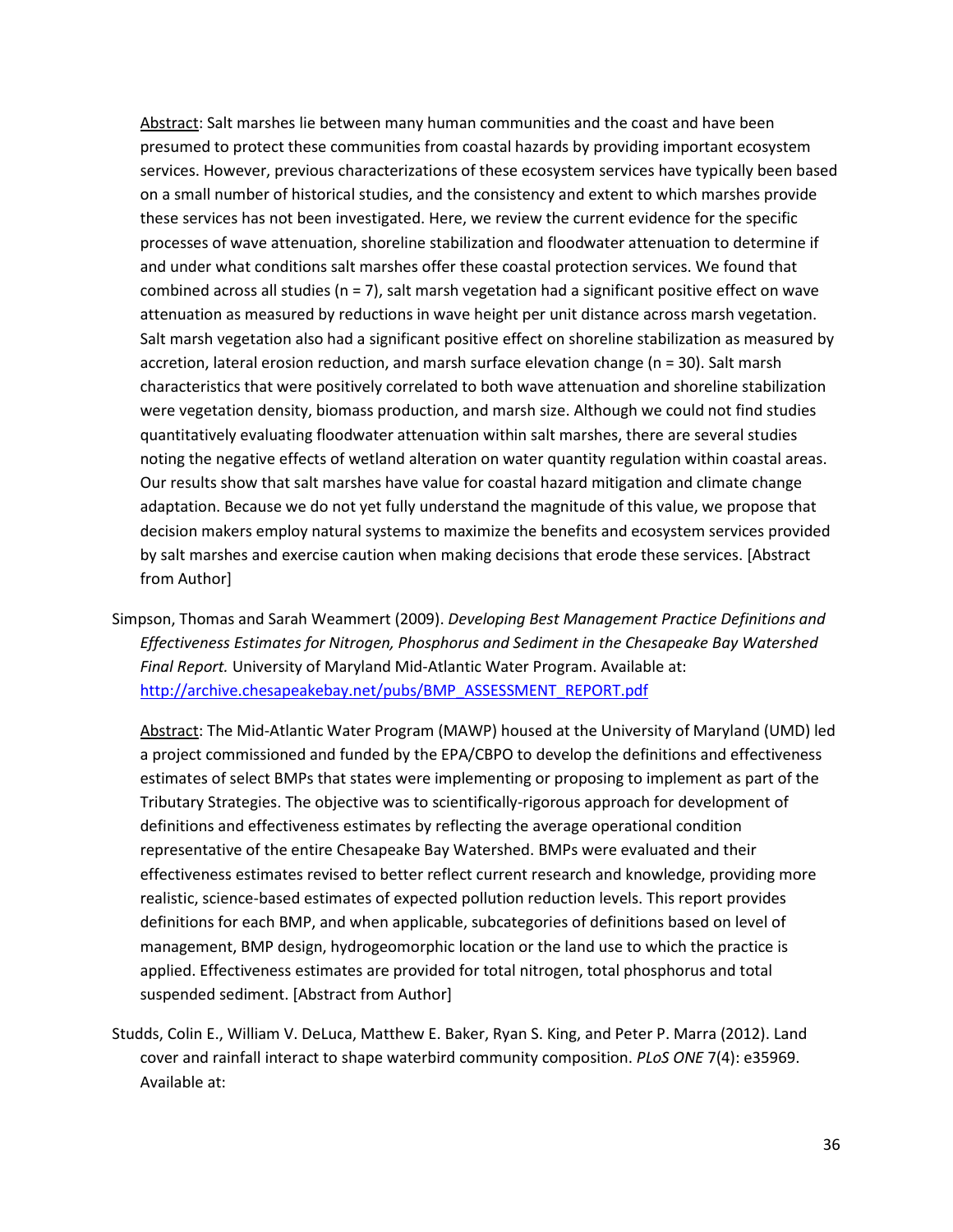## [http://www.plosone.org/article/fetchObject.action?uri=info%3Adoi%2F10.1371%2Fjournal.pone.00](http://www.plosone.org/article/fetchObject.action?uri=info%3Adoi%2F10.1371%2Fjournal.pone.0035969&representation=PDF) [35969&representation=PDF](http://www.plosone.org/article/fetchObject.action?uri=info%3Adoi%2F10.1371%2Fjournal.pone.0035969&representation=PDF)

Abstract: Human land cover can degrade estuaries directly through habitat loss and fragmentation or indirectly through nutrient inputs that reduce water quality. Strong precipitation events are occurring more frequently, causing greater hydrological connectivity between watersheds and estuaries. Nutrient enrichment and dissolved oxygen depletion that occur following these events are known to limit populations of benthic macroinvertebrates and commercially harvested species, but the consequences for top consumers such as birds remain largely unknown. We used non-metric multidimensional scaling (MDS) and structural equation modeling (SEM) to understand how land cover and annual variation in rainfall interact to shape waterbird community composition in Chesapeake Bay, USA. The MDS ordination indicated that urban sub-estuaries shifted from a mixed generalist-specialist community in 2002, a year of severe drought, to generalist-dominated community in 2003, of year of high rainfall. The SEM revealed that this change was concurrent with a sixfold increase in nitrate-N concentration in sub-estuaries. In the drought year of 2002, waterbird community composition depended only on the direct effect of urban development in watersheds. In the wet year of 2003, community composition depended both on this direct effect and on indirect effects associated with high nitrate-N inputs to northern parts of the Bay, particularly in urban subestuaries. Our findings suggest that increased runoff during periods of high rainfall can depress water quality enough to alter the composition of estuarine waterbird communities, and that this effect is compounded in sub-estuaries dominated by urban development. Estuarine restoration programs often chart progress by monitoring stressors and indicators, but rarely assess multivariate relationships among them. Estuarine management planning could be improved by tracking the structure of relationships among land cover, water quality, and waterbirds. Unraveling these complex relationships may help managers identify and mitigate ecological thresholds that occur with increasing human land cover. [Abstract from Author]

Torio, D.D. and Chmura, G.L. (2013). Assessing coastal squeeze of tidal wetlands*. Journal of Coastal Research* 29(5): 1049–1061. Available at[: http://www.jcronline.org/doi/abs/10.2112/JCOASTRES-D-](http://www.jcronline.org/doi/abs/10.2112/JCOASTRES-D-12-00162.1)[12-00162.1](http://www.jcronline.org/doi/abs/10.2112/JCOASTRES-D-12-00162.1)

Abstract: As sea level rise accelerates and land development intensifies along coastlines, tidal wetlands will become increasingly threatened by coastal squeeze. Barriers that protect inland areas from rising sea level prevent or reduce tidal flows, and impermeable surfaces prevent wetland migration to the adjacent uplands. As vegetation succumbs to submergence by rising sea levels on the seaward edge of a wetland, those wetlands prevented from inland migration will decrease in area, if not disappear completely. Tools to identify locations where coastal squeeze is likely to occur are needed for coastal management. We have developed a "Coastal Squeeze Index" that can be used to assess the potential of coastal squeeze along the borders of a single wetland and to rank the threats faced by multiple wetlands. The index is based on surrounding topography and impervious surfaces derived from light detection and ranging and advanced space-borne thermal emission and reflection radiometry imagery, respectively, and uses a fuzzy logic approach. We assume that coastal squeeze varies continuously over the coastal landscape and tested several fuzzy logic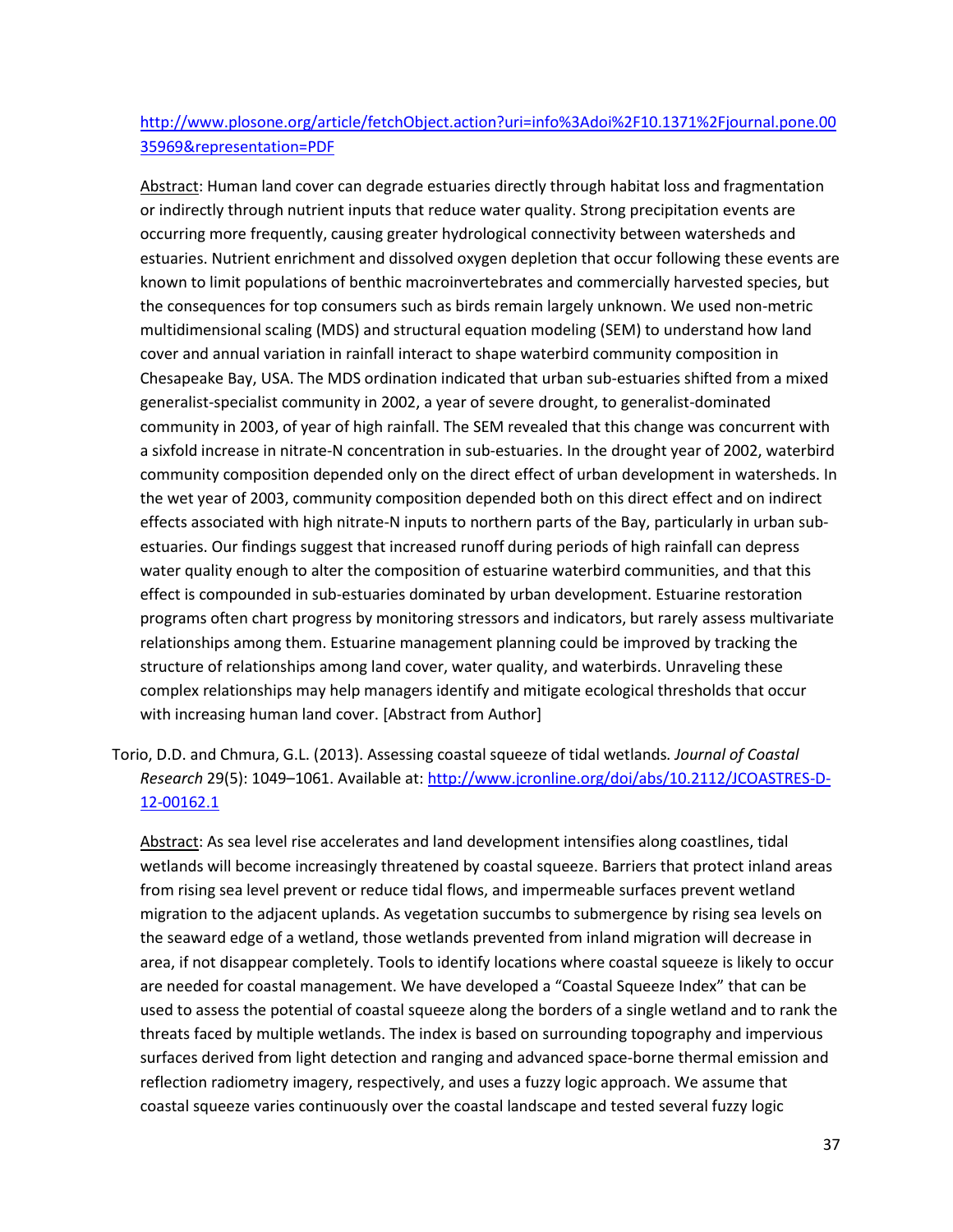functions before assigning a continuous weight, from 0 to 1, corresponding to the influence of slope and impervious surfaces on coastal squeeze. We then combined the ranked variables to produce a map of coastal squeeze as a continuous index. Using this index, we compare the present and future threat of coastal squeeze to marshes in Wells and Portland, Maine, in the United States and Kouchibouguac National Park in New Brunswick, Canada.

Van Dolah, Robert F., George H.M. Riekerk, Derk C. Bergquist, Jordan Felber, David E. Chestnut, and A. Fredrick Holland (2008). Estuarine habitat quality reflects urbanization at large spatial scales in South Carolina's coastal zone. *Science of the Total Environment* 390(1): 142-154. Available at: <http://www.sciencedirect.com/science/article/pii/S0048969707010492>

Abstract: Land cover patterns were evaluated in 29 estuarine watersheds of South Carolina to determine relationships between urban/suburban development and estuarine habitat quality. Principal components analysis and Pearson product moment correlation analyses were used to examine the relationships between ten land cover categories and selected measures of nutrient or bacterial enrichment in the water column and contaminant enrichment in sediments. These analyses indicated strong relationships between land cover categories representing upland development and a composite measure of 24 inorganic and organic contaminants using the Effect Range Median-Quotient (ERM-Q). Similar relationships also were observed for the summed concentrations of polycyclic aromatic hydrocarbons (PAHs), polychlorinated biphenyls (PCBs), pesticides, and metals. Data obtained from tidal creeks generally showed stronger correlations between urban/suburban land use and pesticides and metals compared to data obtained from larger open water habitats. Correlations between PAH concentrations and the urban/suburban land cover categories were similar between creek and open water habitats. PCB concentrations generally showed very little relationship to any of the land cover categories. Measures of nutrient enrichment, which included total Kjeldahl nitrogen (TKN), nitrate–nitrite, phosphorus, chlorophyll-a, and total organic carbon, were generally not significantly correlated with any land cover categories, whereas fecal coliform bacteria were significantly and positively correlated with the urban/suburban land cover categories and negatively correlated with the non-urban land cover categories. Fecal coliform correlations were stronger using data from the open water sites than from the tidal creek sites. Both ERM-Q and fecal coliform concentrations were much greater and more pervasive in watersheds with relatively high (> 50%) urban/suburban cover compared to watersheds with low (< 30%) urban/suburban cover. These analyses support the hypotheses that estuarine habitat quality reflects upland development patterns at large spatial scales, and that upland urbanization can result in increased risk of biological degradation and reduced safe human use of South Carolina's coastal resources.

Vidon, P. G. F., and A. R. Hill (2004). Landscape controls on nitrate removal in stream riparian zones. *Water Resour. Res*. 40: W03201. Available at: <http://onlinelibrary.wiley.com/doi/10.1029/2003WR002473/pdf>

Abstract: We examined how landscape hydrogeologic characteristics influence groundwater nitrate removal by eight stream riparian sites on glacial till and outwash landscapes in southern Ontario,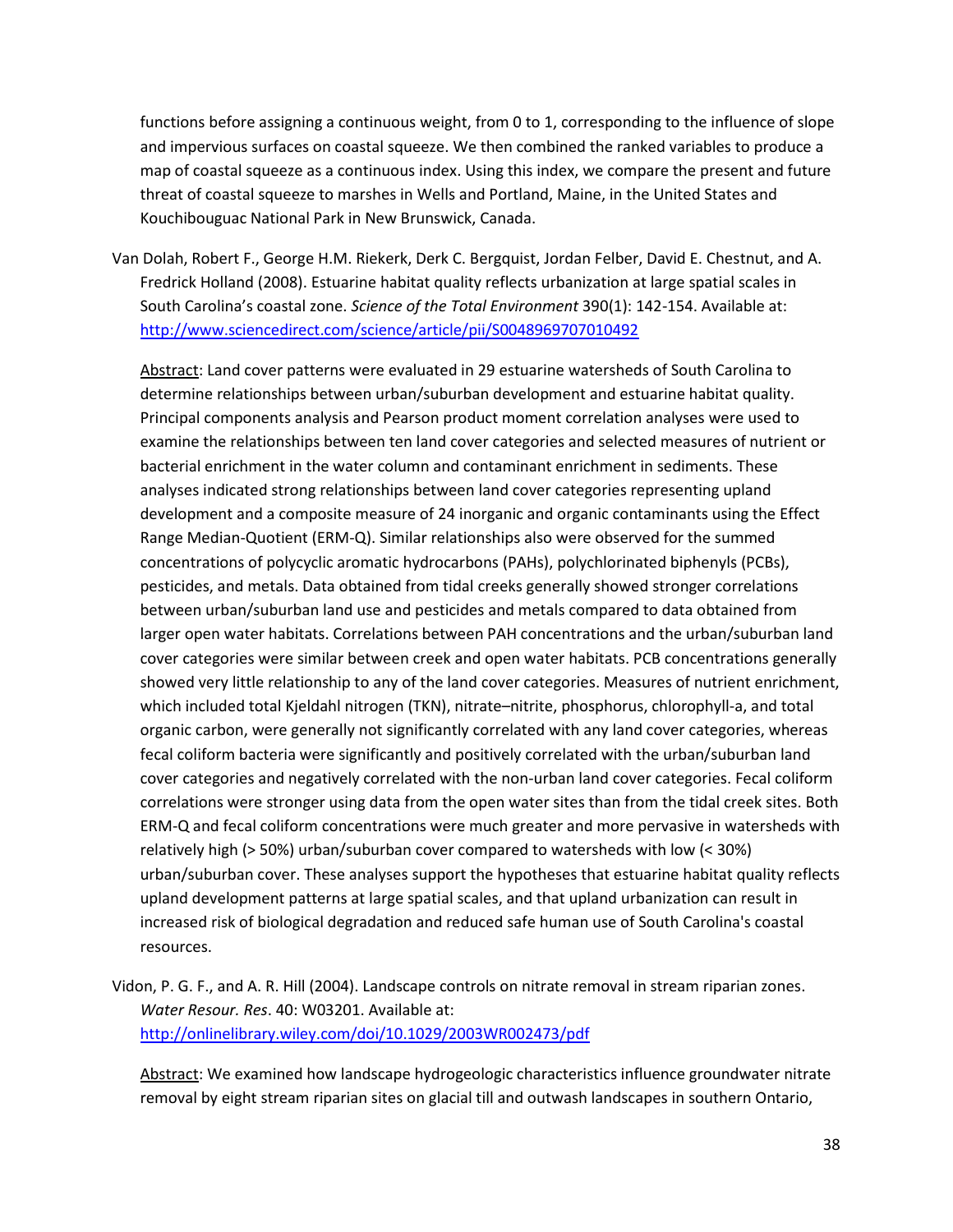Canada. During high water table periods in 2000–2002, mean  $NO<sub>3</sub>$ -Ninput concentrations from adjacent cropland to the riparian sites ranged from 0.15 to 44.7 mg L<sup>-1</sup>. Seven of the 8 sites had a mean nitrate removal efficiency of >90%. This removal occurred within the first 15 m of the riparian zone at three sites with loamy sand and sandy loam soils overlying a shallow confining layer at 1 to 2 m. However, at four of five sites with more conductive sand and cobble sediments the width required for 90% nitrate removal varied from >25 m to a maximum of 176 m at a site with a confining layer at 6 m. Sites linked to an extensive thick (>6 m) upland aquifer with a slope gradient of >15% at the riparian perimeter had high nitrate inputs throughout the year and were large nitrate sinks. Sites with gentle topography (<4–5%) and <2 m of permeable sediments were minor nitrate sinks because of small nitrate inputs that were limited to the late autumn-spring period. A conceptual model linking landscape hydrogeologic characteristics to riparian zone nitrate removal capacity is developed to understand and predict the effectiveness of riparian buffers at the landscape scale. [Abstract from Author]

Virginia Department of Conservation and Recreation (2009). *Resource Protection Area: Onsite Buffer Area Delineation*. (DCR-CBLAB-013) (06/09). Available at: [http://www.deq.virginia.gov/Portals/0/DEQ/Water/Guidance/ChesBayPreservAct/RPA-](http://www.deq.virginia.gov/Portals/0/DEQ/Water/Guidance/ChesBayPreservAct/RPA-OnsiteBufferAreaDelineation.pdf)[OnsiteBufferAreaDelineation.pdf](http://www.deq.virginia.gov/Portals/0/DEQ/Water/Guidance/ChesBayPreservAct/RPA-OnsiteBufferAreaDelineation.pdf)

Abstract: This document provides guidance on requirements of the Chesapeake Bay Preservation Act with regard to the onsite delineation of the buffer component of the RPA. The guidance has been developed to establish the procedure for physically measuring the buffer area component of the Resource Protection Area on a development site. The Bay Act Regulations establish the Resource Protection Area (RPA) as the "shoreward" component of the Chesapeake Bay Preservation Area. RPA's are composed of tidal wetlands, non-tidal wetlands connected by surface flow and contiguous to tidal wetlands or water bodies with perennial flow, tidal shores, such other lands considered necessary to protect the quality of state waters and a 100-foot buffer adjacent to and landward of these features. [Abstract from Author]

Zhang, X., X. Liu, M. Zhang, and R.A. Dahlgren (2010). A review of vegetated buffers and a meta-analysis of their mitigation efficacy in reducing nonpoint source pollution. *Journal of Environmental Quality* 39:76-84. Available at:

[http://eva.universidad.edu.uy/file.php/1426/PAPERS/Colloquia\\_1/Zhang\\_Team2.pdf](http://eva.universidad.edu.uy/file.php/1426/PAPERS/Colloquia_1/Zhang_Team2.pdf)

Abstract: Vegetated buffers are a well-studied and widely used agricultural management practice for reducing nonpoint-source pollution. A wealth of literature provides experimental data on their mitigation efficacy. This paper aggregated many of these results and performed a meta-analysis to quantify the relationships between pollutant removal efficacy and buffer width, buffer slope, soil type, and vegetation type. Theoretical models for removal efficacy (Y) vs. buffer width (w) were derived and tested against data from the surveyed literature using statistical analyses. A model of the form Y = K × (1-e<sup>bwYK</sup>), (0 < K  $\leq$ 100K) successfully captured the relationship between buffer width and pollutant removal, where *K* reflects the maximum removal efficacy of the buffer and *b* reflects its probability to remove any single particle of pollutant in a unit distance. Buffer width alone